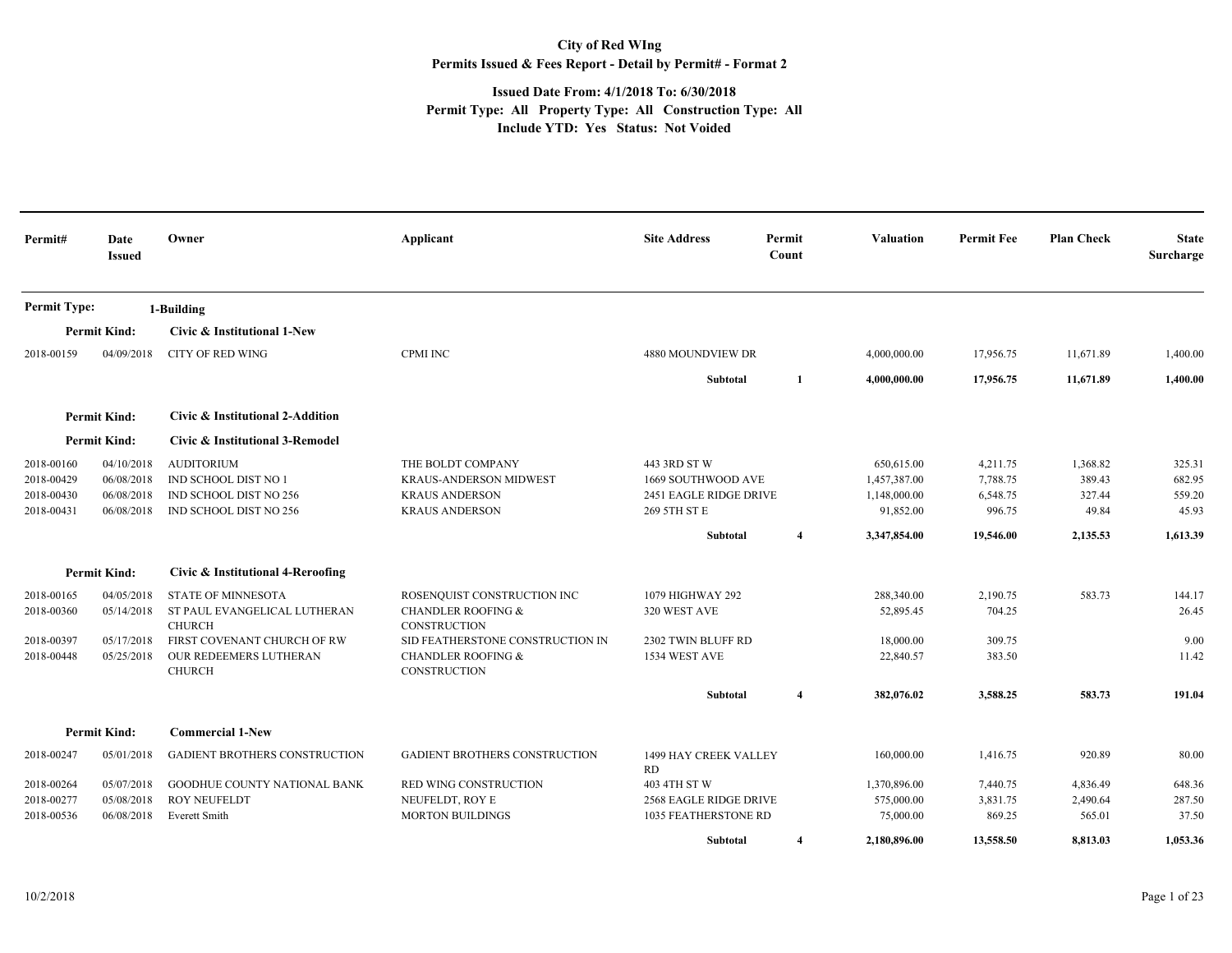| Permit#             | Date<br><b>Issued</b> | Owner                                                 | Applicant                                            | <b>Site Address</b>          | Permit<br>Count | <b>Valuation</b> | <b>Permit Fee</b> | <b>Plan Check</b> | <b>State</b><br>Surcharge |
|---------------------|-----------------------|-------------------------------------------------------|------------------------------------------------------|------------------------------|-----------------|------------------|-------------------|-------------------|---------------------------|
| <b>Permit Type:</b> |                       | 1-Building                                            |                                                      |                              |                 |                  |                   |                   |                           |
|                     | <b>Permit Kind:</b>   | <b>Commercial 2-Addition</b>                          |                                                      |                              |                 |                  |                   |                   |                           |
| 2018-00628          | 06/26/2018            | UNDER THE RAINBOW CHILD CARE<br><b>CENTER</b>         | RED WING CONSTRUCTION                                | 555 TECHNOLOGY DR            |                 | 178,851.00       | 1,530.75          | 994.99            | 89.43                     |
| 2018-00648          | 06/29/2018            | RED WING GRAIN LLC                                    | <b>LODERMEIER'S INC</b>                              | 810 LEVEE RD                 |                 | 68,880.00        | 824.25            | 516.02            | 34.44                     |
|                     |                       |                                                       |                                                      | Subtotal                     | $\overline{2}$  | 247,731.00       | 2,355.00          | 1,511.01          | 123.87                    |
|                     | <b>Permit Kind:</b>   | <b>Commercial 3-Remodel</b>                           |                                                      |                              |                 |                  |                   |                   |                           |
| 2018-00262          | 05/08/2018            | PROP TAX DEPT (STORE # 90975)<br>WAL-MART STORES, INC | TRI-NORTH BUILDERS                                   | 295 TYLER RD S               |                 | 795,500.00       | 4,936.75          | 1,604.45          | 397.75                    |
| 2018-00408          | 05/18/2018            | <b>DANIEL JANKOWSKI</b>                               | JANKOWSKI, DANIEL R                                  | 930 MAIN ST                  |                 | 7,500.00         | 162.25            | 52.73             | 3.75                      |
| 2018-00567          | 06/13/2018            | <b>BRAIBERG L.L.C.</b>                                | LEGACY KITCHENS AND DESIGN LLC                       | 405 3RD ST W                 |                 | 6,000.00         | 132.75            |                   | 3.00                      |
| 2018-00569          | 06/28/2018            | <b>CITY OF RED WING</b>                               | Red Wing Area Seniors                                | 321 POTTER ST                |                 | 1,200.00         | 47.75             | 15.52             | 0.60                      |
| 2018-00605          | 06/26/2018            | ERICKSONS DIVERSIFIED CORP                            | ANKENY BUILDING INC                                  | 621 MAIN ST                  |                 | 80,000.00        | 906.75            |                   | 40.00                     |
| 2018-00625          | 06/25/2018            | YANZ PROPERTIES LLC                                   | YANZ PROPERTIES LLC                                  | <b>233 WITHERS HARBOR DR</b> |                 | 4,000.00         | 103.25            |                   | 2.00                      |
| 2018-00626          | 06/25/2018            | <b>IDEA OUTPOST LLC</b>                               | <b>OUTPOST LLC, IDEA</b>                             | 1926 OLD WEST MAIN ST        |                 | 75,000.00        | 869.25            | 565.01            | 37.50                     |
| 2018-00638          | 06/27/2018            | <b>JOHN MAHN</b>                                      | <b>CHANDLER ROOFING &amp;</b><br>CONSTRUCTION        | 602 PLUM ST                  |                 | 181,664.69       | 1,548.75          |                   | 90.83                     |
|                     |                       |                                                       |                                                      | Subtotal                     | 8               | 1,150,864.69     | 8,707.50          | 2,237.71          | 575.43                    |
|                     | <b>Permit Kind:</b>   | <b>Commercial 4-Reroofing</b>                         |                                                      |                              |                 |                  |                   |                   |                           |
| 2018-00377          | 05/15/2018            | <b>LAYLINE CORPORATION</b>                            | <b>WALKER ROOFING</b>                                | 1819 OLD WEST MAIN ST        |                 | 57,523.50        | 741.75            |                   | 28.76                     |
| 2018-00378          | 05/15/2018            | NICHOLS INN LLC                                       | <b>WALKER ROOFING</b>                                | 1750 HIGHWAY 61 W            |                 | 44,210.94        | 628.00            |                   | 22.11                     |
| 2018-00434          | 05/22/2018            | RW PROPERTY CONS FUND                                 | <b>CHANDLER ROOFING &amp;</b><br><b>CONSTRUCTION</b> | 420 LEVEE ST                 |                 | 98,986.00        | 1,049.25          |                   | 49.49                     |
| 2018-00539          | 06/08/2018            | RIEDELL SHOES INC                                     | <b>CHANDLER ROOFING &amp;</b><br><b>CONSTRUCTION</b> | <b>122 CANNON RIVER AVE</b>  |                 | 60,000.00        | 756.75            |                   | 30.00                     |
| 2018-00553          | 06/12/2018            | <b>SEMINARY MEMORIAL HOME</b>                         | SCHWICKERT'S TECTA AMERICA LLC                       | 906 COLLEGE AVE              |                 | 45,000.00        | 628.00            |                   | 22.50                     |
| 2018-00582          | 06/15/2018            | EDWARD & JANE ROBINSON                                | <b>CHANDLER ROOFING &amp;</b><br><b>CONSTRUCTION</b> | 225 7TH ST W                 |                 | 22,847.00        | 383.50            |                   | 11.42                     |
| 2018-00591          | 06/18/2018            | <b>RWVC PROPERTIES LLC</b>                            | <b>CHANDLER ROOFING &amp;</b><br><b>CONSTRUCTION</b> | 419 3RD ST W                 |                 | 1,000.00         | 41.25             |                   | 0.50                      |
| 2018-00593          | 06/19/2018            | CENTRAL PARK CONDOMINIUMS,<br><b>LLC</b>              | CHANDLER ROOFING &<br><b>CONSTRUCTION</b>            | 523 EAST AVE                 |                 | 100,883.31       | 1,062.75          |                   | 50.44                     |
| 2018-00630          | 06/25/2018            | RED WING HOTEL CORP                                   | <b>CHANDLER ROOFING &amp;</b><br><b>CONSTRUCTION</b> | 406 MAIN ST                  |                 | 34,800.00        | 520.50            |                   | 17.40                     |
| 2018-00654          | 06/29/2018            | <b>INDIGO PROPERTIES TWO LLC</b>                      | <b>CHANDLER ROOFING &amp;</b><br>CONSTRUCTION        | 207 BUSH ST                  |                 | 27,601.00        | 445.25            |                   | 13.80                     |
|                     |                       |                                                       |                                                      | Subtotal                     | 10              | 492,851.75       | 6.257.00          |                   | 246.42                    |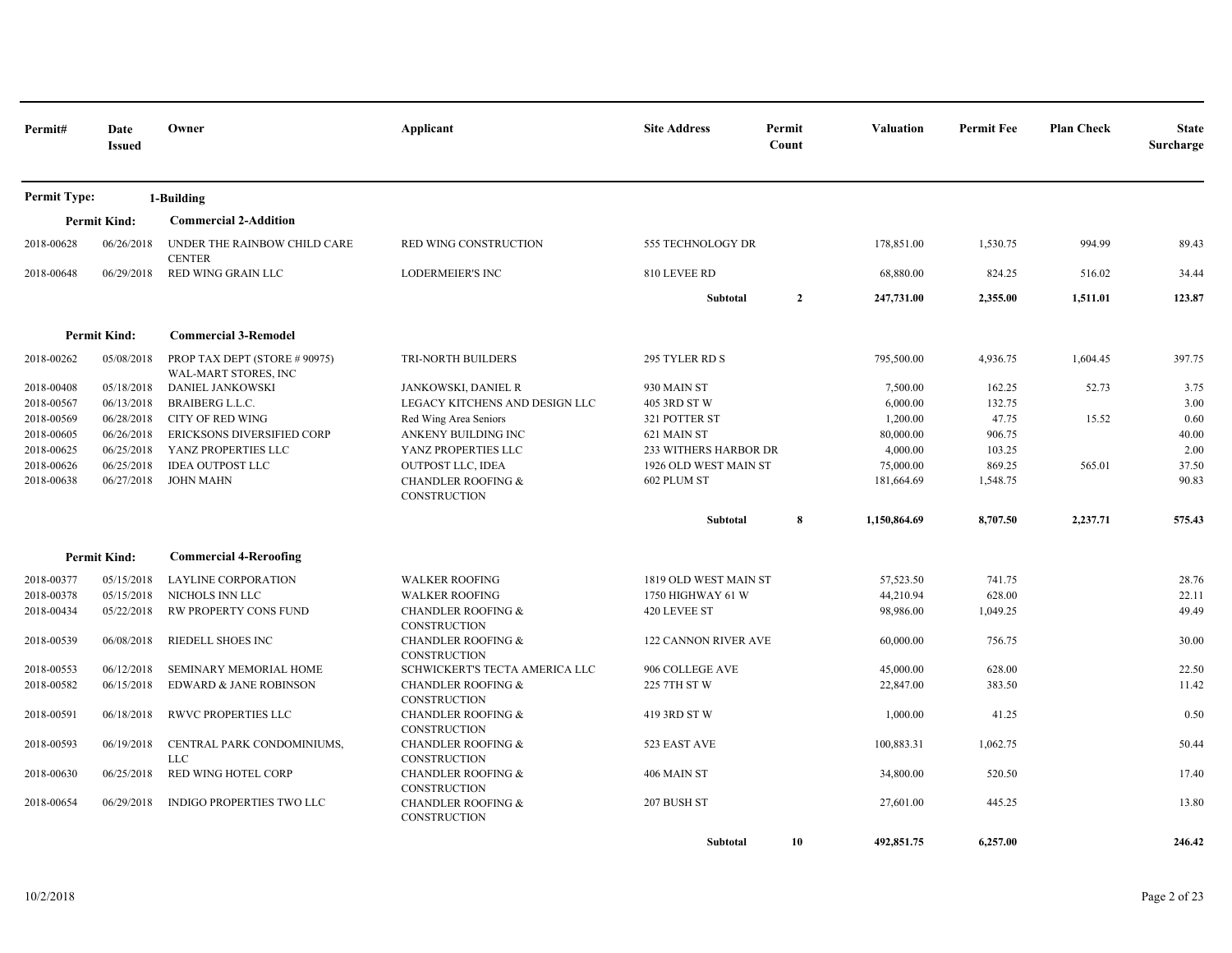| Permit#             | Date<br><b>Issued</b> | Owner                               | Applicant                                            | <b>Site Address</b>     | Permit<br>Count | <b>Valuation</b> | <b>Permit Fee</b> | <b>Plan Check</b> | <b>State</b><br>Surcharge |
|---------------------|-----------------------|-------------------------------------|------------------------------------------------------|-------------------------|-----------------|------------------|-------------------|-------------------|---------------------------|
| <b>Permit Type:</b> |                       | 1-Building                          |                                                      |                         |                 |                  |                   |                   |                           |
|                     | <b>Permit Kind:</b>   | <b>Industrial 3-Remodel</b>         |                                                      |                         |                 |                  |                   |                   |                           |
| 2018-00178          | 04/10/2018            | <b>SYKES-CHORNEY PARTNERSHIP</b>    | LEGACY KITCHENS AND DESIGN LLC                       | 2720 NORTH SERVICE DR   |                 | 27,500.00        | 445.25            | 144.71            | 13.75                     |
| 2018-00384          | 05/17/2018            | <b>DB INDUSTRIES</b>                | TOTAL CONSTRUCTION & EQUIPMENT                       | 3833 SALA WAY           |                 | 100,000.00       | 1,056.75          | 343.45            | 50.00                     |
|                     |                       |                                     |                                                      | Subtotal                | $\overline{2}$  | 127,500.00       | 1,502.00          | 488.16            | 63.75                     |
|                     | <b>Permit Kind:</b>   | Residential 1 & 2 Family 1-New      |                                                      |                         |                 |                  |                   |                   |                           |
| 2018-00455          | 05/31/2018            | GOODHUE CO HABITAT F/HUMANITY       | GOODHUE CO HABITAT F/HUMANITY                        | 130 4TH ST E            |                 | 120,000.00       | 1,176.75          | 588.38            | 60.00                     |
| 2018-00467          | 06/04/2018            | RIDGEVIEW HIGHLANDS                 | RED WING BUILDERS, LLC                               | 2722 RIDGEVIEW DRIVE    |                 | 123,502.00       | 1,200.75          | 600.38            | 61.75                     |
| 2018-00473          | 06/04/2018            | RIDGEVIEW HIGHLANDS LLC             | RED WING BUILDERS, LLC                               | 2735 RIDGEVIEW DRIVE    |                 | 152,114.00       | 1,374.75          | 687.38            | 76.06                     |
| 2018-00627          | 06/25/2018            | WILLMEGAN MACLELLAN                 | 1 SITE DEVELOPMENT                                   | 233 WESTWOOD SOUTH      |                 | 285,000.00       | 2,691.75          | 1,083.38          | 142.50                    |
|                     |                       |                                     |                                                      | Subtotal                | $\overline{4}$  | 680,616.00       | 6,444.00          | 2,959.52          | 340.31                    |
|                     | <b>Permit Kind:</b>   | Residential 1 & 2 Family 2-Addition |                                                      |                         |                 |                  |                   |                   |                           |
| 2018-00145          | 04/02/2018            | <b>JASON WOLSEY</b>                 | <b>WOLSEY, JASON B</b>                               | 2025 LAUNA AVE          |                 | 5,290.00         | 132.75            | 33.19             | 2.65                      |
| 2018-00149          | 05/16/2018            | EILEEN CLARIDGE                     | GADIENT BROTHERS CONSTRUCTION                        | 3123 LAWRENCE ST        |                 | 12,500.00        | 236.00            | 59.00             | 6.25                      |
| 2018-00168          | 04/06/2018            | <b>JUNE STROM</b>                   | STROM, JUNE G                                        | 704 HAWTHORN ST         |                 | 85,000.00        | 944.25            | 472.13            | 42.50                     |
| 2018-00173          | 04/09/2018            | BENJAMIN P & ALICIA SLAGLE          | SLAGLE, BENJAMIN P & ALICIA                          | <b>177 FAIRVIEW LN</b>  |                 | 40,000.00        | 574.25            | 287.13            | 20.00                     |
| 2018-00227          | 04/23/2018            | <b>KENT SPEIGHT RT</b>              | OAKVALE BUILDERS INC                                 | 2544 ORIOLE CIR         |                 | 20,000.00        | 339.25            |                   | 10.00                     |
| 2018-00238          | 04/26/2018            | ROBERT F & CYNTHIA A BODIN          | <b>AQUAMATES</b>                                     | 3441 OLD TYLER ROAD     |                 | 52,000.00        | 696.75            |                   | 26.00                     |
| 2018-00274          | 05/02/2018            | <b>CLARENCE BOUTELLE</b>            | <b>BOUTELLE, CLARENCE M</b>                          | 2118 PIONEER RD         |                 | 1,800.00         | 67.25             | 16.81             | 0.90                      |
| 2018-00311          | 05/14/2018            | <b>SCOTT ANDERSON</b>               | ANDERSON, SCOTT A                                    | 6600 HIGHWAY 61 W       |                 | 137,000.00       | 1,278.75          | 639.38            | 68.50                     |
| 2018-00368          | 05/15/2018            | <b>DAVID ENGBERG</b>                | ENGBERG, DAVID C                                     | 422 22ND ST             |                 | 1,469.71         | 57.50             | 28.75             | 0.74                      |
| 2018-00442          | 05/25/2018            | CARDINAL INVESTMENTS LLC            | CARDINAL INVESTMENTS LLC                             | 2211 BUSH ST            |                 | 1,500.00         | 57.50             | 7.18              | 0.75                      |
| 2018-00491          | 06/01/2018            | TODD L & KATRINA M PETTERSON        | PETTERSON, TODD L & KATRINA M                        | <b>2567 EUNICE AVE</b>  |                 | 850.00           | 38.00             | 7.88              | 0.43                      |
| 2018-00515          | 06/05/2018            | DEBERA MCCORD                       | <b>CHANDLER ROOFING &amp;</b><br><b>CONSTRUCTION</b> | 326 FRENN AVE           |                 | 6,350.00         | 147.50            | 36.87             | 3.18                      |
| 2018-00562          | 06/26/2018            | WILLIAM & SANDRA WRIGHT TTEE        | REASONABLE CONTRACTING LLC                           | <b>411 STEAMBOAT DR</b> |                 | 8,280.00         | 177.00            | 44.25             | 4.14                      |
| 2018-00599          | 06/26/2018            | <b>SHANE REECK</b>                  | REASONABLE CONTRACTING LLC                           | 223 7TH ST E            |                 | 7,000.00         | 295.00            | 147.50            | 3.50                      |
| 2018-00616          | 06/22/2018            | ELLIOT & KATIE BAUER                | <b>BAUER, ELLIOT &amp; KATIE</b>                     | 339 CHARLSON DR         |                 | 6,500.00         | 147.50            | 36.88             | 3.25                      |
| 2018-00636          | 06/26/2018            | <b>CHARLES GETZIN</b>               | REASONABLE CONTRACTING LLC                           | 780 WILKINSON ST        |                 | 5,085.00         | 132.75            |                   | 2.54                      |
|                     |                       |                                     |                                                      | Subtotal                | 16              | 390,624.71       | 5,322.00          | 1,816.95          | 195.33                    |
|                     | <b>Permit Kind:</b>   | Residential 1 & 2 Family 3-Remodel  |                                                      |                         |                 |                  |                   |                   |                           |
| 2018-00147          | 04/02/2018            | REM PARK HEIGHTS INC                | MINNESOTA CONSTRUCTION INC                           | 2606 MALMQUIST AVE      |                 | 50,000.00        | 681.75            | 170.44            | 25.00                     |
| 2018-00164          | 04/02/2018            | <b>ELIZABETH RIEBE</b>              | NEW IMAGE SIDING & WINDOWS OF                        | 407-409 6TH ST W        |                 | 35,000.00        | 520.50            |                   | 17.50                     |
| 2018-00195          | 04/12/2018            | EDWARD W & LOIS A KRAUSE            | MN<br><b>AMERICAN WATERWORKS</b>                     | 466 12TH ST             |                 | 8,000.00         | 162.25            |                   | 4.00                      |
| 2018-00252          | 05/01/2018            | JOAN HOSKING                        | HOSKING, JOAN M                                      | 1714 SPRUCE DR          |                 | 8,500.00         | 177.00            |                   | 4.25                      |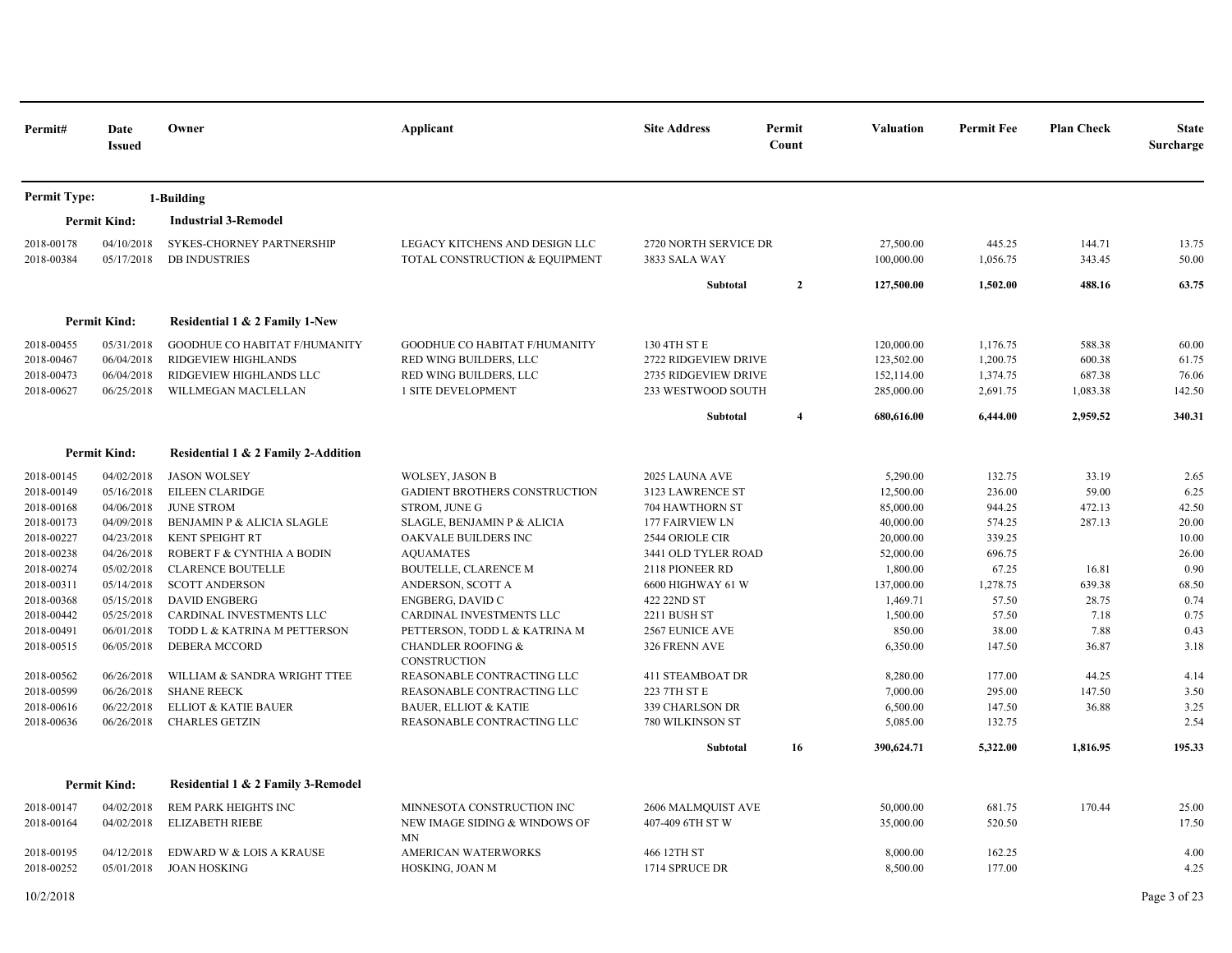| Permit#             | Date<br><b>Issued</b> | Owner                                | Applicant                                            | <b>Site Address</b>    | Permit<br>Count | Valuation  | <b>Permit Fee</b> | <b>Plan Check</b> | <b>State</b><br>Surcharge |
|---------------------|-----------------------|--------------------------------------|------------------------------------------------------|------------------------|-----------------|------------|-------------------|-------------------|---------------------------|
| <b>Permit Type:</b> |                       | 1-Building                           |                                                      |                        |                 |            |                   |                   |                           |
|                     | <b>Permit Kind:</b>   | Residential 1 & 2 Family 3-Remodel   |                                                      |                        |                 |            |                   |                   |                           |
| 2018-00276          | 05/04/2018            | JEREMY & KATHLEEN MELBY              | <b>SAFE BASEMENTS OF MN</b>                          | 1514 ROOSEVELT AVE     |                 | 8,800.00   | 177.00            |                   | 4.40                      |
| 2018-00361          | 05/14/2018            | TIMOTHY P & SANDRA J BORGEN          | LEE HESTNAS CONSTRUCTION, INC.                       | 4733 BIG SKY CT        |                 | 15,000.00  | 265.50            |                   | 7.50                      |
| 2018-00379          | 05/16/2018            | JORGE SANCHEZ ESPINOZA               | SANCHEZ ESPINOZA, JORGE R                            | 1107 SOUTH PARK ST     |                 | 3,000.00   | 88.50             | 22.13             | 1.50                      |
| 2018-00387          | 05/16/2018            | WILLIAM NORMAN                       | <b>GADIENT BROTHERS CONSTRUCTION</b>                 | 614 MAPLE ST           |                 | 8,200.00   | 177.00            | 44.25             | 4.10                      |
| 2018-00520          | 06/05/2018            | <b>JEFFERY BEAULIEU</b>              | <b>BEAULIEU, JEFFERY C</b>                           | <b>167 FAIRVIEW LN</b> |                 | 500.00     | 25.00             | 6.75              | 0.25                      |
| 2018-00566          | 06/13/2018            | <b>DIANE WATSON</b>                  | <b>WATSON, DIANE K</b>                               | 119 BURNSIDE AVE S     |                 | 19,800.00  | 339.25            | 84.82             | 9.90                      |
| 2018-00596          | 06/19/2018            | <b>STEPHEN MCCABE</b>                | MCCABE, STEPHEN                                      | 421 10TH ST            |                 | 1,500.00   | 57.50             | 14.38             | 0.75                      |
| 2018-00614          | 06/26/2018            | <b>LORI PROPERTIES LLP</b>           | JTS JOSEPH TOUSIGNANT SERVICES                       | 1738 TWIN BLUFF RD     |                 | 15,000.00  | 265.50            | 66.38             | 7.50                      |
| 2018-00635          | 06/26/2018            | DOUGLAS J AND CECILY D DISANA        | LEE HESTNAS CONSTRUCTION, INC.                       | 1010 4TH ST W          |                 | 10,000.00  | 191.75            |                   | 5.00                      |
|                     |                       |                                      |                                                      | Subtotal               | 13              | 183,300.00 | 3,128.50          | 409.15            | 91.65                     |
|                     | <b>Permit Kind:</b>   | Residential 1 & 2 Family 4-Reroofing |                                                      |                        |                 |            |                   |                   |                           |
| 2017-00327          | 04/19/2018            | WAYNE H & BLAIR A BUSBY              | <b>CHANDLER ROOFING &amp;</b><br>CONSTRUCTION        | 741 WEST AVE           |                 | 13,820.09  | 65.00             |                   | 1.00                      |
| 2017-00867          | 04/23/2018            | NANCY BERLIN RT                      | <b>CHANDLER ROOFING &amp;</b><br><b>CONSTRUCTION</b> | 716 5TH ST W           |                 | 18,650.00  | 65.00             |                   | 1.00                      |
| 2018-00054          | 04/19/2018            | DONALD L & JANET BRUNS               | <b>CHANDLER ROOFING &amp;</b><br><b>CONSTRUCTION</b> | 1218 FOURSOME ST       |                 | 30,769.00  | 65.00             |                   | 1.00                      |
| 2018-00154          | 05/01/2018            | <b>GEORGBECKY NORTON</b>             | <b>CHANDLER ROOFING &amp;</b><br>CONSTRUCTION        | 515 STANLEY ST         |                 | 8,124.20   | 65.00             |                   | 1.00                      |
| 2018-00162          | 04/02/2018            | WILLIAM P & CAROL P REEVES           | RYAN WINDOWS & SIDING                                | 1529 BIRCHWOOD DR      |                 | 0.00       | 65.00             |                   | 1.00                      |
| 2018-00163          | 04/02/2018            | REBECCA STEBNER (STERRETT)           | <b>RYAN WINDOWS &amp; SIDING</b>                     | 1332 SOUTH PARK ST     |                 | 12,746.01  | 65.00             |                   | 1.00                      |
| 2018-00174          | 04/10/2018            | JAMES F & DONNA M FOSTER             | <b>CHANDLER ROOFING &amp;</b><br>CONSTRUCTION        | 480 15TH ST            |                 | 3,561.50   | 65.00             |                   | 1.00                      |
| 2018-00175          | 04/10/2018            | LEONARD J & JEANETTE STRUSZ          | <b>CHANDLER ROOFING &amp;</b><br>CONSTRUCTION        | 1003 CENTRAL AVE       |                 | 15,197.58  | 65.00             |                   | 1.00                      |
| 2018-00176          | 04/10/2018            | ANDERS E R & MELISSA J RAMBERG       | <b>CHANDLER ROOFING &amp;</b><br><b>CONSTRUCTION</b> | 524 9TH ST             |                 | 10,386.56  | 65.00             |                   | 1.00                      |
| 2018-00177          | 04/10/2018            | LOIS HOTCHKISS ETAL                  | <b>CHANDLER ROOFING &amp;</b><br>CONSTRUCTION        | 123 8TH ST             |                 | 10,486.57  | 65.00             |                   | 1.00                      |
| 2018-00179          | 04/10/2018            | JOCHEN K & JULIE SCHNEIDER           | <b>CHANDLER ROOFING &amp;</b><br>CONSTRUCTION        | 741 MCSORLEY ST        |                 | 9,421.39   | 65.00             |                   | 1.00                      |
| 2018-00180          | 04/10/2018            | <b>KARI JO GADIENT</b>               | <b>CHANDLER ROOFING &amp;</b><br>CONSTRUCTION        | 1318 CENTRAL PARK ST   |                 | 9,942.68   | 65.00             |                   | 1.00                      |
| 2018-00181          | 04/10/2018            | BARRY L & DEBORAH E MOEN             | <b>CHANDLER ROOFING &amp;</b><br>CONSTRUCTION        | 129 8TH ST             |                 | 16,838.28  | 65.00             |                   | 1.00                      |
| 2018-00182          | 04/10/2018            | <b>ROBIN MURPHY</b>                  | <b>BRAUER ROOFING, INC.</b>                          | 1267 FOURSOME ST       |                 | 7,131.00   | 65.00             |                   | 1.00                      |
| 2018-00186          | 04/11/2018            | <b>MELISSA MARTIN</b>                | <b>SNAP CONSTRUCTION</b>                             | 434 7TH ST E           |                 | 7,838.00   | 65.00             |                   | 1.00                      |
| 2018-00189          | 04/12/2018            | <b>ADAM WHITE</b>                    | <b>DIAMOND EXTERIORS</b>                             | 1016 PLEASANT VIEW AVE |                 | 9,000.00   | 65.00             |                   | 1.00                      |
| 2018-00192          | 04/12/2018            | <b>ANDREW WOODS</b>                  | REASONABLE CONTRACTING LLC                           | 517 10TH ST            |                 | 12,000.00  | 65.00             |                   | 1.00                      |
| 2018-00193          | 04/12/2018            | <b>GAIL DAHLBERG</b>                 | REASONABLE CONTRACTING LLC                           | 528 10TH ST            |                 | 15,900.00  | 65.00             |                   | 1.00                      |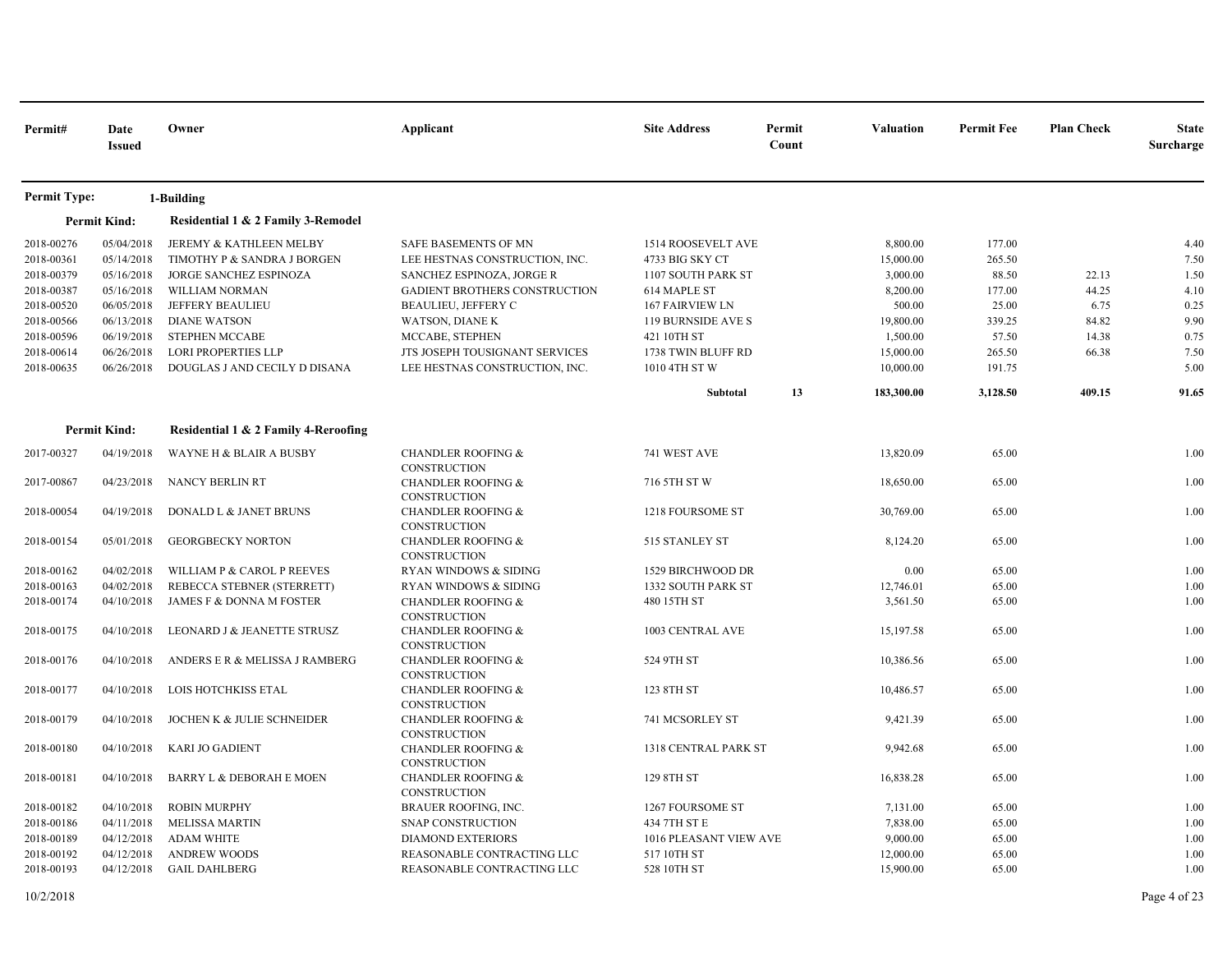| Permit#             | Date<br><b>Issued</b> | Owner                                         | Applicant                                            | <b>Site Address</b>                | Permit<br>Count | Valuation | <b>Permit Fee</b> | <b>Plan Check</b> | <b>State</b><br>Surcharge |
|---------------------|-----------------------|-----------------------------------------------|------------------------------------------------------|------------------------------------|-----------------|-----------|-------------------|-------------------|---------------------------|
| <b>Permit Type:</b> |                       | 1-Building                                    |                                                      |                                    |                 |           |                   |                   |                           |
|                     | <b>Permit Kind:</b>   | Residential 1 & 2 Family 4-Reroofing          |                                                      |                                    |                 |           |                   |                   |                           |
| 2018-00194          | 04/12/2018            | MICHAEL D & JOANN M ABBOTT<br><b>ANDERSON</b> | ANDREWS CONSTRUCTION INC                             | 2554 DEER PATH                     |                 | 7,900.00  | 65.00             |                   | 1.00                      |
| 2018-00196          | 04/16/2018            | <b>JAMES DOERR</b>                            | MLA CONSTRUCTION, LLC                                | 3645 MARTHA LN                     |                 | 9,544.00  | 65.00             |                   | 1.00                      |
| 2018-00197          | 04/16/2018            | DAVID J & PAMELA M LIEN                       | MLA CONSTRUCTION, LLC                                | 808 CENTRAL AVE                    |                 | 9,000.00  | 65.00             |                   | 1.00                      |
| 2018-00200          | 04/16/2018            | JARED & MIRANDA SCHAHCZINSKI                  | SCHAHCZINSKI, JARED & MIRANDA                        | 1722 PERLICH AVE                   |                 | 6,000.00  | 65.00             |                   | 1.00                      |
| 2018-00206          | 04/19/2018            | <b>WARREN FANDREY</b>                         | <b>CHANDLER ROOFING &amp;</b><br>CONSTRUCTION        | 971 HALLSTROM DR                   |                 | 19,064.30 | 65.00             |                   | 1.00                      |
| 2018-00208          | 04/19/2018            | JOSEPH L & ALICIA K HAMILTON                  | REASONABLE CONTRACTING LLC                           | 1524 ROOSEVELT AVE                 |                 | 12,822.89 | 65.00             |                   | 1.00                      |
| 2018-00209          | 04/19/2018            | JASON & STACY L BOATMAN                       | RIVERSIDE EXTERIORS LLC                              | 634 20TH ST                        |                 | 5,900.00  | 65.00             |                   | 1.00                      |
| 2018-00210          | 04/19/2018            | MARLENE THOMPSON REV TRUST                    | <b>CHANDLER ROOFING &amp;</b><br><b>CONSTRUCTION</b> | 459 7TH ST E                       |                 | 4,315.50  | 65.00             |                   | 1.00                      |
| 2018-00211          | 04/19/2018            | MARLENE THOMPSON REV TRUST                    | <b>CHANDLER ROOFING &amp;</b><br><b>CONSTRUCTION</b> | 461 7TH ST E                       |                 | 4,200.00  | 65.00             |                   | 1.00                      |
| 2018-00212          | 04/19/2018            | MARLENE THOMPSON REV TRUST                    | <b>CHANDLER ROOFING &amp;</b><br><b>CONSTRUCTION</b> | 471 7TH ST E                       |                 | 5,250.00  | 65.00             |                   | 1.00                      |
| 2018-00213          | 04/19/2018            | MARLENE THOMPSON REV TRUST                    | <b>CHANDLER ROOFING &amp;</b><br>CONSTRUCTION        | 447 7TH ST E                       |                 | 3,682.25  | 65.00             |                   | 1.00                      |
| 2018-00214          | 04/19/2018            | MARLENE THOMPSON REV TRUST                    | <b>CHANDLER ROOFING &amp;</b><br><b>CONSTRUCTION</b> | 444 7TH ST E                       |                 | 3,682.25  | 65.00             |                   | 1.00                      |
| 2018-00215          | 04/19/2018            | MARLENE THOMPSON REV TRUST                    | <b>CHANDLER ROOFING &amp;</b><br><b>CONSTRUCTION</b> | 452 7TH ST E                       |                 | 13,875.00 | 65.00             |                   | 1.00                      |
| 2018-00216          | 04/19/2018            | MARLENE THOMPSON REV TRUST                    | <b>CHANDLER ROOFING &amp;</b><br><b>CONSTRUCTION</b> | 455 7TH ST E                       |                 | 8,440.31  | 65.00             |                   | 1.00                      |
| 2018-00217          | 05/16/2018            | SCOTT N & KELLY J KOLBY                       | GADIENT BROTHERS CONSTRUCTION                        | 1917 6TH ST W                      |                 | 20,000.00 | 65.00             |                   | 1.00                      |
| 2018-00218          | 05/16/2018            | GADIENT BROS CONSTRUCTION LLC                 | <b>GADIENT BROTHERS CONSTRUCTION</b>                 | 1617 HAY CREEK VALLEY<br><b>RD</b> |                 | 20,000.00 | 65.00             |                   | 1.00                      |
| 2018-00219          | 04/19/2018            | MARLENE THOMPSON REV TRUST                    | <b>CHANDLER ROOFING &amp;</b><br><b>CONSTRUCTION</b> | 445 7TH ST E                       |                 | 7,931.00  | 65.00             |                   | 1.00                      |
| 2018-00220          | 04/19/2018            | THOMAS & THERESA M GILLMAN                    | <b>CHANDLER ROOFING &amp;</b><br><b>CONSTRUCTION</b> | 449 7TH ST E                       |                 | 7,931.00  | 65.00             |                   | 1.00                      |
| 2018-00222          | 04/20/2018            | <b>CORY &amp; TARA THORSON</b>                | ROBERT MARQUARDT CONSTRUCTION                        | 1138 COLLEGE AVE                   |                 | 13,025.00 | 65.00             |                   | 1.00                      |
| 2018-00223          | 04/20/2018            | ROYALTY HOMES INC                             | ROYALTY HOMES INC                                    | 827 EAST AVE                       |                 | 6,000.00  | 65.00             |                   | 1.00                      |
| 2018-00225          | 04/23/2018            | <b>JOHN TITTLE</b>                            | REASONABLE CONTRACTING LLC                           | 811 WEST AVE                       |                 | 8,132.00  | 65.00             |                   | 1.00                      |
| 2018-00226          | 04/23/2018            | <b>JOHN TITTLE</b>                            | REASONABLE CONTRACTING LLC                           | 1744 6TH ST W                      |                 | 7,064.00  | 65.00             |                   | 1.00                      |
| 2018-00228          | 04/23/2018            | <b>GORDON &amp; SHEILA WANSURA</b>            | <b>CHANDLER ROOFING &amp;</b><br><b>CONSTRUCTION</b> | 512 WILLIAMS AVE                   |                 | 6,688.00  | 65.00             |                   | 1.00                      |
| 2018-00231          | 04/24/2018            | MICHAEL & HEATHER UNGER                       | RIVERSIDE EXTERIORS LLC                              | 368 FRENN AVE                      |                 | 6,700.00  | 65.00             |                   | 1.00                      |
| 2018-00236          | 04/25/2018            | WILLIAM P & DEBRA J LANIGAN                   | BK WALKER CONSTRUCTION INC                           | 222 6TH ST E                       |                 | 6,200.00  | 65.00             |                   | 1.00                      |
| 2018-00237          | 04/25/2018            | CORY & DIANE AADALEN                          | AADALEN, CORY & DIANE                                | 182 FERN AVE                       |                 | 12,000.00 | 65.00             |                   | 1.00                      |
| 2018-00239          | 04/26/2018            | <b>JESSICA MCGEE</b>                          | RIVERSIDE EXTERIORS LLC                              | 607 GRACE ST                       |                 | 14,800.00 | 65.00             |                   | 1.00                      |
| 2018-00241          | 04/26/2018            | <b>RUBY KUYATH</b>                            | ANDREWS CONSTRUCTION INC                             | 1318 SOUTH PARK ST                 |                 | 3,900.00  | 65.00             |                   | 1.00                      |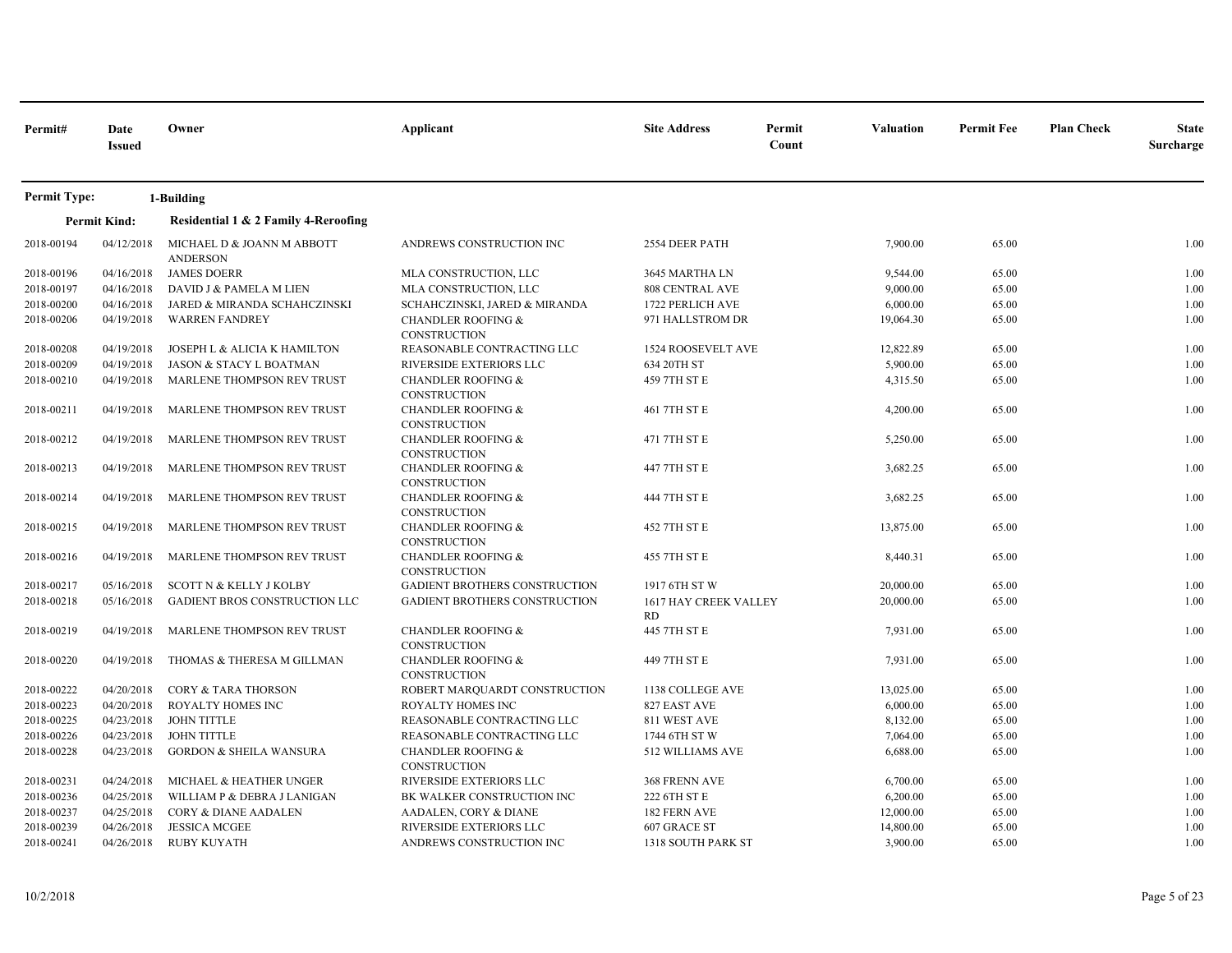| Permit#             | Date<br><b>Issued</b> | Owner                                    | Applicant                                            | <b>Site Address</b>     | Permit<br>Count | <b>Valuation</b> | <b>Permit Fee</b> | <b>Plan Check</b> | <b>State</b><br>Surcharge |
|---------------------|-----------------------|------------------------------------------|------------------------------------------------------|-------------------------|-----------------|------------------|-------------------|-------------------|---------------------------|
| <b>Permit Type:</b> |                       | 1-Building                               |                                                      |                         |                 |                  |                   |                   |                           |
|                     | <b>Permit Kind:</b>   | Residential 1 & 2 Family 4-Reroofing     |                                                      |                         |                 |                  |                   |                   |                           |
| 2018-00242          | 04/26/2018            | STEVEN W & SUZENNE L JOHNSONH            | <b>CHANDLER ROOFING &amp;</b><br><b>CONSTRUCTION</b> | 1133 STURTEVANT ST      |                 | 11,261.35        | 65.00             |                   | 1.00                      |
| 2018-00248          | 04/27/2018            | <b>DESMOND SANDE</b>                     | MEISNER ROOFING                                      | 1834 SPRUCE DR          |                 | 6,500.00         | 65.00             |                   | 1.00                      |
| 2018-00249          | 04/27/2018            | <b>JESSE MCHUGH</b>                      | RIVERSIDE EXTERIORS LLC                              | 1407 WEST MAPLE AVE     |                 | 7,600.00         | 65.00             |                   | 1.00                      |
| 2018-00253          | 04/30/2018            | DENNIS A & MARLIS A WHITMORE             | WHITMORE, DENNIS A & MARLIS A                        | 2322 LANGSDORF AVE      |                 | 6,000.00         | 65.00             |                   | 1.00                      |
| 2018-00254          | 05/21/2018            | <b>CAROL BLANK</b>                       | REASONABLE CONTRACTING LLC                           | 419 ARKIN ST            |                 | 5,270.00         | 65.00             |                   | 1.00                      |
| 2018-00255          | 05/21/2018            | <b>ODILIA MARMOL</b>                     | REASONABLE CONTRACTING LLC                           | 580 7TH ST E            |                 | 5,270.00         | 65.00             |                   | 1.00                      |
| 2018-00256          | 05/01/2018            | ALLEN & CAROL SMITH                      | <b>CHANDLER ROOFING &amp;</b><br>CONSTRUCTION        | 506 RIEDELL CT          |                 | 23,456.00        | 65.00             |                   | 1.00                      |
| 2018-00257          | 05/01/2018            | CALVIN C & JUDY A KINNEY                 | <b>CHANDLER ROOFING &amp;</b><br>CONSTRUCTION        | 1139 PUTNAM AVE         |                 | 21,220.41        | 65.00             |                   | 1.00                      |
| 2018-00258          | 05/02/2018            | <b>CHRIS DENNIS</b>                      | LAKEWOODS REMODELING INC                             | 522 ASPEN AVE           |                 | 9,839.00         | 65.00             |                   | 1.00                      |
| 2018-00259          | 05/21/2018            | JOCYLYN LOPEZ                            | REASONABLE CONTRACTING LLC                           | 520 CENTENNIAL ST       |                 | 11,891.00        | 65.00             |                   | 1.00                      |
| 2018-00265          | 05/02/2018            | <b>CAROL MEYER</b>                       | DEAN NELSON SHINGLER INC                             | 1121 3RD ST W           |                 | 13,350.00        | 65.00             |                   | 1.00                      |
| 2018-00267          | 05/02/2018            | KATHARINE VAN CAMPEN                     | <b>CHANDLER ROOFING &amp;</b><br><b>CONSTRUCTION</b> | 1150 WATSON ST          |                 | 8,761.00         | 65.00             |                   | 1.00                      |
| 2018-00268          | 05/02/2018            | JOSEPH L & CAROL A MULLER                | <b>CHANDLER ROOFING &amp;</b><br>CONSTRUCTION        | 723 BLAINE ST           |                 | 7,073.00         | 65.00             |                   | 1.00                      |
| 2018-00269          | 05/02/2018            | ROBERT & MARGARET SALMONSON              | <b>CHANDLER ROOFING &amp;</b><br>CONSTRUCTION        | 1137 OAK ST             |                 | 15,273.00        | 65.00             |                   | 1.00                      |
| 2018-00270          | 05/02/2018            | <b>GWENDOLYN E ETAL JOHNSON</b>          | <b>CHANDLER ROOFING &amp;</b><br><b>CONSTRUCTION</b> | 1543 POPLAR DR          |                 | 10,212.00        | 65.00             |                   | 1.00                      |
| 2018-00271          | 05/02/2018            | EDWARD W & LOIS A KRAUSE                 | <b>CHANDLER ROOFING &amp;</b><br>CONSTRUCTION        | 466 12TH ST             |                 | 7,174.98         | 65.00             |                   | 1.00                      |
| 2018-00272          | 05/02/2018            | <b>JESSICA ANDERSON</b>                  | <b>CHANDLER ROOFING &amp;</b><br><b>CONSTRUCTION</b> | 1610 6TH ST W           |                 | 11,305.00        | 65.00             |                   | 1.00                      |
| 2018-00273          | 05/02/2018            | TIMMY G & BELINDA R DEMARS               | <b>CHANDLER ROOFING &amp;</b><br><b>CONSTRUCTION</b> | 1857 6TH ST W           |                 | 7,223.03         | 65.00             |                   | 1.00                      |
| 2018-00275          | 05/03/2018            | CAMERON D & ALYSSA E<br><b>RIEGELMAN</b> | RIVERSIDE EXTERIORS LLC                              | 822 4TH ST W            |                 | 11,000.00        | 65.00             |                   | 1.00                      |
| 2018-00278          | 05/03/2018            | MELROY J & LEAH M HOKANSON               | <b>CHANDLER ROOFING &amp;</b><br>CONSTRUCTION        | 115 6TH ST E            |                 | 8,512.00         | 65.00             |                   | 1.00                      |
| 2018-00279          | 05/03/2018            | MARK S & LAURIE A MUNSON                 | <b>CHANDLER ROOFING &amp;</b><br><b>CONSTRUCTION</b> | 1227 TEEUP LN           |                 | 12,724.54        | 65.00             |                   | 1.00                      |
| 2018-00280          | 05/03/2018            | CHRISTOPHER J & ANN L RAYNER             | <b>MERRITT RESTORATION</b>                           | 1256 6TH ST W           |                 | 11,000.00        | 65.00             |                   | 1.00                      |
| 2018-00281          | 05/04/2018            | JEREMIAH L & MELISA WEAVER               | VISION CARPENTRY AND REMODELING<br><b>LLC</b>        | 810 BUSH ST             |                 | 11,000.00        | 65.00             |                   | 1.00                      |
| 2018-00282          | 05/04/2018            | <b>JOSHUA CICHY</b>                      | <b>CHANDLER ROOFING &amp;</b><br>CONSTRUCTION        | 707 HAWTHORN ST         |                 | 7,523.94         | 65.00             |                   | 1.00                      |
| 2018-00283          | 05/04/2018            | RONALD W & DIANE L WALM                  | <b>CHANDLER ROOFING &amp;</b><br>CONSTRUCTION        | 1231 TEEUP LN           |                 | 14,509.89        | 65.00             |                   | 1.00                      |
| 2018-00284          | 05/04/2018            | TRANQUILINO & SARA FUENTES               | <b>CHANDLER ROOFING &amp;</b><br>CONSTRUCTION        | <b>745 HALLSTROM DR</b> |                 | 10,295.30        | 65.00             |                   | 1.00                      |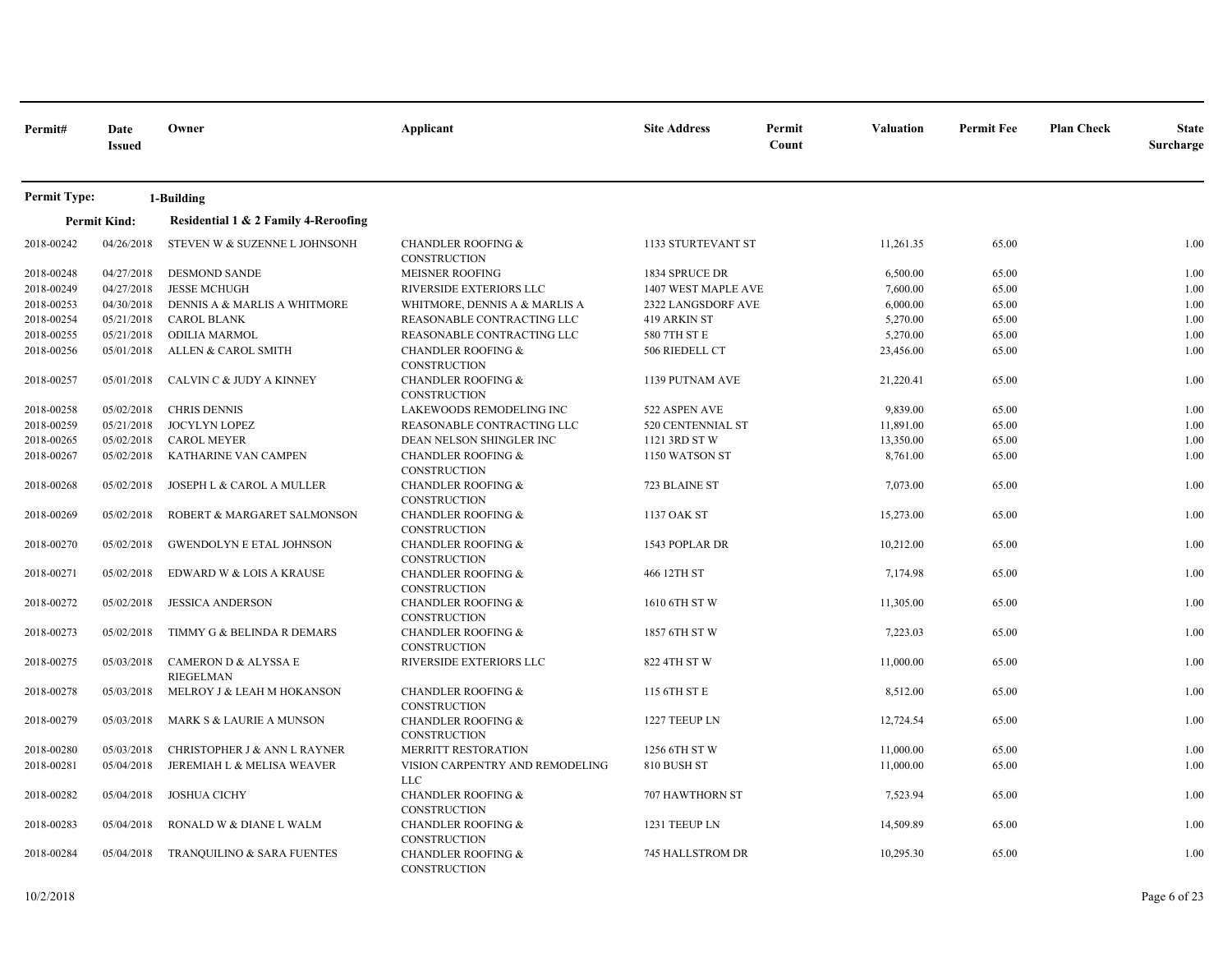| Permit#                  | Date<br><b>Issued</b>    | Owner                                                                   | Applicant                                                                             | <b>Site Address</b>                        | Permit<br>Count | Valuation              | <b>Permit Fee</b> | <b>Plan Check</b> | <b>State</b><br>Surcharge |
|--------------------------|--------------------------|-------------------------------------------------------------------------|---------------------------------------------------------------------------------------|--------------------------------------------|-----------------|------------------------|-------------------|-------------------|---------------------------|
| <b>Permit Type:</b>      |                          | 1-Building                                                              |                                                                                       |                                            |                 |                        |                   |                   |                           |
|                          | <b>Permit Kind:</b>      | Residential 1 & 2 Family 4-Reroofing                                    |                                                                                       |                                            |                 |                        |                   |                   |                           |
| 2018-00285<br>2018-00287 | 05/07/2018<br>05/07/2018 | DONALD J & JOYCE M SAHLI<br>IAN SCHEERER                                | RIVERSIDE EXTERIORS LLC<br>NEW IMAGE SIDING & WINDOWS OF<br><b>MN</b>                 | 1604 RIDGEWOOD LN<br>722 5TH ST W          |                 | 8,750.00<br>18,000.00  | 65.00<br>65.00    |                   | 1.00<br>1.00              |
| 2018-00289<br>2018-00290 | 05/08/2018<br>05/07/2018 | TODD M & DIANE M SPINNER<br>BRENT A & JENNIFER L DOERHOEFER             | SPINNER, TODD M & DIANE M<br><b>RENNER ROOFING INC</b>                                | 4405 WIEBUSCH DR<br>517 FULTON ST          |                 | 5,000.00<br>9,000.00   | 65.00<br>65.00    |                   | 1.00<br>1.00              |
| 2018-00291<br>2018-00292 | 05/07/2018<br>05/21/2018 | <b>CURTIS C &amp; JODI L CAVERLY</b><br>JEREMIAH L & MELISA WEAVER      | CAVERLY CONSTRUCTION INC<br>REASONABLE CONTRACTING LLC                                | 1940 GADIENT PLACE<br>810 BUSH ST          |                 | 8,000.00<br>6,100.00   | 65.00<br>65.00    |                   | 1.00<br>1.00              |
| 2018-00293<br>2018-00295 | 05/21/2018<br>05/07/2018 | MELROY J & LEAH M HOKANSON<br>DONALD J & REBECCA C VAN LOON             | REASONABLE CONTRACTING LLC<br>SID FEATHERSTONE CONSTRUCTION IN                        | 681 7TH ST E<br>906 4TH ST W               |                 | 7,166.00<br>10,000.00  | 65.00<br>65.00    |                   | 1.00<br>1.00              |
| 2018-00297               | 05/08/2018               | <b>RT</b><br>KEVIN J & SANDRA K HAALA                                   | <b>CHANDLER ROOFING &amp;</b><br><b>CONSTRUCTION</b>                                  | 2670 PINE RIDGE BLVD                       |                 | 15,924.59              | 65.00             |                   | 1.00                      |
| 2018-00298               | 05/08/2018               | <b>SHIRLEY KNUDSON</b>                                                  | CHANDLER ROOFING &<br>CONSTRUCTION                                                    | 1140 4TH ST W                              |                 | 11,235.47              | 65.00             |                   | 1.00                      |
| 2018-00299               | 05/08/2018               | LOU ANN QUADE                                                           | <b>CHANDLER ROOFING &amp;</b><br>CONSTRUCTION                                         | 303 6TH ST E                               |                 | 7,716.71               | 65.00             |                   | 1.00                      |
| 2018-00300<br>2018-00301 | 05/08/2018<br>05/08/2018 | DANIEL STORDAHL<br><b>ROSEMARY ALLEY</b>                                | PLATINUM BUILDERS<br><b>CHANDLER ROOFING &amp;</b><br>CONSTRUCTION                    | 2660 PINE RIDGE BLVD<br>1744 WOODLAND DR   |                 | 12,000.00<br>9,687.87  | 65.00<br>65.00    |                   | 1.00<br>1.00              |
| 2018-00302               | 05/08/2018               | <b>CHRISTOPHER MILLER</b>                                               | <b>CHANDLER ROOFING &amp;</b><br>CONSTRUCTION                                         | 226 BUTTERNUT AVE                          |                 | 9,687.87               | 65.00             |                   | 1.00                      |
| 2018-00303               | 05/08/2018               | KATHLEEN GUSTAFSON                                                      | <b>CHANDLER ROOFING &amp;</b><br>CONSTRUCTION                                         | 1029 COLLEGE AVE                           |                 | 7,904.53               | 65.00             |                   | 1.00                      |
| 2018-00304               | 05/08/2018               | <b>KATHLEEN GUSTAFSON</b>                                               | <b>CHANDLER ROOFING &amp;</b><br>CONSTRUCTION                                         | 713 COLLEGE AVE                            |                 | 8,597.25               | 65.00             |                   | 1.00                      |
| 2018-00305               | 05/08/2018               | KOENIG REI LLC                                                          | <b>CHANDLER ROOFING &amp;</b><br>CONSTRUCTION                                         | 1108 MAPLE ST                              |                 | 5,717.80               | 65.00             |                   | 1.00                      |
| 2018-00306               | 05/08/2018               | KOENIG REI LLC                                                          | <b>CHANDLER ROOFING &amp;</b><br>CONSTRUCTION                                         | 415 SEYMOUR ST                             |                 | 8,396.34               | 65.00             |                   | 1.00<br>1.00              |
| 2018-00307<br>2018-00308 | 05/08/2018<br>05/08/2018 | WILLIAM P & KATHLEEN H NASETH<br>RAYMOND & LOIS M ZIELKIE               | <b>CHANDLER ROOFING &amp;</b><br><b>CONSTRUCTION</b><br><b>CHANDLER ROOFING &amp;</b> | 1009 EAST AVE<br><b>1848 SOUTH PARK ST</b> |                 | 29,821.57<br>22,843.19 | 65.00<br>65.00    |                   | 1.00                      |
| 2018-00310               | 05/21/2018               | <b>DIANA STEWART</b>                                                    | <b>CONSTRUCTION</b><br>REASONABLE CONTRACTING LLC                                     | 319 GLENWOOD ST                            |                 | 6,200.00               | 65.00             |                   | 1.00                      |
| 2018-00312               | 05/10/2018               | TERENCE E & LEAH GLOVER                                                 | CAVERLY CONSTRUCTION INC                                                              | 325 GRACE ST                               |                 | 3,000.00               | 65.00             |                   | 1.00                      |
| 2018-00313<br>2018-00316 | 05/10/2018<br>05/14/2018 | <b>BARBRA STEFFENHAGEN</b><br>JACOB G & DAWNA J HENDRICKS               | L & M Construction<br>SAFEGUARD PROPERTY SERVICES INC                                 | 1128 CENTRAL AVE<br>1121 STURTEVANT ST     |                 | 6,000.00<br>15,000.00  | 65.00<br>65.00    |                   | 1.00<br>1.00              |
| 2018-00317<br>2018-00319 | 05/10/2018<br>05/10/2018 | ADOLPH J & GRETCHEN S DAHLING<br><b>GREGGORY R &amp; JEAN M DIERCKS</b> | WHITETAIL BUILDERS OF WI CORP<br>CAVERLY CONSTRUCTION INC                             | 729 CENTRAL AVE<br>1404 HILLSIDE DR        |                 | 11,700.00<br>8,500.00  | 65.00<br>65.00    |                   | 1.00<br>1.00              |
| 2018-00320               | 05/10/2018               | <b>RANDY SAMUELSON</b>                                                  | <b>CHANDLER ROOFING &amp;</b><br><b>CONSTRUCTION</b>                                  | 2499 SUNNY MEADOW LN                       |                 | 12,872.37              | 65.00             |                   | 1.00                      |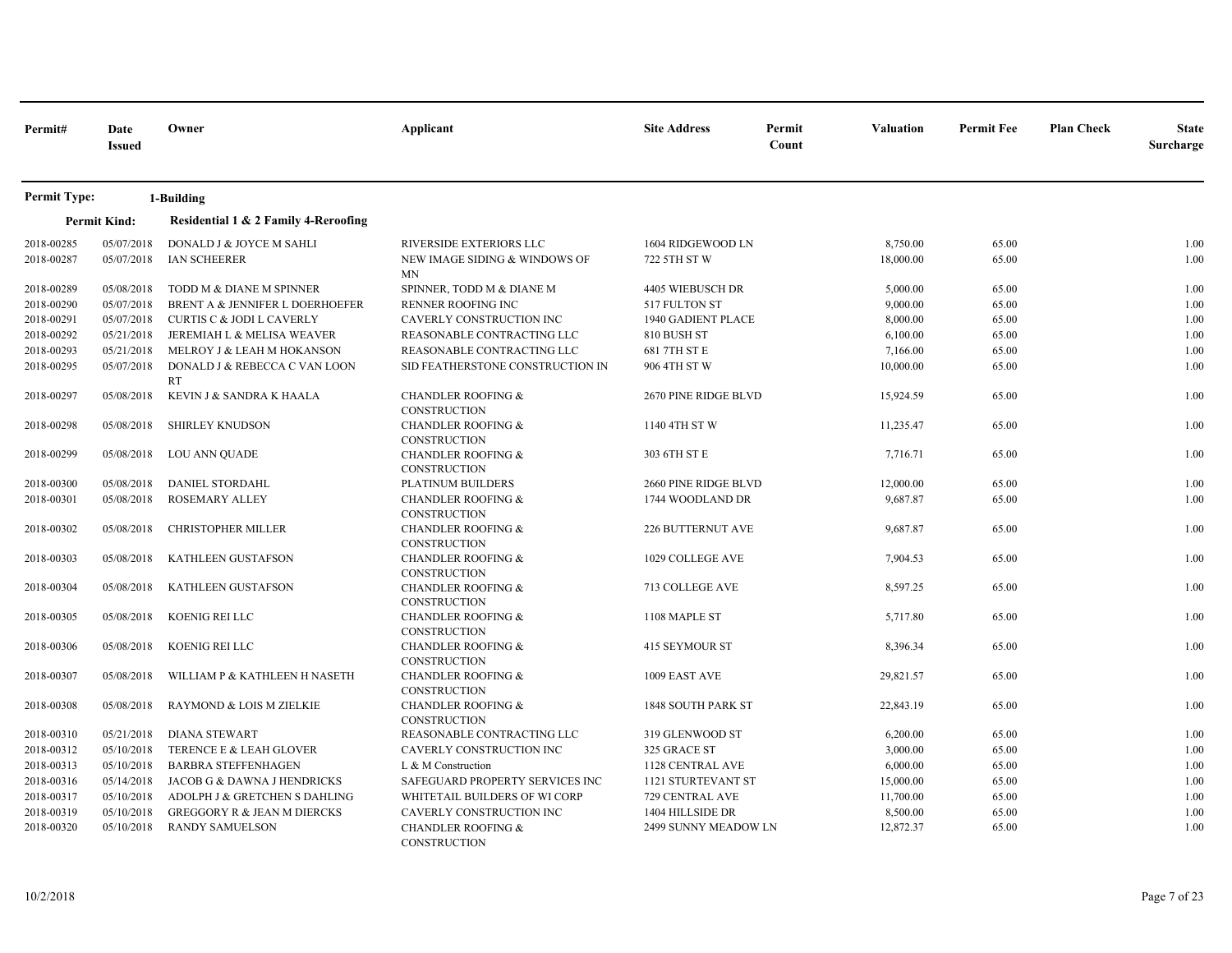| Permit#             | Date<br><b>Issued</b>    | Owner                                         | Applicant                                             | <b>Site Address</b>    | Permit<br>Count | <b>Valuation</b> | <b>Permit Fee</b> | <b>Plan Check</b> | <b>State</b><br>Surcharge |
|---------------------|--------------------------|-----------------------------------------------|-------------------------------------------------------|------------------------|-----------------|------------------|-------------------|-------------------|---------------------------|
| <b>Permit Type:</b> |                          | 1-Building                                    |                                                       |                        |                 |                  |                   |                   |                           |
|                     | <b>Permit Kind:</b>      | Residential 1 & 2 Family 4-Reroofing          |                                                       |                        |                 |                  |                   |                   |                           |
| 2018-00321          | 05/10/2018               | <b>BRIAN J &amp; KARI L SCHAFER</b>           | <b>CHANDLER ROOFING &amp;</b><br><b>CONSTRUCTION</b>  | 2337 PINE VIEW CT      |                 | 14,053.80        | 65.00             |                   | 1.00                      |
| 2018-00322          | 05/10/2018               | <b>JUNE RODGERS</b>                           | <b>CHANDLER ROOFING &amp;</b><br><b>CONSTRUCTION</b>  | 1525 HILLSIDE DR       |                 | 13,199.93        | 65.00             |                   | 1.00                      |
| 2018-00324          | 05/11/2018               | PAUL M & MELISSA M CARRINGTON<br><b>IRWIN</b> | <b>CHANDLER ROOFING &amp;</b><br><b>CONSTRUCTION</b>  | 2316 PINE VIEW CT      |                 | 15,730.46        | 65.00             |                   | 1.00                      |
| 2018-00325          | 05/11/2018               | <b>KAY TRAINOR</b>                            | <b>CHANDLER ROOFING &amp;</b><br>CONSTRUCTION         | 1038 STURTEVANT ST     |                 | 10,361.47        | 65.00             |                   | 1.00                      |
| 2018-00326          | 05/11/2018               | STEVEN B & CHERYL A LARSON                    | <b>CHANDLER ROOFING &amp;</b><br><b>CONSTRUCTION</b>  | 1509 6TH ST W          |                 | 11,417.71        | 65.00             |                   | 1.00                      |
| 2018-00328          | 05/11/2018               | TODD & ROCHELLE ZUERLEIN                      | <b>CHANDLER ROOFING &amp;</b><br><b>CONSTRUCTION</b>  | 2357 CLOVER LN         |                 | 11,545.49        | 65.00             |                   | 1.00                      |
| 2018-00331          | 05/11/2018               | JAY A & STACY B OWENS                         | <b>CHANDLER ROOFING &amp;</b><br>CONSTRUCTION         | 2247 LANGSDORF AVE     |                 | 11,171.92        | 65.00             |                   | 1.00                      |
| 2018-00332          | 05/11/2018               | MICHAEL P & MERRILEE J ROSKOS                 | <b>CHANDLER ROOFING &amp;</b><br><b>CONSTRUCTION</b>  | 1498 HILL VIEW CT      |                 | 13,252.04        | 65.00             |                   | 1.00                      |
| 2018-00333          | 05/11/2018               | MARK A & MARY K JAEGER                        | <b>CHANDLER ROOFING &amp;</b><br>CONSTRUCTION         | 927 EAST AVE           |                 | 13,403.88        | 65.00             |                   | 1.00                      |
| 2018-00334          | 05/17/2018               | JOSEPH A & MONICA V GOESER                    | HOYT EXTERIORS INC.                                   | 2771 RIDGEVIEW LANE    |                 | 4,500.00         | 65.00             |                   | 1.00                      |
| 2018-00335          | 05/17/2018               | <b>ROBERT DAIL</b>                            | HOYT EXTERIORS INC.                                   | 2746 RIDGEVIEW DRIVE   |                 | 4,500.00         | 65.00             |                   | 1.00                      |
| 2018-00336          | 05/17/2018               | JONATHAN P & JESSIE R GRIDER                  | HOYT EXTERIORS INC.                                   | 2772 RIDGEVIEW LANE    |                 | 4,500.00         | 65.00             |                   | 1.00                      |
| 2018-00337          | 05/17/2018               | <b>LOGAN HANSON</b>                           | HOYT EXTERIORS INC.                                   | 2774 RIDGEVIEW DRIVE   |                 | 4,500.00         | 65.00             |                   | 1.00                      |
| 2018-00338          | 05/17/2018               | CATHERINE WILLIAMSON                          | HOYT EXTERIORS INC.                                   | 2750 RIDGEVIEW DRIVE   |                 | 4,500.00         | 65.00             |                   | 1.00                      |
| 2018-00339          | 05/17/2018               | JEFF A & CARLA A KOHLNHOFER                   | HOYT EXTERIORS INC.                                   | 2775 RIDGEVIEW LANE    |                 | 4,500.00         | 65.00             |                   | 1.00                      |
| 2018-00340          | 05/17/2018               | <b>PATRICK DUTTON</b>                         | HOYT EXTERIORS INC.                                   | 2778 RIDGEVIEW LANE    |                 | 4,500.00         | 65.00             |                   | 1.00                      |
| 2018-00341          | 05/17/2018               | STEPHEN G & JUDITH D HAMMES                   | HOYT EXTERIORS INC.                                   | 2779 RIDGEVIEW LANE    |                 | 4,500.00         | 65.00             |                   | 1.00                      |
| 2018-00342          | 05/17/2018               | <b>JASON STRAND</b>                           | HOYT EXTERIORS INC.                                   | 2752 RIDGEVIEW LANE    |                 | 4,500.00         | 65.00             |                   | 1.00                      |
| 2018-00343          | 05/17/2018               | <b>JOSHUA MOFFETT</b>                         | HOYT EXTERIORS INC.                                   | 2782 RIDGEVIEW LANE    |                 | 4,500.00         | 65.00             |                   | 1.00                      |
| 2018-00344          | 05/17/2018               | ROGER D & MARJEAN JOHNSON                     | HOYT EXTERIORS INC.                                   | 2783 RIDGEVIEW LANE    |                 | 4,500.00         | 65.00             |                   | 1.00                      |
| 2018-00346          | 05/17/2018               | BRUCE D & SHARON ANN NELSON                   | HOYT EXTERIORS INC.                                   | 2786 RIDGEVIEW LANE    |                 | 4,500.00         | 65.00             |                   | 1.00                      |
| 2018-00347          | 05/17/2018               | <b>MARIA MENDEZ</b>                           | HOYT EXTERIORS INC.                                   | 2756 RIDGEVIEW LANE    |                 | 4,500.00         | 65.00             |                   | 1.00                      |
| 2018-00348          | 05/17/2018               | <b>TAO TODD PENG</b>                          | HOYT EXTERIORS INC.                                   | 2760 RIDGEVIEW LANE    |                 | 4,500.00         | 65.00             |                   | 1.00                      |
| 2018-00349          | 05/17/2018               | EDWARD C & JOYCE E BURK                       | HOYT EXTERIORS INC.                                   | 2763 RIDGEVIEW LANE    |                 | 4,500.00         | 65.00             |                   | 1.00                      |
| 2018-00350          | 05/17/2018               | KELLY D & LINDSAY A JOHNSON JR                | HOYT EXTERIORS INC.                                   | 2762 RIDGEVIEW DRIVE   |                 | 4,500.00         | 65.00             |                   | 1.00                      |
| 2018-00351          | 05/17/2018               | <b>MARY SCHMIDT</b>                           | HOYT EXTERIORS INC.                                   | 2766 RIDGEVIEW DRIVE   |                 | 4,500.00         | 65.00             |                   | 1.00                      |
| 2018-00352          | 05/17/2018               | M W JOHNSON CONSTRUCTION                      | HOYT EXTERIORS INC.                                   | 2767 RIDGEVIEW LANE    |                 | 4,500.00         | 65.00             |                   | 1.00                      |
| 2018-00353          | 05/17/2018               | <b>ANTHONY BOHMBACH</b>                       | HOYT EXTERIORS INC.                                   | 2770 RIDGEVIEW DRIVE   |                 | 4,500.00         | 65.00             |                   | 1.00                      |
| 2018-00356          | 05/14/2018               | <b>CARMEN GEBHARDT</b>                        | DPM BUILDERS INC                                      | 2640 HIDDEN KNOLL      |                 | 11,000.00        | 65.00             |                   | 1.00                      |
| 2018-00358          | 05/14/2018<br>05/15/2018 | JOSEPH H & TAMRA M SEVLIE                     | SEVLIE, JOSEPH H & TAMRA M<br>RIVERSIDE EXTERIORS LLC | 1538 WOODLAND DR       |                 | 7,200.00         | 65.00             |                   | 1.00                      |
| 2018-00359          |                          | WYNN B & LUANNA S VONBARGEN<br><b>TTEE</b>    |                                                       | <b>768 MCSORLEY ST</b> |                 | 6,600.00         | 65.00             |                   | 1.00                      |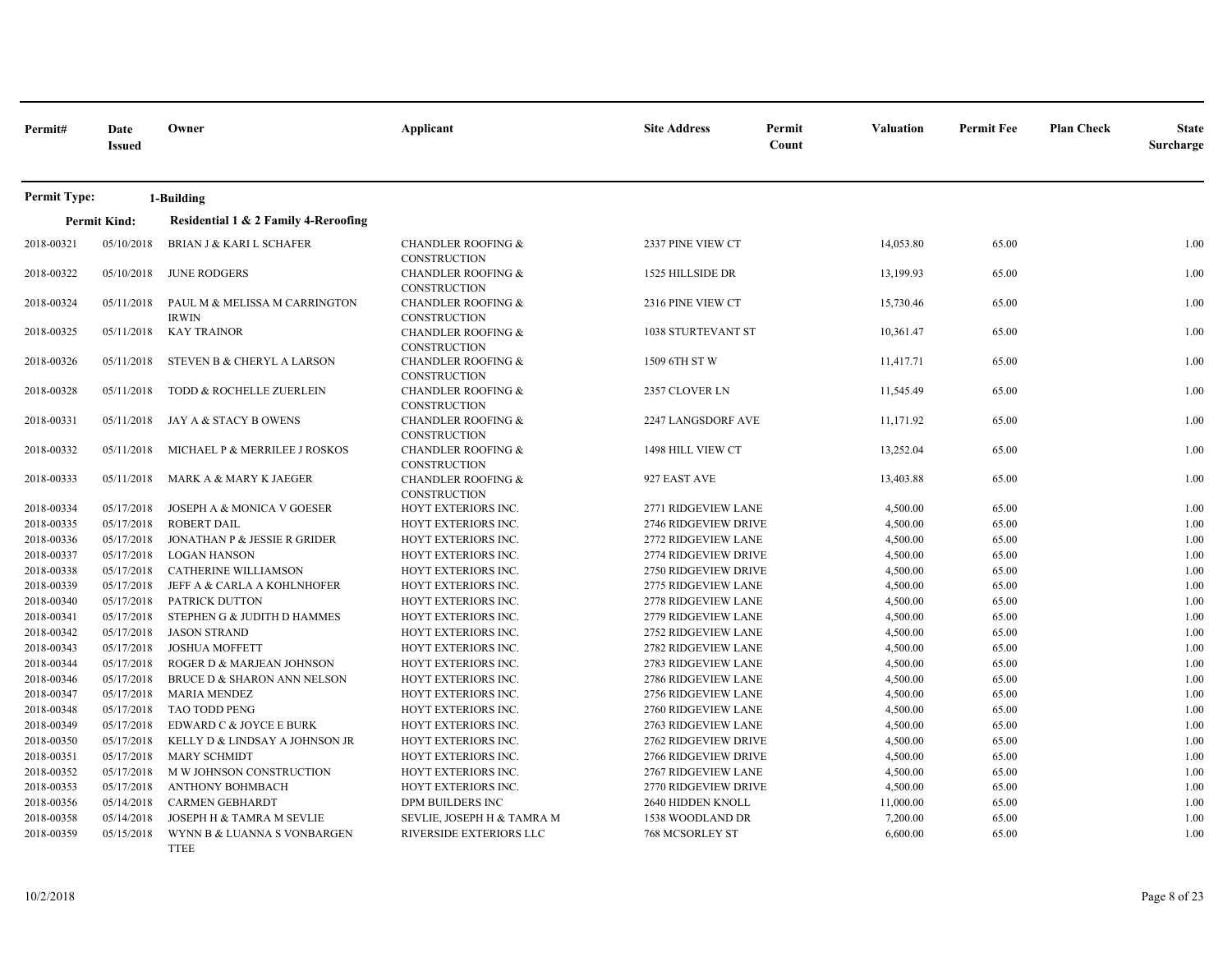| Permit#             | Date<br><b>Issued</b> | Owner                                   | Applicant                                            | <b>Site Address</b>         | Permit<br>Count | <b>Valuation</b> | <b>Permit Fee</b> | <b>Plan Check</b> | <b>State</b><br>Surcharge |
|---------------------|-----------------------|-----------------------------------------|------------------------------------------------------|-----------------------------|-----------------|------------------|-------------------|-------------------|---------------------------|
| <b>Permit Type:</b> |                       | 1-Building                              |                                                      |                             |                 |                  |                   |                   |                           |
|                     | <b>Permit Kind:</b>   | Residential 1 & 2 Family 4-Reroofing    |                                                      |                             |                 |                  |                   |                   |                           |
| 2018-00362          | 05/14/2018            | <b>GARY JABLONSKI</b>                   | VISION CARPENTRY AND REMODELING<br><b>LLC</b>        | 1022 WEST AVE               |                 | 11,000.00        | 65.00             |                   | 1.00                      |
| 2018-00363          | 05/14/2018            | <b>DANIEL AHERN</b>                     | <b>CHANDLER ROOFING &amp;</b><br><b>CONSTRUCTION</b> | 2050 LAUNA AVE              |                 | 14,874.57        | 65.00             |                   | 1.00                      |
| 2018-00364          | 05/14/2018            | DANIEL L & ELAINE E AHERN               | <b>CHANDLER ROOFING &amp;</b><br>CONSTRUCTION        | 309 7TH ST E                |                 | 11,799.13        | 65.00             |                   | 1.00                      |
| 2018-00365          | 05/14/2018            | ZIQIANG LU                              | <b>CHANDLER ROOFING &amp;</b><br>CONSTRUCTION        | 961 HALLSTROM DR            |                 | 19,955.51        | 65.00             |                   | 1.00                      |
| 2018-00366          | 05/14/2018            | RICHARD D & KAREN M MEIER               | <b>CHANDLER ROOFING &amp;</b><br><b>CONSTRUCTION</b> | 710 5TH ST W                |                 | 14,081.79        | 65.00             |                   | 1.00                      |
| 2018-00367          | 05/14/2018            | <b>DAN AHERN</b>                        | <b>CHANDLER ROOFING &amp;</b><br>CONSTRUCTION        | 1223 BUSH ST                |                 | 7,254.11         | 65.00             |                   | 1.00                      |
| 2018-00369          | 05/14/2018            | <b>WALLACE C &amp; SHIRLEY SUNDBERG</b> | <b>CHANDLER ROOFING &amp;</b><br><b>CONSTRUCTION</b> | 4449 WIEBUSCH DR            |                 | 27,000.00        | 65.00             |                   | 1.00                      |
| 2018-00370          | 05/15/2018            | JOHN W & JANE A BOUVETTE                | BK WALKER CONSTRUCTION INC                           | 317 SEYMOUR ST              |                 | 7,600.00         | 65.00             |                   | 1.00                      |
| 2018-00371          | 05/15/2018            | TROY P & LISA DANIELS                   | DANIELS, TROY P & LISA                               | <b>1946 GADIENT PLACE</b>   |                 | 10,000.00        | 65.00             |                   | 1.00                      |
| 2018-00372          | 05/15/2018            | <b>CHARLES R &amp; BARBARA A HAUER</b>  | <b>CHANDLER ROOFING &amp;</b><br>CONSTRUCTION        | 1014 PUTNAM AVE             |                 | 14,560.00        | 65.00             |                   | 1.00                      |
| 2018-00373          | 05/15/2018            | MICHAEL T & SHEILA P GOERING            | <b>CHANDLER ROOFING &amp;</b><br>CONSTRUCTION        | 921 BURTON ST               |                 | 1,008.00         | 65.00             |                   | 1.00                      |
| 2018-00374          | 05/15/2018            | JOHN J & MONIKA I OSTBERG               | <b>CHANDLER ROOFING &amp;</b><br>CONSTRUCTION        | <b>804 CENTRAL AVE</b>      |                 | 31,390.00        | 65.00             |                   | 1.00                      |
| 2018-00375          | 05/15/2018            | <b>DIANE MAURER</b>                     | <b>CHANDLER ROOFING &amp;</b><br>CONSTRUCTION        | 1719 SPRUCE DR              |                 | 7,323.00         | 65.00             |                   | 1.00                      |
| 2018-00376          | 05/15/2018            | <b>CANDACE MISCHKE</b>                  | <b>CHANDLER ROOFING &amp;</b><br>CONSTRUCTION        | 1704 PERLICH AVE            |                 | 12,071.00        | 65.00             |                   | 1.00                      |
| 2018-00383          | 05/21/2018            | <b>CLAYTON L &amp; DIANNA L SCHAFER</b> | REASONABLE CONTRACTING LLC                           | 1233 4TH ST W               |                 | 9,421.00         | 65.00             |                   | 1.00                      |
| 2018-00385          | 05/22/2018            | JEFFREY A & HEIDI R MACE                | <b>LARSON SIDING &amp; WINDOWS</b>                   | 1822 6TH ST W               |                 | 18,556.00        | 65.00             |                   | 1.00                      |
| 2018-00386          | 05/22/2018            | KYLE W & PAMELA S KLATT                 | <b>LARSON SIDING &amp; WINDOWS</b>                   | 520 9TH ST                  |                 | 12,640.00        | 65.00             |                   | 1.00                      |
| 2018-00388          | 05/16/2018            | ABRAHAM QUAIDOO, JR                     | DEAN NELSON SHINGLER INC                             | <b>490 FRIDELL CRESCENT</b> |                 | 9,000.00         | 65.00             |                   | 1.00                      |
| 2018-00391          | 05/21/2018            | JOHN G & DIANA L STEWART                | REASONABLE CONTRACTING LLC                           | 801 BUSH ST                 |                 | 9,334.75         | 65.00             |                   | 1.00                      |
| 2018-00392          | 05/17/2018            | <b>JESS BREHMER</b>                     | <b>CHANDLER ROOFING &amp;</b><br>CONSTRUCTION        | 2985 COUGAR CT              |                 | 33,430.54        | 65.00             |                   | 1.00                      |
| 2018-00393          | 05/17/2018            | RANDALL G & JUDITH MICKELSON            | <b>CHANDLER ROOFING &amp;</b><br><b>CONSTRUCTION</b> | 1138 EAST AVE               |                 | 15,284.39        | 65.00             |                   | 1.00                      |
| 2018-00394          | 05/17/2018            | <b>CHAR LYNN HENN</b>                   | <b>CHANDLER ROOFING &amp;</b><br>CONSTRUCTION        | 416 SEYMOUR ST              |                 | 6,218.51         | 65.00             |                   | 1.00                      |
| 2018-00395          | 05/17/2018            | DONALD L & SUSAN D DOPKINS              | <b>CHANDLER ROOFING &amp;</b><br>CONSTRUCTION        | 720 CENTRAL AVE             |                 | 6,218.51         | 65.00             |                   | 1.00                      |
| 2018-00396          | 05/17/2018            | MELVIN & NANCY CECIL                    | <b>CHANDLER ROOFING &amp;</b><br>CONSTRUCTION        | 829 LINDEN ST               |                 | 13,088.51        | 65.00             |                   | 1.00                      |
| 2018-00398          | 05/17/2018            | ANTHONY F & KATHERINE R CASCI           | <b>CHANDLER ROOFING &amp;</b><br>CONSTRUCTION        | 1039 KINGMAN AVE            |                 | 16,140.60        | 65.00             |                   | 1.00                      |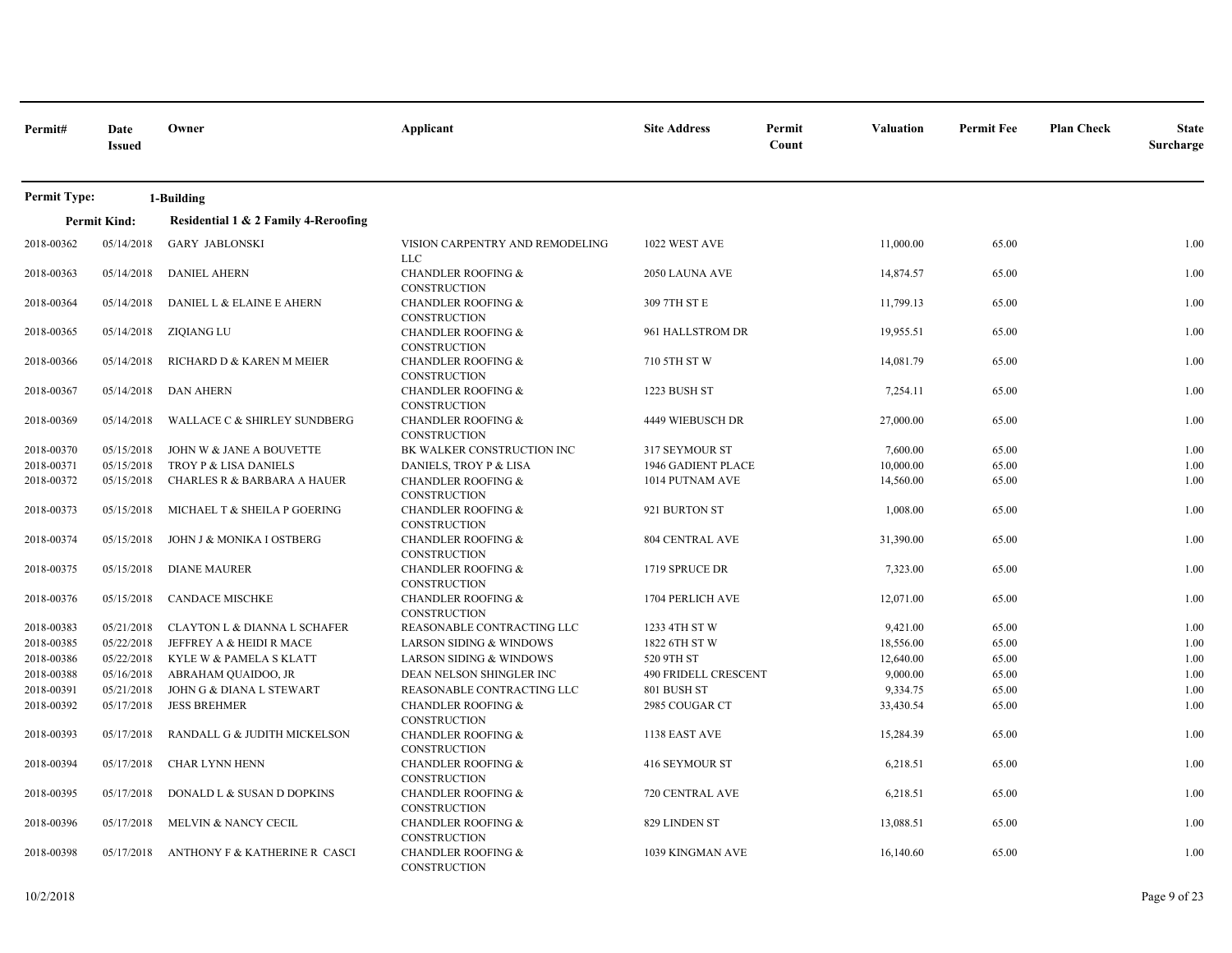| Permit#             | Date<br><b>Issued</b> | Owner                                        | Applicant                                            | <b>Site Address</b>  | Permit<br>Count | <b>Valuation</b> | <b>Permit Fee</b> | <b>Plan Check</b> | <b>State</b><br>Surcharge |
|---------------------|-----------------------|----------------------------------------------|------------------------------------------------------|----------------------|-----------------|------------------|-------------------|-------------------|---------------------------|
| <b>Permit Type:</b> |                       | 1-Building                                   |                                                      |                      |                 |                  |                   |                   |                           |
|                     | <b>Permit Kind:</b>   | Residential 1 & 2 Family 4-Reroofing         |                                                      |                      |                 |                  |                   |                   |                           |
| 2018-00399          | 05/17/2018            | <b>BRIAN P &amp; LARISSA L SCOTT</b>         | <b>CHANDLER ROOFING &amp;</b><br>CONSTRUCTION        | 2692 FRANCES AVE     |                 | 14,063.56        | 65.00             |                   | 1.00                      |
| 2018-00400          | 05/17/2018            | JAY T & DEBRA A KALSBECK                     | <b>CHANDLER ROOFING &amp;</b><br><b>CONSTRUCTION</b> | 1589 WOODLAND DR     |                 | 6,594.28         | 65.00             |                   | 1.00                      |
| 2018-00401          | 05/17/2018            | JONATHAN S AND KYLEY L<br><b>LINDHOLM</b>    | LINDHOLM, JONATHAN S AND KYLEY L                     | 434 FRIDELL CRESCENT |                 | 10,000.00        | 65.00             |                   | 1.00                      |
| 2018-00403          | 05/17/2018            | <b>GERALD D &amp; THERESA M COOK</b>         | COOK, GERALD D & THERESA M                           | 720 BLUFF ST         |                 | 10,000.00        | 65.00             |                   | 1.00                      |
| 2018-00404          | 05/17/2018            | <b>ALFRED BATES</b>                          | HOYT EXTERIORS INC.                                  | 2754 RIDGEVIEW DRIVE |                 | 4,500.00         | 65.00             |                   | 1.00                      |
| 2018-00405          | 05/17/2018            | CHRISTOPHER J & MELISSA Q<br><b>BAARTMAN</b> | BAARTMAN, CHRISTOPHER J &<br><b>MELISSA Q</b>        | 1546 HILL VIEW CT    |                 | 6,500.00         | 65.00             |                   | 1.00                      |
| 2018-00406          | 05/17/2018            | <b>RONALD MCCARTHY</b>                       | <b>SUPERIOR EXTERIOR MN</b>                          | 1226 6TH ST W        |                 | 10,000.00        | 65.00             |                   | 1.00                      |
| 2018-00407          | 05/17/2018            | JOHN R & ELOISE M LUNDQUIST                  | INS CONSTRUCTION                                     | 1502 ROOSEVELT AVE   |                 | 15,678.00        | 65.00             |                   | 1.00                      |
| 2018-00409          | 05/21/2018            | JAMES R JR & VICKI L KIRK                    | REASONABLE CONTRACTING LLC                           | 217 7TH ST W         |                 | 18,505.19        | 65.00             |                   | 1.00                      |
| 2018-00411          | 05/18/2018            | DAVID I & DIANE K HOLM                       | <b>CHANDLER ROOFING &amp;</b><br>CONSTRUCTION        | 1545 BIRCHWOOD DR    |                 | 10,612.63        | 65.00             |                   | 1.00                      |
| 2018-00412          | 05/18/2018            | SCOTT R & LORI L SIMONSON                    | <b>CHANDLER ROOFING &amp;</b><br><b>CONSTRUCTION</b> | 1222 4TH ST W        |                 | 10,222.40        | 65.00             |                   | 1.00                      |
| 2018-00413          | 05/18/2018            | DAVID P & CYNTHIA J BAUER                    | <b>CHANDLER ROOFING &amp;</b><br>CONSTRUCTION        | 1228 4TH ST W        |                 | 11,000.00        | 65.00             |                   | 1.00                      |
| 2018-00420          | 05/21/2018            | LARRY W & DEANNA L VOTH                      | <b>CHANDLER ROOFING &amp;</b><br>CONSTRUCTION        | 1339 RED OAK AVE     |                 | 24,418.86        | 65.00             |                   | 1.00                      |
| 2018-00421          | 05/21/2018            | LANCE L & RENEE M GARRICK                    | <b>CHANDLER ROOFING &amp;</b><br><b>CONSTRUCTION</b> | 1503 SOUTH PARK ST   |                 | 8,944.66         | 65.00             |                   | 1.00                      |
| 2018-00422          | 05/21/2018            | <b>MELISSA SIREK</b>                         | <b>CHANDLER ROOFING &amp;</b><br><b>CONSTRUCTION</b> | 716 CENTRAL AVE      |                 | 31,580.87        | 65.00             |                   | 1.00                      |
| 2018-00423          | 05/21/2018            | KENNETH M & PAMELA M HILTON                  | <b>CHANDLER ROOFING &amp;</b><br><b>CONSTRUCTION</b> | 1112 PHELPS ST       |                 | 19,853.04        | 65.00             |                   | 1.00                      |
| 2018-00427          | 05/21/2018            | <b>GARY JABLONSKI</b>                        | REASONABLE CONTRACTING LLC                           | 1022 WEST AVE        |                 | 6,000.00         | 65.00             |                   | 1.00                      |
| 2018-00428          | 05/21/2018            | ROYALTY HOMES INC                            | ROYALTY HOMES INC                                    | 211 PINE ST          |                 | 4,000.00         | 65.00             |                   | 1.00                      |
| 2018-00432          | 05/22/2018            | <b>GWENDOLYN KNOPIK</b>                      | <b>CHANDLER ROOFING &amp;</b><br>CONSTRUCTION        | 1123 COLLEGE AVE     |                 | 14,132.20        | 65.00             |                   | 1.00                      |
| 2018-00433          | 05/22/2018            | THOMAS D & SHARON MCNURLIN                   | <b>CHANDLER ROOFING &amp;</b><br><b>CONSTRUCTION</b> | 3255 WILD TURKEY LN  |                 | 17,212.04        | 65.00             |                   | 1.00                      |
| 2018-00435          | 05/22/2018            | JOSEPH A & JEANNE V PALUGA TTEE              | <b>CHANDLER ROOFING &amp;</b><br><b>CONSTRUCTION</b> | 726 BUSH ST          |                 | 12,974.51        | 65.00             |                   | 1.00                      |
| 2018-00436          | 05/23/2018            | PAUL & DAWN GIELAU                           | RIVERSIDE EXTERIORS LLC                              | 2362 PINE VIEW CT    |                 | 18,000.00        | 65.00             |                   | 1.00                      |
| 2018-00443          | 05/25/2018            | <b>NONA NELSON</b>                           | <b>CHANDLER ROOFING &amp;</b><br><b>CONSTRUCTION</b> | 748 MCSORLEY ST      |                 | 9,126.25         | 65.00             |                   | 1.00                      |
| 2018-00444          | 05/25/2018            | NONA NELSON                                  | <b>CHANDLER ROOFING &amp;</b><br>CONSTRUCTION        | 460 14TH ST          |                 | 16,790.80        | 65.00             |                   | 1.00                      |
| 2018-00445          | 05/25/2018            | ROGER & SANDRA WIUFF                         | <b>CHANDLER ROOFING &amp;</b><br><b>CONSTRUCTION</b> | 2124 GERNENTZ LN     |                 | 6,226.73         | 65.00             |                   | 1.00                      |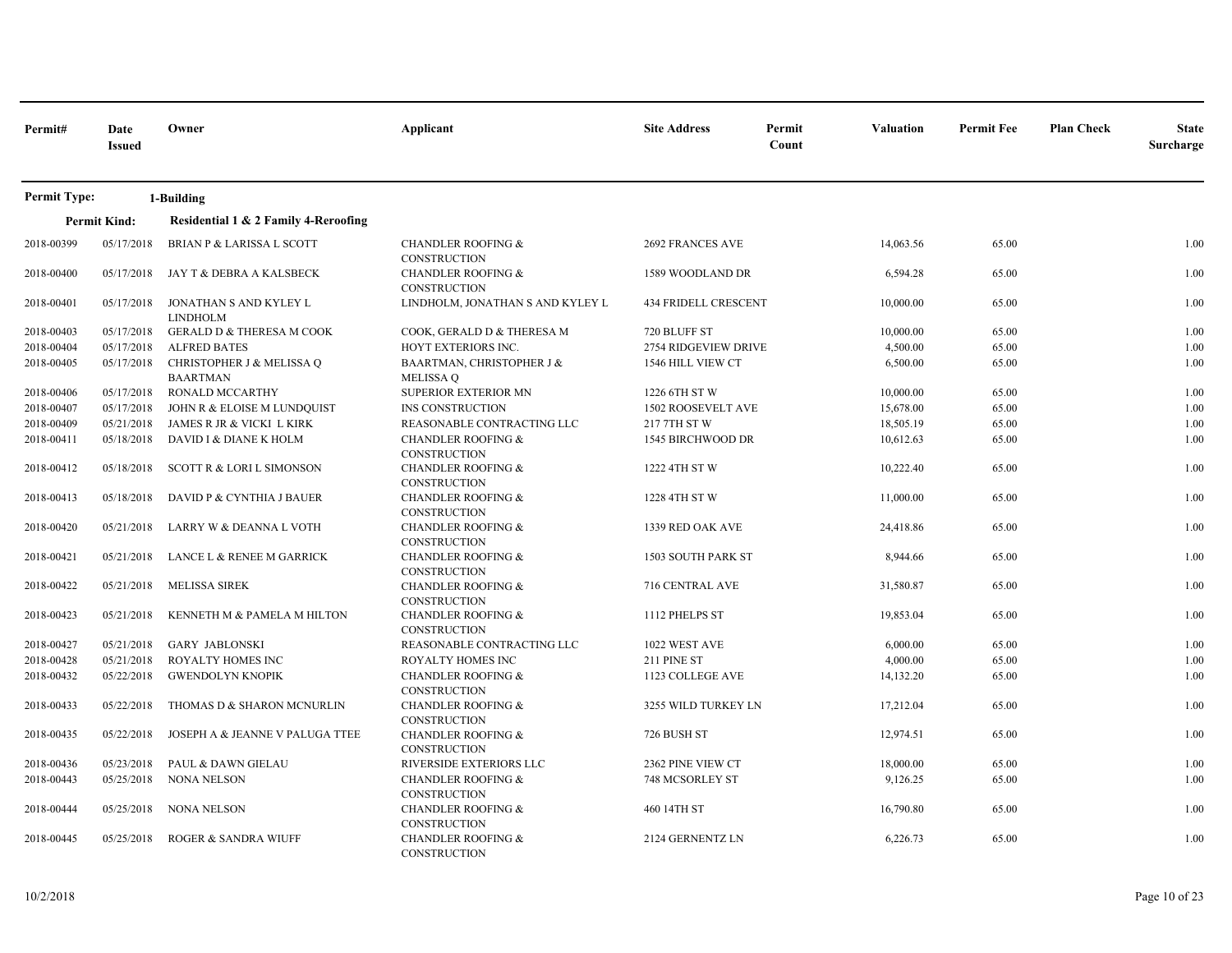| Permit#             | Date<br><b>Issued</b> | Owner                                    | Applicant                                            | <b>Site Address</b>    | Permit<br>Count | <b>Valuation</b> | <b>Permit Fee</b> | <b>Plan Check</b> | <b>State</b><br>Surcharge |
|---------------------|-----------------------|------------------------------------------|------------------------------------------------------|------------------------|-----------------|------------------|-------------------|-------------------|---------------------------|
| <b>Permit Type:</b> |                       | 1-Building                               |                                                      |                        |                 |                  |                   |                   |                           |
|                     | <b>Permit Kind:</b>   | Residential 1 & 2 Family 4-Reroofing     |                                                      |                        |                 |                  |                   |                   |                           |
| 2018-00446          | 05/25/2018            | <b>JAMES &amp; ANNE BREMER</b>           | <b>CHANDLER ROOFING &amp;</b><br><b>CONSTRUCTION</b> | 1128 3RD ST W          |                 | 13,562.17        | 65.00             |                   | 1.00                      |
| 2018-00447          | 05/24/2018            | TERESA MARY PRICE                        | PRICE, TERESA MARY                                   | 1623 SIEWERT ST        |                 | 5,000.00         | 65.00             |                   | 1.00                      |
| 2018-00454          | 05/29/2018            | <b>SHAWN NIEBELING</b>                   | NIEBELING, SHAWN F                                   | 1117 COLLEGE AVE       |                 | 7,000.00         | 65.00             |                   | 1.00                      |
| 2018-00460          | 05/29/2018            | REBECCA L BANGARD                        | REROOF AMERICA CORPORATION                           | 804 5TH ST W           |                 | 6,600.00         | 65.00             |                   | 1.00                      |
| 2018-00463          | 05/29/2018            | YOUMANS PROPERTIES LLC                   | YOUMANS PROPERTIES LLC                               | 1907 6TH ST W          |                 | 1,600.00         | 65.00             |                   | 1.00                      |
| 2018-00464          | 06/11/2018            | <b>GEORGE WILSON</b>                     | REASONABLE CONTRACTING LLC                           | 1759 TWIN BLUFF RD     |                 | 4,500.00         | 65.00             |                   | 1.00                      |
| 2018-00465          | 06/11/2018            | <b>MELROY HOKANSON</b>                   | REASONABLE CONTRACTING LLC                           | 202 4TH ST E           |                 | 7,076.00         | 65.00             |                   | 1.00                      |
| 2018-00466          | 06/11/2018            | <b>ALAN AXELSON</b>                      | REASONABLE CONTRACTING LLC                           | 530 9TH ST             |                 | 5,700.00         | 65.00             |                   | 1.00                      |
| 2018-00476          | 05/30/2018            | MARK J & ANGELA M PYLE                   | <b>CHANDLER ROOFING &amp;</b><br>CONSTRUCTION        | 1310 EAST AVE          |                 | 10,993.19        | 65.00             |                   | 1.00                      |
| 2018-00477          | 05/30/2018            | KEVIN E & JULIE A JOHNSON                | <b>CHANDLER ROOFING &amp;</b><br><b>CONSTRUCTION</b> | 726 BLAINE ST          |                 | 7,310.78         | 65.00             |                   | 1.00                      |
| 2018-00478          | 05/30/2018            | JAMES C & SHIRLEY D OLSON                | <b>CHANDLER ROOFING &amp;</b><br>CONSTRUCTION        | 2025 CREEKVIEW CT      |                 | 14,099.48        | 65.00             |                   | 1.00                      |
| 2018-00479          | 05/30/2018            | DALE L & GLORIA E STUCKI                 | <b>CHANDLER ROOFING &amp;</b><br><b>CONSTRUCTION</b> | 1107 COLLEGE AVE       |                 | 14,117.22        | 65.00             |                   | 1.00                      |
| 2018-00481          | 05/31/2018            | JOHN N & CHARLOTTE G SMITH               | <b>CHANDLER ROOFING &amp;</b><br>CONSTRUCTION        | 460 12TH ST            |                 | 13,212.35        | 65.00             |                   | 1.00                      |
| 2018-00484          | 05/31/2018            | ARTHUR E & KATHLEEN KENYON               | <b>CHANDLER ROOFING &amp;</b><br>CONSTRUCTION        | 1547 WOODLAND DR       |                 | 11,882.68        | 65.00             |                   | 1.00                      |
| 2018-00485          | 05/31/2018            | KENNETH G & MARGARET A<br><b>JOHNSON</b> | <b>CHANDLER ROOFING &amp;</b><br>CONSTRUCTION        | 1020 BURTON ST         |                 | 17,509.32        | 65.00             |                   | 1.00                      |
| 2018-00486          | 05/31/2018            | JOSEPH R JR & MARY B KERNAN              | <b>CHANDLER ROOFING &amp;</b><br>CONSTRUCTION        | 519 7TH ST W           |                 | 8,185.51         | 65.00             |                   | 1.00                      |
| 2018-00487          | 05/31/2018            | DEAN A & LINDA J REINHART                | <b>CHANDLER ROOFING &amp;</b><br>CONSTRUCTION        | 626 12TH ST            |                 | 12,198.91        | 65.00             |                   | 1.00                      |
| 2018-00488          | 05/31/2018            | <b>GREGORY GRINAGER</b>                  | <b>CHANDLER ROOFING &amp;</b><br>CONSTRUCTION        | 925 CENTRAL AVE        |                 | 11,882.68        | 65.00             |                   | 1.00                      |
| 2018-00489          | 06/01/2018            | <b>DAVID REHDER</b>                      | ROBERT MARQUARDT CONSTRUCTION                        | 1005 HALLSTROM DR      |                 | 6,900.00         | 65.00             |                   | 1.00                      |
| 2018-00490          | 06/01/2018            | <b>RONNIE MEYER</b>                      | BK WALKER CONSTRUCTION INC                           | 126 HEDIN AVE          |                 | 6,900.00         | 65.00             |                   | 1.00                      |
| 2018-00493          | 06/01/2018            | PETER N & LYNN M DULAK                   | <b>CHANDLER ROOFING &amp;</b><br><b>CONSTRUCTION</b> | 420 JEFFERSON ST       |                 | 20,387.06        | 65.00             |                   | 1.00                      |
| 2018-00494          | 06/01/2018            | <b>GARY A &amp; KRISTEN J FRIDELL</b>    | <b>CHANDLER ROOFING &amp;</b><br>CONSTRUCTION        | 503 SUMMIT AVE         |                 | 13,516.27        | 65.00             |                   | 1.00                      |
| 2018-00495          | 06/01/2018            | JOSEPH H & KATHLEEN K BLOMME             | <b>CHANDLER ROOFING &amp;</b><br><b>CONSTRUCTION</b> | <b>424 FRANKLIN ST</b> |                 | 12,529.11        | 65.00             |                   | 1.00                      |
| 2018-00496          | 06/01/2018            | MARK E & CHERI J JOHANSEN                | <b>CHANDLER ROOFING &amp;</b><br>CONSTRUCTION        | 458 10TH ST            |                 | 10,865.31        | 65.00             |                   | 1.00                      |
| 2018-00497          | 06/01/2018            | AMY KREBSBACH                            | <b>CHANDLER ROOFING &amp;</b><br>CONSTRUCTION        | <b>1616 BUSH ST</b>    |                 | 8,070.64         | 65.00             |                   | 1.00                      |
| 2018-00498          | 06/01/2018            | <b>JOSRANDY WEDRICKAS</b>                | <b>CHANDLER ROOFING &amp;</b><br>CONSTRUCTION        | 4875 MILL RD           |                 | 9,309.02         | 65.00             |                   | 1.00                      |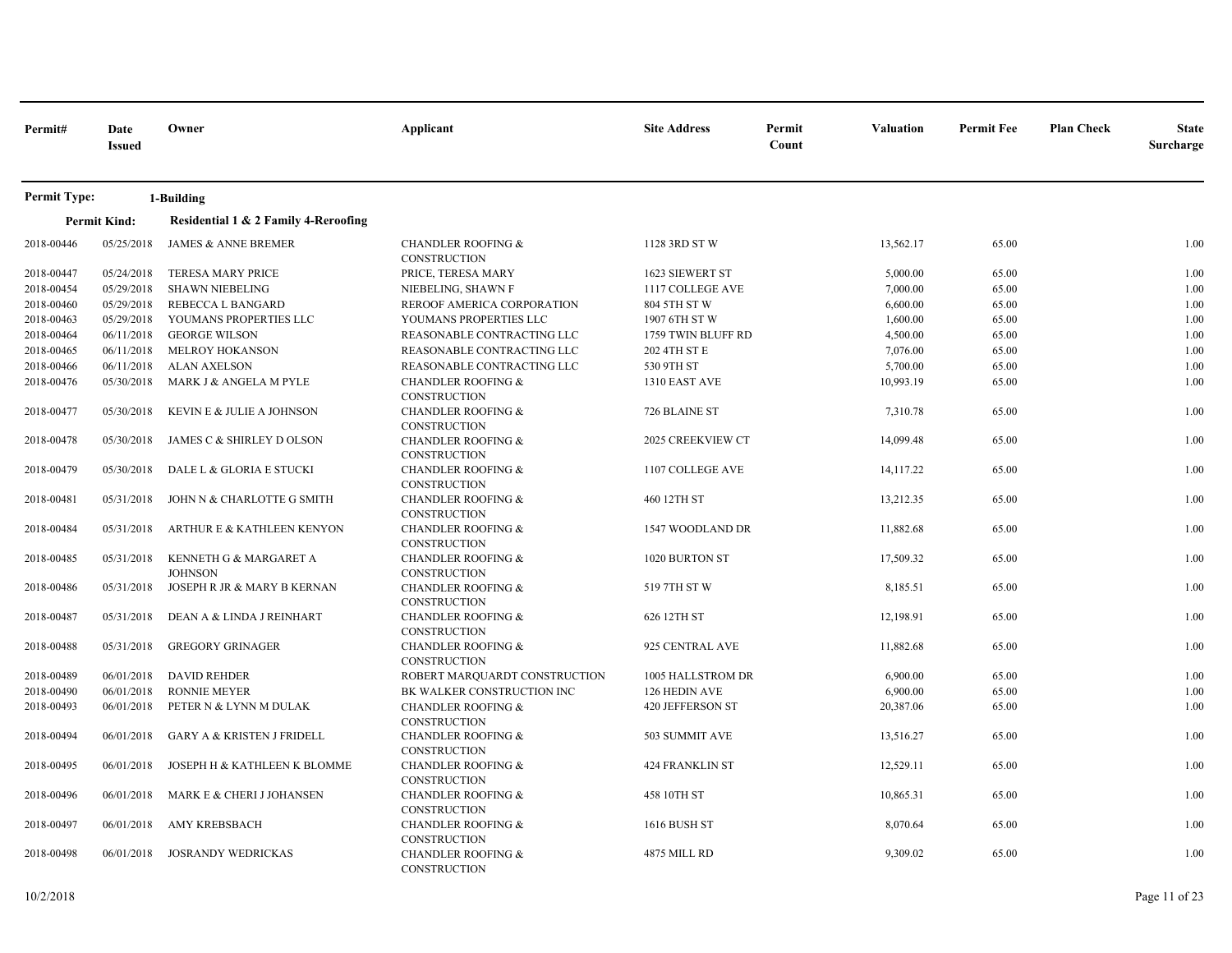| Permit#             | Date<br><b>Issued</b> | Owner                                | Applicant                                            | <b>Site Address</b>                 | Permit<br>Count | <b>Valuation</b> | <b>Permit Fee</b> | <b>Plan Check</b> | <b>State</b><br>Surcharge |
|---------------------|-----------------------|--------------------------------------|------------------------------------------------------|-------------------------------------|-----------------|------------------|-------------------|-------------------|---------------------------|
| <b>Permit Type:</b> |                       | 1-Building                           |                                                      |                                     |                 |                  |                   |                   |                           |
|                     | <b>Permit Kind:</b>   | Residential 1 & 2 Family 4-Reroofing |                                                      |                                     |                 |                  |                   |                   |                           |
| 2018-00499          | 06/01/2018            | TIMOTHY H & CHERYL A BORGEN          | <b>CHANDLER ROOFING &amp;</b><br><b>CONSTRUCTION</b> | 1921 GADIENT PLACE                  |                 | 15,338.01        | 65.00             |                   | 1.00                      |
| 2018-00505          | 06/04/2018            | <b>JAYCE ASLAKSON</b>                | <b>ASLAKSON, JAYCE</b>                               | 2118 PIONEER RD                     |                 | 1,300.00         | 65.00             |                   | 1.00                      |
| 2018-00507          | 06/04/2018            | JOSEPH J & AMANDA J MAHN             | <b>CHANDLER ROOFING &amp;</b><br>CONSTRUCTION        | 511 HILL ST                         |                 | 19,463.45        | 65.00             |                   | 1.00                      |
| 2018-00508          | 06/04/2018            | MATTHEW J & KRISTEN M KAJEWSKI       | <b>CHANDLER ROOFING &amp;</b><br>CONSTRUCTION        | 1407 SPRING CREEK RD S              |                 | 19,458.78        | 65.00             |                   | 1.00                      |
| 2018-00509          | 06/04/2018            | <b>JOSEPH MAHN</b>                   | <b>CHANDLER ROOFING &amp;</b><br><b>CONSTRUCTION</b> | 486 16TH ST                         |                 | 12,549.96        | 65.00             |                   | 1.00                      |
| 2018-00510          | 06/04/2018            | <b>BRENDA PITONAK</b>                | <b>CHANDLER ROOFING &amp;</b><br>CONSTRUCTION        | 1122 MAPLE ST                       |                 | 8,606.89         | 65.00             |                   | 1.00                      |
| 2018-00511          | 06/04/2018            | <b>ROBIN HEINS</b>                   | <b>CHANDLER ROOFING &amp;</b><br><b>CONSTRUCTION</b> | 421 6TH ST W                        |                 | 10,363.07        | 65.00             |                   | 1.00                      |
| 2018-00512          | 06/05/2018            | MICHAEL D & DIANE L BELISLE          | MILLERSBERG CONSTRUCTION                             | 1296 SOUTHWOOD AVE                  |                 | 14,000.00        | 65.00             |                   | 1.00                      |
| 2018-00514          | 06/04/2018            | <b>THOMAS WIUFF</b>                  | WIUFF, THOMAS J                                      | 1005 MAPLE ST                       |                 | 5,000.00         | 65.00             |                   | 1.00                      |
| 2018-00518          | 06/05/2018            | GARRETT G & JESSICA K KITZMANN       | DEAN NELSON SHINGLER INC                             | 1543 BUSH ST                        |                 | 8,530.00         | 65.00             |                   | 1.00                      |
| 2018-00519          | 06/05/2018            | <b>STEPHEN PRALL</b>                 | <b>RYAN WINDOWS &amp; SIDING</b>                     | 528 7TH ST E                        |                 | 17,292.65        | 65.00             |                   | 1.00                      |
| 2018-00521          | 06/06/2018            | DAVID & JULIE A RAJANEN DAHL         | RIVERSIDE EXTERIORS LLC                              | 1017 EAST AVE                       |                 | 5,000.00         | 65.00             |                   | 1.00                      |
| 2018-00522          | 06/06/2018            | MICHAEL J & BARBARA S GIORGI         | <b>CHANDLER ROOFING &amp;</b><br>CONSTRUCTION        | 1189 GOLF RIDGE CIR                 |                 | 23,234.32        | 65.00             |                   | 1.00                      |
| 2018-00523          | 06/06/2018            | <b>THOMAS KRAUSE</b>                 | <b>CHANDLER ROOFING &amp;</b><br>CONSTRUCTION        | 732 CLEVELAND ST                    |                 | 9,954.22         | 65.00             |                   | 1.00                      |
| 2018-00524          | 06/06/2018            | JEROME W & JANICE M CODY             | <b>CHANDLER ROOFING &amp;</b><br>CONSTRUCTION        | 522 WASHINGTON ST                   |                 | 5,816.76         | 65.00             |                   | 1.00                      |
| 2018-00526          | 06/06/2018            | MICHAEL J & DEBRA K EGAN             | <b>CHANDLER ROOFING &amp;</b><br>CONSTRUCTION        | 828 BUSH ST                         |                 | 13,159.80        | 65.00             |                   | 1.00                      |
| 2018-00528          | 06/08/2018            | <b>BRIAN GADIENT</b>                 | <b>GADIENT BROTHERS CONSTRUCTION</b>                 | 2662 GOLD FINCH LN                  |                 | 10,000.00        | 65.00             |                   | 1.00                      |
| 2018-00532          | 06/07/2018            | <b>GEORGE C &amp; ROSE M HINTZ</b>   | <b>CHANDLER ROOFING &amp;</b><br><b>CONSTRUCTION</b> | 128 JOHNSON AVE                     |                 | 9,500.00         | 65.00             |                   | 1.00                      |
| 2018-00533          | 06/07/2018            | NANCY OLSON                          | <b>CHANDLER ROOFING &amp;</b><br><b>CONSTRUCTION</b> | 1724 BUSH ST                        |                 | 7,577.79         | 65.00             |                   | 1.00                      |
| 2018-00535          | 06/07/2018            | KEVIN V & ELISE M GOEBEL             | GOEBEL, KEVIN V & ELISE M                            | 6464 WESTWOOD HILLS<br><b>DRIVE</b> |                 | 17,000.00        | 65.00             |                   | 1.00                      |
| 2018-00537          | 06/08/2018            | <b>ELIZABETH HINES</b>               | <b>CHANDLER ROOFING &amp;</b><br>CONSTRUCTION        | 1607 5TH ST W                       |                 | 9,182.71         | 65.00             |                   | 1.00                      |
| 2018-00538          | 06/08/2018            | <b>MELISSA A P GORA</b>              | <b>CHANDLER ROOFING &amp;</b><br>CONSTRUCTION        | 1634 POPLAR DR                      |                 | 19,002.68        | 65.00             |                   | 1.00                      |
| 2018-00540          | 06/08/2018            | CHRISTOPHER P & JOAN E HEINEMAN      | <b>CHANDLER ROOFING &amp;</b><br>CONSTRUCTION        | 466 11TH ST                         |                 | 10,358.07        | 65.00             |                   | 1.00                      |
| 2018-00541          | 06/08/2018            | <b>BRIAN SCHNEIDER</b>               | <b>CHANDLER ROOFING &amp;</b><br>CONSTRUCTION        | 1103 EAST AVE                       |                 | 7,488.30         | 65.00             |                   | 1.00                      |
| 2018-00542          | 06/08/2018            | JOHN J & SONIA H MURNANE             | <b>CHANDLER ROOFING &amp;</b><br>CONSTRUCTION        | 1331 NORWOOD ST                     |                 | 7,819.76         | 65.00             |                   | 1.00                      |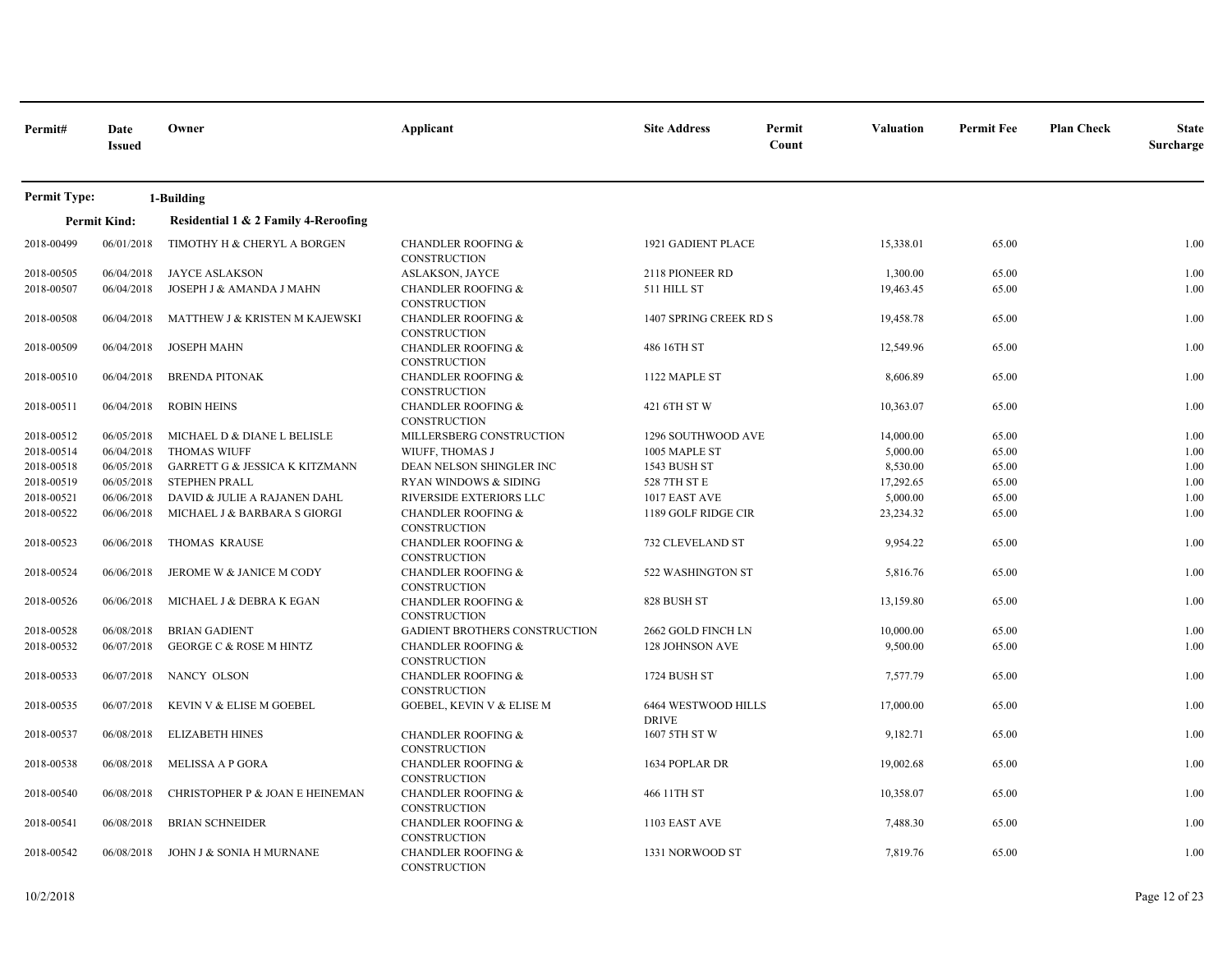| Permit#             | Date<br><b>Issued</b> | Owner                                  | Applicant                                            | <b>Site Address</b>       | Permit<br>Count | <b>Valuation</b> | <b>Permit Fee</b> | <b>Plan Check</b> | <b>State</b><br>Surcharge |
|---------------------|-----------------------|----------------------------------------|------------------------------------------------------|---------------------------|-----------------|------------------|-------------------|-------------------|---------------------------|
| <b>Permit Type:</b> |                       | 1-Building                             |                                                      |                           |                 |                  |                   |                   |                           |
|                     | <b>Permit Kind:</b>   | Residential 1 & 2 Family 4-Reroofing   |                                                      |                           |                 |                  |                   |                   |                           |
| 2018-00543          | 06/11/2018            | <b>BRADLEY RORTVEDT</b>                | <b>BEAU'S ROOFING LLC</b>                            | 2416 HALLQUIST AVE        |                 | 10,500.00        | 65.00             |                   | 1.00                      |
| 2018-00545          | 06/11/2018            | MARK B & EMILY E TRAYNOR               | RYAN WINDOWS & SIDING                                | 1229 PHELPS ST            |                 | 5,889.73         | 65.00             |                   | 1.00                      |
| 2018-00548          | 06/11/2018            | RICHARD D & DIANE BOWEN                | <b>CHANDLER ROOFING &amp;</b><br>CONSTRUCTION        | 1565 WOODLAND DR          |                 | 10,089.20        | 65.00             |                   | 1.00                      |
| 2018-00549          | 06/11/2018            | DALE W & BEVERLY J KOHN                | <b>CHANDLER ROOFING &amp;</b><br><b>CONSTRUCTION</b> | <b>1804 SOUTH PARK ST</b> |                 | 6,250.00         | 65.00             |                   | 1.00                      |
| 2018-00550          | 06/11/2018            | <b>MARCIA HISLOP</b>                   | <b>CHANDLER ROOFING &amp;</b><br><b>CONSTRUCTION</b> | <b>1044 STURTEVANT ST</b> |                 | 8,766.34         | 65.00             |                   | 1.00                      |
| 2018-00551          | 06/11/2018            | STANLEY II A & RUTH NERHAUGEN          | <b>CHANDLER ROOFING &amp;</b><br><b>CONSTRUCTION</b> | 775 FREEMAN AVE           |                 | 9,568.75         | 65.00             |                   | 1.00                      |
| 2018-00554          | 06/11/2018            | YOUMANS PROPERTIES LLC                 | YOUMANS PROPERTIES LLC                               | 771 21ST ST               |                 | 2,000.00         | 65.00             |                   | 1.00                      |
| 2018-00555          | 06/12/2018            | LEONARD E & ANN GUGGENBERGER           | FOUR SEASONS ENERGY EFFICIENT<br><b>ROOFI</b>        | 640 12TH ST               |                 | 4,888.00         | 65.00             |                   | 1.00                      |
| 2018-00556          | 06/12/2018            | <b>SUSAN GANGL</b>                     | <b>CHANDLER ROOFING &amp;</b><br><b>CONSTRUCTION</b> | 719 CENTRAL AVE           |                 | 8,236.15         | 65.00             |                   | 1.00                      |
| 2018-00557          | 06/12/2018            | <b>BRUCE &amp; NANCY NADEAU</b>        | <b>CHANDLER ROOFING &amp;</b><br><b>CONSTRUCTION</b> | 1817 BUSH ST              |                 | 5,106.41         | 65.00             |                   | 1.00                      |
| 2018-00558          | 06/12/2018            | JOENATHAN P & JEANNE M FREIER          | <b>CHANDLER ROOFING &amp;</b><br><b>CONSTRUCTION</b> | 451 8TH ST                |                 | 13,155.63        | 65.00             |                   | 1.00                      |
| 2018-00559          | 06/12/2018            | <b>SEAN T &amp; KRISTINA L STREICH</b> | <b>CHANDLER ROOFING &amp;</b><br><b>CONSTRUCTION</b> | 1104 SOUTH PARK ST        |                 | 9,554.89         | 65.00             |                   | 1.00                      |
| 2018-00561          | 06/12/2018            | DENNIS J & MARGARET C TEBBE            | GADIENT BROTHERS CONSTRUCTION                        | 664 23RD ST               |                 | 14,000.00        | 65.00             |                   | 1.00                      |
| 2018-00563          | 06/13/2018            | <b>CYNTHIA TRAUN</b>                   | <b>CHANDLER ROOFING &amp;</b><br><b>CONSTRUCTION</b> | 1515 GREENWOOD ST         |                 | 4,205.58         | 65.00             |                   | 1.00                      |
| 2018-00564          | 06/13/2018            | <b>GREGORY CHRISTIANSEN</b>            | <b>CHANDLER ROOFING &amp;</b><br>CONSTRUCTION        | 1327 RED OAK AVE          |                 | 7,643.29         | 65.00             |                   | 1.00                      |
| 2018-00565          | 06/13/2018            | <b>BONNIE SCHOCK</b>                   | <b>CHANDLER ROOFING &amp;</b><br><b>CONSTRUCTION</b> | 1008 SOUTH PARK ST        |                 | 9,039.82         | 65.00             |                   | 1.00                      |
| 2018-00570          | 06/18/2018            | <b>GORDON E &amp; GLORIA NELSON</b>    | PROFESSIONAL EXTERIORS                               | 1422 BUSH ST              |                 | 19,000.00        | 65.00             |                   | 1.00                      |
| 2018-00575          | 06/14/2018            | <b>GARY J &amp; KRISTIN L JOHNSON</b>  | <b>CHANDLER ROOFING &amp;</b><br><b>CONSTRUCTION</b> | 1010 EAST AVE             |                 | 17,689.99        | 65.00             |                   | 1.00                      |
| 2018-00576          | 06/14/2018            | MICHAEL HARRIS                         | <b>CHANDLER ROOFING &amp;</b><br><b>CONSTRUCTION</b> | 722 4TH ST W              |                 | 14,180.42        | 65.00             |                   | 1.00                      |
| 2018-00577          | 06/14/2018            | JAMES R & JULIE L WRIGHT               | <b>CHANDLER ROOFING &amp;</b><br>CONSTRUCTION        | 1516 WILLOW DR            |                 | 9,788.57         | 65.00             |                   | 1.00                      |
| 2018-00579          | 06/14/2018            | <b>ANNE KOLSKY</b>                     | <b>CHANDLER ROOFING &amp;</b><br><b>CONSTRUCTION</b> | 1846 TWIN BLUFF RD        |                 | 14,387.89        | 65.00             |                   | 1.00                      |
| 2018-00580          | 06/20/2018            | TIMOTHY CICHOSZ                        | NORWEST CONTRACTORS INC.                             | 1203 EAST AVE             |                 | 15,900.00        | 65.00             |                   | 1.00                      |
| 2018-00583          | 06/15/2018            | THOMAS F & JANELLE R AHERN             | <b>CHANDLER ROOFING &amp;</b><br><b>CONSTRUCTION</b> | <b>2622 EUNICE AVE</b>    |                 | 7,772.65         | 65.00             |                   | 1.00                      |
| 2018-00584          | 06/15/2018            | KEVIN A & PAMELA J SEYFFER             | <b>CHANDLER ROOFING &amp;</b><br>CONSTRUCTION        | 1609 GREENWOOD ST         |                 | 5,569.55         | 65.00             |                   | 1.00                      |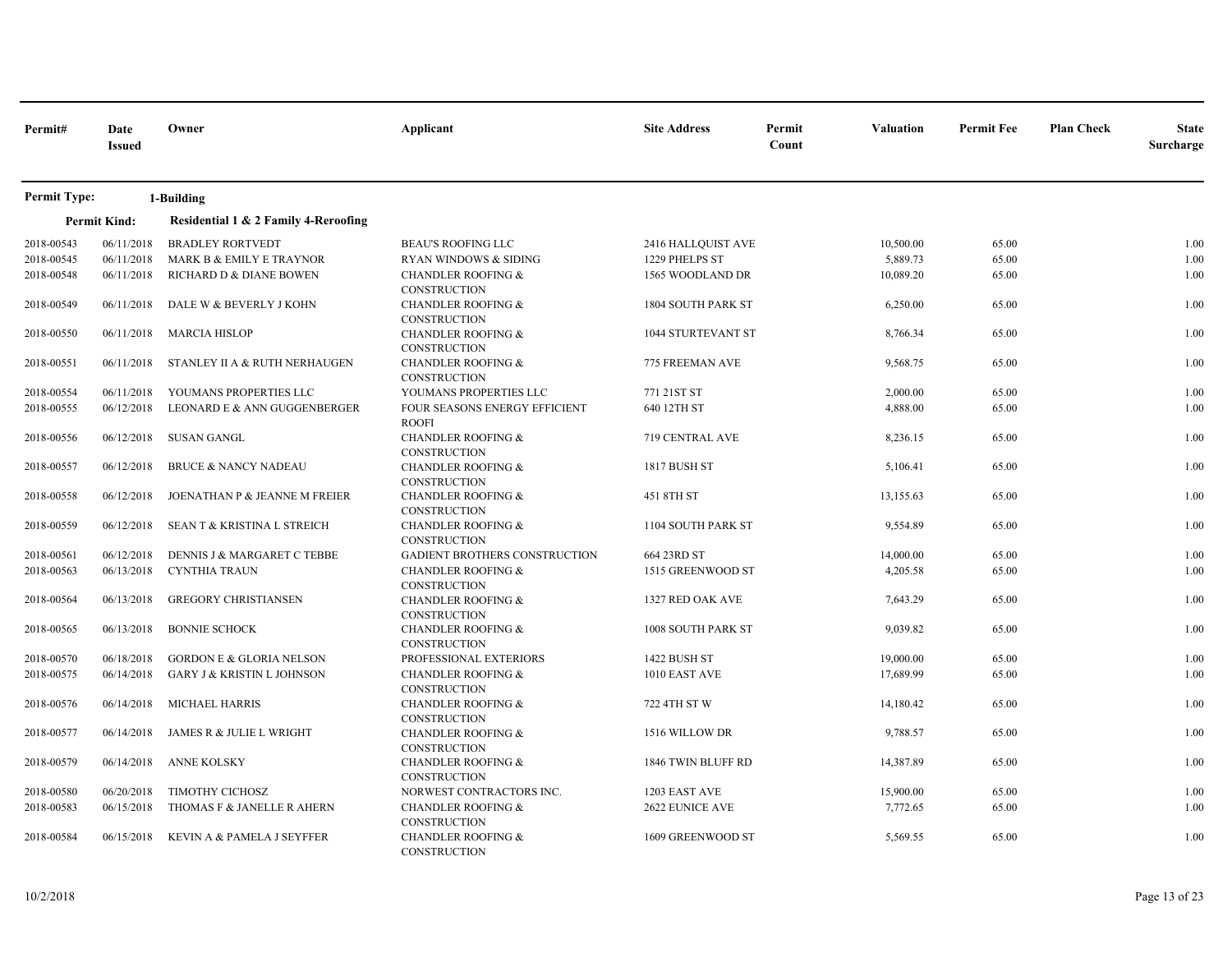| Permit#             | Date<br><b>Issued</b> | Owner                                       | Applicant                                            | <b>Site Address</b>    | Permit<br>Count | <b>Valuation</b> | <b>Permit Fee</b> | <b>Plan Check</b> | <b>State</b><br>Surcharge |
|---------------------|-----------------------|---------------------------------------------|------------------------------------------------------|------------------------|-----------------|------------------|-------------------|-------------------|---------------------------|
| <b>Permit Type:</b> |                       | 1-Building                                  |                                                      |                        |                 |                  |                   |                   |                           |
|                     | <b>Permit Kind:</b>   | Residential 1 & 2 Family 4-Reroofing        |                                                      |                        |                 |                  |                   |                   |                           |
| 2018-00585          | 06/15/2018            | RICHARD PETERS REV TRUST                    | <b>CHANDLER ROOFING &amp;</b><br><b>CONSTRUCTION</b> | 705 EAST AVE           |                 | 11,717.28        | 65.00             |                   | 1.00                      |
| 2018-00586          | 06/15/2018            | <b>GLENN R &amp; BERNIECE ECKHOFF</b>       | <b>CHANDLER ROOFING &amp;</b><br>CONSTRUCTION        | 203 6TH ST W           |                 | 5,641.65         | 65.00             |                   | 1.00                      |
| 2018-00594          | 06/19/2018            | M GEORGE ANDERSON JR                        | <b>JNS BUILDERS</b>                                  | 1208 CENTRAL AVE       |                 | 4,000.00         | 65.00             |                   | 1.00                      |
| 2018-00603          | 06/19/2018            | STEVEN M & SHELLEY A ORR                    | VISION CARPENTRY AND REMODELING<br>LLC               | 1424 3RD ST W          |                 | 2,000.00         | 65.00             |                   | 1.00                      |
| 2018-00604          | 06/20/2018            | <b>CHRISTOPHER HEATH</b>                    | <b>DIAMOND EXTERIORS</b>                             | 755 PLUM ST            |                 | 5,000.00         | 65.00             |                   | 1.00                      |
| 2018-00606          | 06/26/2018            | DOUGLAS W & KIM J SJOSTROM                  | REASONABLE CONTRACTING LLC                           | 466 9TH ST             |                 | 9,146.00         | 65.00             |                   | 1.00                      |
| 2018-00607          | 06/20/2018            | <b>KYLE ENGESSER</b>                        | <b>CHANDLER ROOFING &amp;</b><br><b>CONSTRUCTION</b> | 136 6TH ST E           |                 | 9,501.77         | 65.00             |                   | 1.00                      |
| 2018-00608          | 06/20/2018            | JAY C & CHRISTINE DANKERS                   | CHANDLER ROOFING &<br>CONSTRUCTION                   | 225 5TH ST E           |                 | 8,900.00         | 65.00             |                   | 1.00                      |
| 2018-00609          | 06/20/2018            | JEREMY M & RACHEL M KOENIG                  | <b>CHANDLER ROOFING &amp;</b><br><b>CONSTRUCTION</b> | 560 PLEASANT VIEW AVE  |                 | 23,850.27        | 65.00             |                   | 1.00                      |
| 2018-00611          | 06/21/2018            | MICHAEL J & JEANNETTE L WILSON<br><b>RT</b> | <b>CHANDLER ROOFING &amp;</b><br>CONSTRUCTION        | 4623 HIGHWAY 61 W      |                 | 26,965.00        | 65.00             |                   | 1.00                      |
| 2018-00612          | 06/21/2018            | <b>ANTHONY STRUSZ</b>                       | <b>CHANDLER ROOFING &amp;</b><br>CONSTRUCTION        | 518 BUCHANAN ST        |                 | 14,354.44        | 65.00             |                   | 1.00                      |
| 2018-00613          | 06/21/2018            | <b>SCOTT &amp; MANDI J BOLDT</b>            | TOWN & COUNTRY CONST                                 | 1698 SPRUCE DR         |                 | 10,010.00        | 65.00             |                   | 1.00                      |
| 2018-00615          | 06/21/2018            | <b>LORI PROPERTIES LLP</b>                  | JTS JOSEPH TOUSIGNANT SERVICES                       | 1738 TWIN BLUFF RD     |                 | 6,000.00         | 65.00             |                   | 1.00                      |
| 2018-00619          | 06/22/2018            | JOANNE M HARRIS REVOCABLE TRST              | <b>CHANDLER ROOFING &amp;</b><br>CONSTRUCTION        | 815 4TH ST W           |                 | 31,426.86        | 65.00             |                   | 1.00                      |
| 2018-00620          | 06/22/2018            | <b>EILEEN ATKINSON</b>                      | <b>CHANDLER ROOFING &amp;</b><br><b>CONSTRUCTION</b> | 1421 12TH ST           |                 | 7,275.39         | 65.00             |                   | 1.00                      |
| 2018-00621          | 06/22/2018            | RODGER P & SANDRA K PIRIUS                  | <b>CHANDLER ROOFING &amp;</b><br><b>CONSTRUCTION</b> | 924 CENTRAL AVE        |                 | 9,048.75         | 65.00             |                   | 1.00                      |
| 2018-00622          | 06/22/2018            | <b>JOANELL DYRSTAD</b>                      | <b>CHANDLER ROOFING &amp;</b><br><b>CONSTRUCTION</b> | 910 6TH ST W           |                 | 31,833.65        | 65.00             |                   | 1.00                      |
| 2018-00623          | 06/22/2018            | PAUL HOTCHKISS JR                           | ACTION ROOFING & SIDING LLC                          | 410 7TH ST W           |                 | 10,600.00        | 65.00             |                   | 1.00                      |
| 2018-00629          | 06/25/2018            | <b>ROSE FRAZIER</b>                         | RIVERSIDE EXTERIORS LLC                              | 134 FINRUD AVE         |                 | 8,400.00         | 65.00             |                   | 1.00                      |
| 2018-00631          | 06/25/2018            | <b>BRANDI SOTO</b>                          | L & M Construction                                   | 1122 CENTRAL AVE       |                 | 10,000.00        | 65.00             |                   | 1.00                      |
| 2018-00632          | 06/25/2018            | RYAN W & CORINNE M PALMER                   | <b>CHANDLER ROOFING &amp;</b><br><b>CONSTRUCTION</b> | 1014 SOUTH PARK ST     |                 | 9,890.46         | 65.00             |                   | 1.00                      |
| 2018-00633          | 06/25/2018            | <b>WADE MYERS</b>                           | MYERS, WADE                                          | 730 BLUFF ST           |                 | 5,000.00         | 65.00             |                   | 1.00                      |
| 2018-00639          | 06/27/2018            | DAN L & MARLENE A SEYMOUR                   | <b>CHANDLER ROOFING &amp;</b><br>CONSTRUCTION        | <b>614 BUCHANAN ST</b> |                 | 14,681.03        | 65.00             |                   | 1.00                      |
| 2018-00647          | 06/28/2018            | <b>DARREIN WHITE</b>                        | <b>ENGBERG CONSTRUCTION &amp;</b><br>CONTRACTING     | 2153 GERNENTZ LN       |                 | 2,000.00         | 65.00             |                   | 1.00                      |
| 2018-00649          | 06/29/2018            | CHARLES J & PENNY J WICHSER                 | <b>CHANDLER ROOFING &amp;</b><br><b>CONSTRUCTION</b> | 1324 NORWOOD ST        |                 | 9,498.25         | 65.00             |                   | 1.00                      |
| 2018-00650          | 06/29/2018            | <b>JUDY BOXRUD</b>                          | <b>CHANDLER ROOFING &amp;</b><br>CONSTRUCTION        | <b>2570 EUNICE AVE</b> |                 | 15,849.39        | 65.00             |                   | 1.00                      |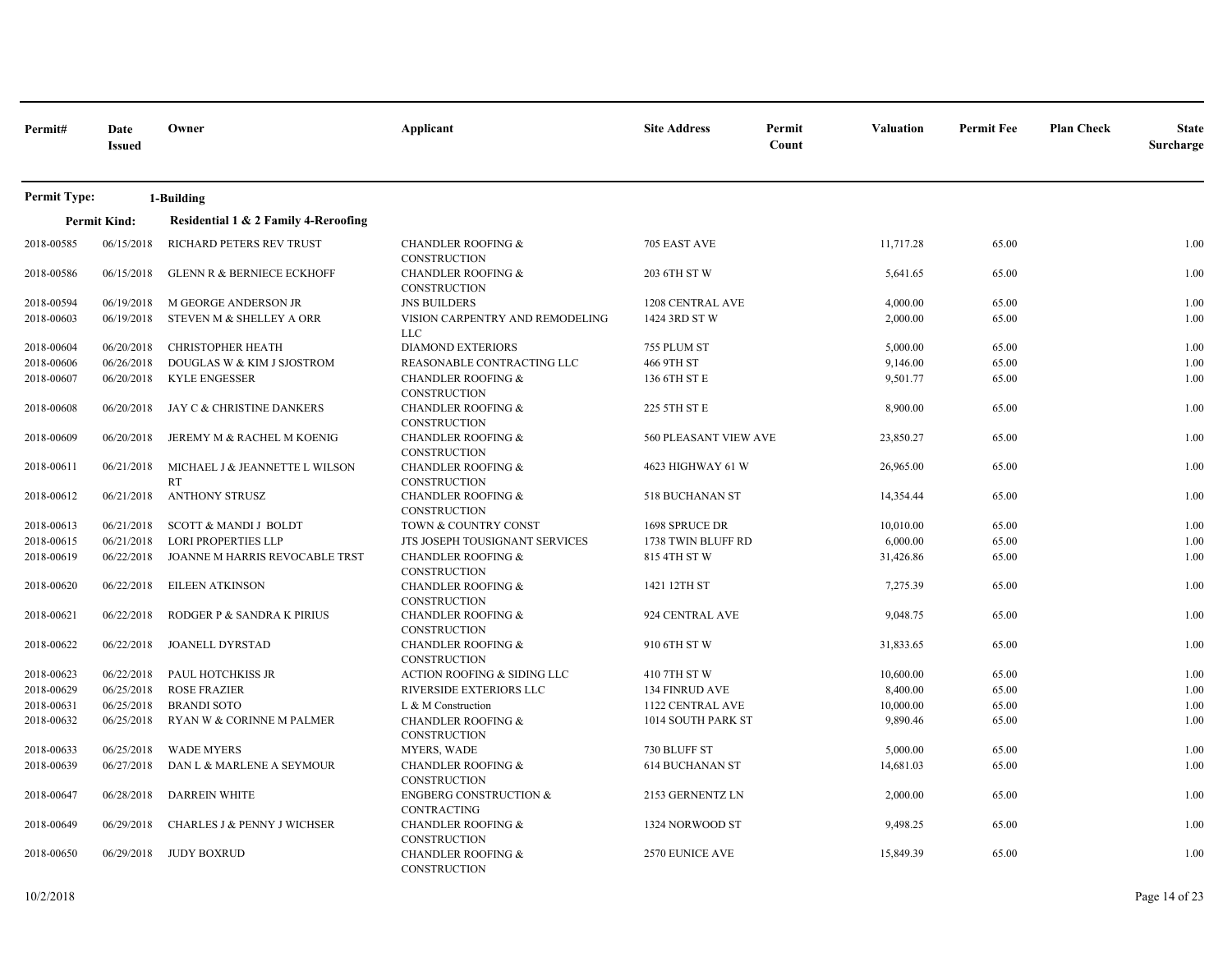| Permit#             | Date<br><b>Issued</b> | Owner                                      | Applicant                                            | <b>Site Address</b>       | Permit<br>Count | <b>Valuation</b> | <b>Permit Fee</b> | <b>Plan Check</b><br><b>State</b><br>Surcharge |
|---------------------|-----------------------|--------------------------------------------|------------------------------------------------------|---------------------------|-----------------|------------------|-------------------|------------------------------------------------|
| <b>Permit Type:</b> |                       | 1-Building                                 |                                                      |                           |                 |                  |                   |                                                |
|                     | <b>Permit Kind:</b>   | Residential 1 & 2 Family 4-Reroofing       |                                                      |                           |                 |                  |                   |                                                |
| 2018-00652          | 06/29/2018            | <b>BRAD A &amp; SHERI J MADER</b>          | <b>CHANDLER ROOFING &amp;</b><br><b>CONSTRUCTION</b> | 1100 OAK ST               |                 | 21,772.37        | 65.00             | 1.00                                           |
| 2018-00653          | 06/29/2018            | <b>BRADLEY SONNENTAG</b>                   | <b>CHANDLER ROOFING &amp;</b><br><b>CONSTRUCTION</b> | 614 COLLEGE AVE           |                 | 7,280.00         | 65.00             | 1.00                                           |
|                     |                       |                                            |                                                      | Subtotal                  | 283             | 3,019,280.34     | 18,395.00         | 283.00                                         |
|                     | <b>Permit Kind:</b>   | Residential 1 & 2 Family Window/siding     |                                                      |                           |                 |                  |                   |                                                |
| 2018-00046          | 04/04/2018            | LYLE ZEMKE                                 | INNOVATIVE BUILDING AND DESIGN<br><b>LLC</b>         | 416 GRACE ST              |                 | 9,000.00         | 177.00            | 4.50                                           |
| 2018-00161          | 04/02/2018            | NORMAN R & DEANNA K WESTBY<br><b>TTEE</b>  | RYAN WINDOWS & SIDING                                | 1584 WOODLAND DR          |                 | 19,302.00        | 339.25            | 9.65                                           |
| 2018-00171          | 04/05/2018            | CAROLE ADAMS LIV TRUST                     | ADAMS LIV TRUST, CAROLE M                            | 3575 OLD TYLER ROAD       |                 | 500.00           | 25.00             | 0.25                                           |
| 2018-00172          | 04/06/2018            | JAKE FACILE ET AL                          | GADIENT BROTHERS CONSTRUCTION                        | 5574 CANNONDALE COURT     |                 | 5,500.00         | 132.75            | 2.75                                           |
| 2018-00185          | 04/23/2018            | WILLIAM M & KERRY L LAQUA                  | <b>CHANDLER ROOFING &amp;</b><br><b>CONSTRUCTION</b> | 1109 OAK ST               |                 | 16,215.00        | 295.00            | 8.11                                           |
| 2018-00191          | 04/12/2018            | DONALD J & REBECCA C VAN LOON<br><b>RT</b> | GADIENT BROTHERS CONSTRUCTION                        | 906 4TH ST W              |                 | 22,000.00        | 368.75            | 11.00                                          |
| 2018-00201          | 04/18/2018            | RICHARD J & JANE H LARONGE                 | <b>RYAN WINDOWS &amp; SIDING</b>                     | 1041 HALLSTROM DR         |                 | 4,607.04         | 118.00            | 2.30                                           |
| 2018-00207          | 04/18/2018            | <b>MALLARY ANDERSON</b>                    | ANDERSON, MALLARY                                    | 450 10TH ST               |                 | 1,500.00         | 57.50             | 0.75                                           |
| 2018-00232          | 04/25/2018            | <b>JAKE GILBERTSON</b>                     | <b>GILBERTSON, JAKE A</b>                            | 915 3RD ST W              |                 | 1,400.00         | 54.25             | 0.70                                           |
| 2018-00233          | 04/24/2018            | <b>ADAM BARTLEWSKI</b>                     | SIEBENALER EXTERIORS LLC                             | 126 6TH ST E              |                 | 12,000.00        | 221.25            | 6.00                                           |
| 2018-00234          | 04/24/2018            | <b>RYAN KOHNER</b>                         | KOHNER, RYAN                                         | 1742 SPRUCE DR            |                 | 2,000.00         | 73.75             | 1.00                                           |
| 2018-00240          | 04/26/2018            | DAVID J & SUZETTE C MCDOUGALL              | MCDOUGALL, DAVID J & SUZETTE C                       | 1238 TEEUP LN             |                 | 15,000.00        | 265.50            | 7.50                                           |
| 2018-00243          | 04/26/2018            | STEVEN W & SUZENNE L JOHNSONH              | <b>CHANDLER ROOFING &amp;</b><br>CONSTRUCTION        | <b>1133 STURTEVANT ST</b> |                 | 4,350.00         | 118.00            | 2.17                                           |
| 2018-00263          | 05/02/2018            | <b>JESSE MCHUGH</b>                        | RIVERSIDE EXTERIORS LLC                              | 1407 WEST MAPLE AVE       |                 | 10,000.00        | 191.75            | 5.00                                           |
| 2018-00266          | 06/01/2018            | JEREMIAH VANNATTA                          | MILLERSBERG CONSTRUCTION                             | 1615 7TH ST W             |                 | 17,000.00        | 295.00            | 8.50                                           |
| 2018-00288          | 05/07/2018            | <b>IAN SCHEERER</b>                        | NEW IMAGE SIDING & WINDOWS OF<br>MN                  | 722 5TH ST W              |                 | 7,000.00         | 147.50            | 3.50                                           |
| 2018-00314          | 05/10/2018            | JOHN R & ELOISE M LUNDQUIST                | <b>BUDGET EXTERIORS</b>                              | 1502 ROOSEVELT AVE        |                 | 6,300.00         | 147.50            | 3.15                                           |
| 2018-00327          | 05/11/2018            | <b>ERIC PANGONIS</b>                       | <b>WALKER ROOFING</b>                                | 1631 BUSH ST              |                 | 15,723.87        | 280.25            | 7.86                                           |
| 2018-00357          | 05/14/2018            | <b>ERIK HUDSON</b>                         | ALLSTAR CONSTRUCTION<br><b>RESIDENTIAL</b>           | 446 15TH ST               |                 | 1,100.00         | 44.50             | 0.55                                           |
| 2018-00382          | 05/16/2018            | <b>CATHERINE JORGENSEN</b>                 | <b>RYAN WINDOWS &amp; SIDING</b>                     | 599 BLACK CHERRY CT       |                 | 7,121.73         | 162.25            | 3.56                                           |
| 2018-00414          | 05/18/2018            | DAVID P & CYNTHIA J BAUER                  | <b>CHANDLER ROOFING &amp;</b><br>CONSTRUCTION        | 1228 4TH ST W             |                 | 16,500.00        | 295.00            | 8.25                                           |
| 2018-00424          | 05/21/2018            | BUEL W & VICKI L LENSCH JR                 | MERRITT RESTORATION                                  | 1350 RED OAK AVE          |                 | 7,500.00         | 162.25            | 3.75                                           |
| 2018-00451          | 05/25/2018            | TODD M & DIANE M SPINNER                   | SPINNER, TODD M & DIANE M                            | 4405 WIEBUSCH DR          |                 | 5,600.00         | 132.75            | 2.80                                           |
| 2018-00452          | 05/25/2018            | ROBERT M & REBECCA<br><b>MCCAUGHTRY</b>    | MCCAUGHTRY, ROBERT M & REBECCA                       | 312 WEST AVE              |                 | 2,500.00         | 88.50             | 1.25                                           |
| 2018-00480          | 06/04/2018            | <b>CHARLES KLOCK</b>                       | KLOCK, CHARLES                                       | 1907 5TH ST W             |                 | 1,300.00         | 51.00             | 0.65                                           |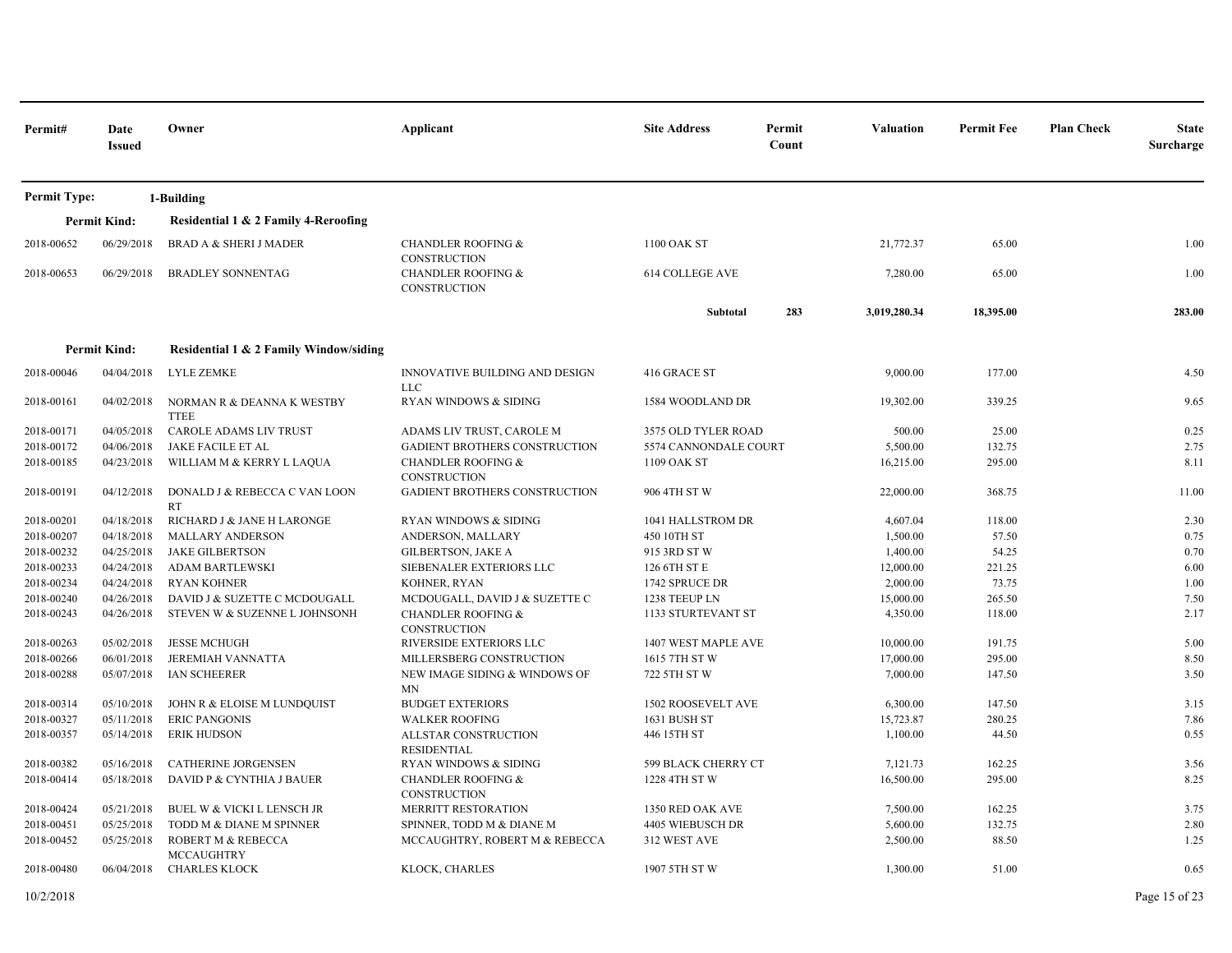| Permit#             | Date<br><b>Issued</b> | Owner                                                     | Applicant                                                  | <b>Site Address</b>                   | Permit<br>Count  | Valuation  | <b>Permit Fee</b> | <b>Plan Check</b> | <b>State</b><br>Surcharge |
|---------------------|-----------------------|-----------------------------------------------------------|------------------------------------------------------------|---------------------------------------|------------------|------------|-------------------|-------------------|---------------------------|
| <b>Permit Type:</b> |                       | 1-Building                                                |                                                            |                                       |                  |            |                   |                   |                           |
|                     | <b>Permit Kind:</b>   | Residential 1 & 2 Family Window/siding                    |                                                            |                                       |                  |            |                   |                   |                           |
| 2018-00483          | 05/31/2018            | <b>GLEN F &amp; CHRISTY E WITHAM</b>                      | WITHAM, GLEN F & CHRISTY E                                 | 920 HAWTHORN ST                       |                  | 3,000.00   | 88.50             |                   | 1.50                      |
| 2018-00506          | 06/06/2018            | CHRISTOPHER C & JULIE A MUDGETT                           | <b>WINDOW WORLD</b>                                        | 709 5TH ST W                          |                  | 6,675.00   | 147.50            |                   | 3.34                      |
| 2018-00516          | 06/06/2018            | <b>STEVEN BELDEN</b>                                      | <b>CHANDLER ROOFING &amp;</b><br>CONSTRUCTION              | 1248 6TH ST W                         |                  |            | 221.25            |                   | 5.88                      |
| 2018-00525          | 06/06/2018            | KATHLEEN DRISCOLL                                         | SANDAU CONSTRUCTION INC                                    | 525 BUCHANAN ST                       |                  | 10,281.00  | 206.50            |                   | 5.14                      |
| 2018-00531          | 06/11/2018            | TERI A & SCOTT R VOSS                                     | <b>INSTALLED SERVICES</b>                                  | 930 BURTON ST                         |                  | 13,500.00  | 250.75            |                   | 6.75                      |
| 2018-00544          | 06/11/2018            | <b>KARI JO GADIENT</b>                                    | <b>RYAN WINDOWS &amp; SIDING</b>                           | 1318 CENTRAL PARK ST                  |                  | 5,700.00   | 132.75            |                   | 2.85                      |
| 2018-00552          | 06/13/2018            | <b>DAVID PETERSMEYER</b>                                  | NEW IMAGE SIDING & WINDOWS OF<br><b>MN</b>                 | 19,500.00<br>2344 LANGSDORF AVE       |                  | 339.25     |                   | 9.75              |                           |
| 2018-00574          | 06/14/2018            | TERENCE E & LEAH GLOVER                                   | CAVERLY CONSTRUCTION INC                                   | 325 GRACE ST                          |                  | 12,000.00  | 221.25            |                   | 6.00                      |
| 2018-00587          | 06/22/2018            | NORMAN E & NANCY J WILLE                                  | <b>RYAN WINDOWS &amp; SIDING</b>                           | 3546 OLD TYLER ROAD<br>909 PIONEER RD |                  | 10,491.84  | 206.50            |                   | 5.25                      |
| 2018-00592          | 06/26/2018            | <b>CHRISTOPHER ALMS</b>                                   | REASONABLE CONTRACTING LLC                                 |                                       |                  | 2,791.00   | 88.50             |                   | 1.40                      |
| 2018-00595          | 06/19/2018            | CLOVEL H & LENORE M DANKERS                               | <b>CHANDLER ROOFING &amp;</b><br>CONSTRUCTION              | 125 ROSE AVE<br>9,600.00<br>6,245.00  |                  | 191.75     |                   | 4.80              |                           |
| 2018-00617          | 06/22/2018            | MARK W & JOANNE R JOHNSON                                 | RYAN WINDOWS & SIDING                                      |                                       | 933 CAROL DR     |            | 147.50            |                   | 3.12                      |
| 2018-00618          | 06/22/2018            | LEONARD J & JEANETTE STRUSZ                               | RYAN WINDOWS & SIDING                                      |                                       | 1003 CENTRAL AVE |            | 280.25            |                   | 7.69                      |
| 2018-00634          | 06/26/2018            | LISA WARWICK                                              | <b>BUDGET EXTERIORS</b>                                    | 1752 REICHERT AVE                     |                  | 8,400.00   | 177.00            |                   | 4.20                      |
| 2018-00637          | 06/26/2018            | NICHOLAS SWANSON                                          | SWANSON, NICHOLAS E                                        | 464 7TH ST W                          |                  | 2,000.00   | 73.75             |                   | 1.00                      |
| 2018-00644          | 06/29/2018            | JOHN J & MONIKA I OSTBERG                                 | <b>CHANDLER ROOFING &amp;</b><br>CONSTRUCTION              | <b>804 CENTRAL AVE</b>                |                  | 8,111.00   | 177.00            |                   | 4.06                      |
|                     |                       |                                                           |                                                            | Subtotal                              | 41               | 356,452.71 | 7,194.25          |                   | 178.23                    |
|                     | <b>Permit Kind:</b>   | <b>Residential Multi-Family 1-New</b>                     |                                                            |                                       |                  |            |                   |                   |                           |
| 2018-00230          | 04/24/2018            | KELLER-BAARTMANN PROPERTIES IV                            | LUMBER ONE AVON INC                                        | 300 RED WING AVE S                    |                  | 22,000.00  | 368.75            | 239.69            | 11.00                     |
|                     |                       |                                                           |                                                            | Subtotal                              | 1                | 22,000.00  | 368.75            | 239.69            | 11.00                     |
|                     | <b>Permit Kind:</b>   | <b>Residential Multi-Family 3-Remodel</b>                 |                                                            |                                       |                  |            |                   |                   |                           |
|                     | <b>Permit Kind:</b>   | <b>Residential Multi-Family 4-Reroofing</b>               |                                                            |                                       |                  |            |                   |                   |                           |
| 2018-00513          | 06/04/2018            | SUN VALLEY CONDOMINIUMS LLC<br><b>C/O JAMES PATTERSON</b> | C/O JAMES PATTERSON, SUN VALLEY<br><b>CONDOMINIUMS LLC</b> | 2127 TWIN BLUFF RD                    |                  | 8,000.00   | 162.25            |                   | 4.00                      |
|                     |                       |                                                           |                                                            | Subtotal                              | $\mathbf{1}$     | 8,000.00   | 162.25            |                   | 4.00                      |
|                     | <b>Permit Kind:</b>   | <b>Residential Townhome/Tracthome 1-New</b>               |                                                            |                                       |                  |            |                   |                   |                           |
| 2018-00012          | 05/11/2018            | <b>WASHINGTON ST INVESTORS LLC</b>                        | RED WING BUILDERS, LLC                                     | 987 AURORA CIR                        |                  | 170,782.00 | 1,482.75          | 741.38            | 85.39                     |
| 2018-00015          | 05/30/2018            | <b>WASHINGTON ST INVESTORS LLC</b>                        | RED WING BUILDERS, LLC                                     | 2757 RIDGEVIEW LANE                   |                  | 147,259.00 | 1,344.75          | 336.19            | 73.63                     |
| 2018-00244          | 04/27/2018            | <b>GARETH BRICKZIN</b>                                    | <b>BRICKZIN PROPERTIES LLC</b>                             | 4751 KINGSWOOD DR                     |                  | 160,000.00 | 1,416.75          | 354.19            | 80.00                     |
|                     |                       |                                                           |                                                            |                                       |                  |            |                   |                   |                           |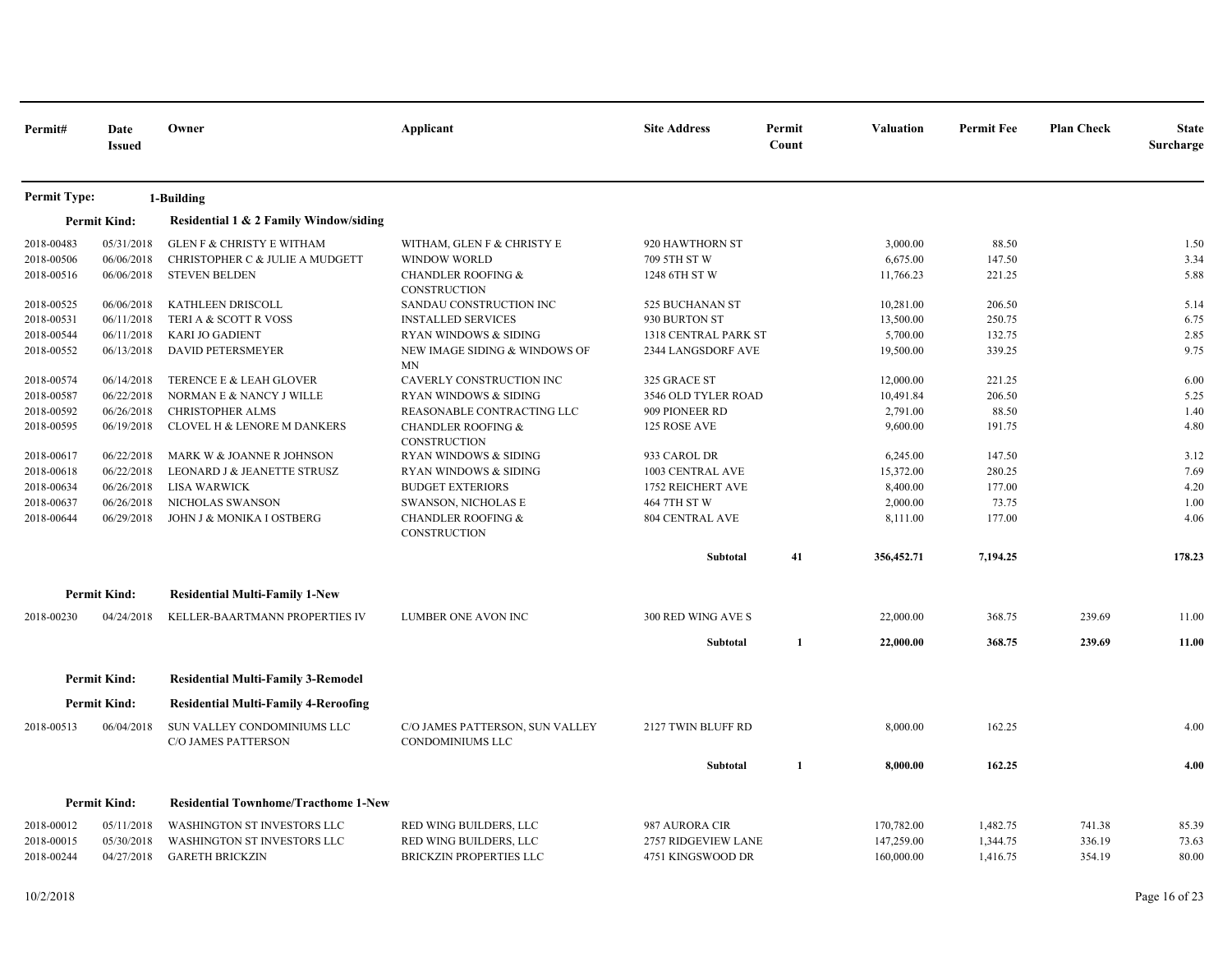| Permit#                                                            | Date<br><b>Issued</b>                                              | Owner                                                                                                                                             | Applicant                                                                                                                           | <b>Site Address</b>                                                                                                  | Permit<br>Count | <b>Valuation</b>                                                                   | <b>Permit Fee</b>                                                     | <b>Plan Check</b>                                          | <b>State</b><br>Surcharge                            |
|--------------------------------------------------------------------|--------------------------------------------------------------------|---------------------------------------------------------------------------------------------------------------------------------------------------|-------------------------------------------------------------------------------------------------------------------------------------|----------------------------------------------------------------------------------------------------------------------|-----------------|------------------------------------------------------------------------------------|-----------------------------------------------------------------------|------------------------------------------------------------|------------------------------------------------------|
| <b>Permit Type:</b>                                                |                                                                    | 1-Building                                                                                                                                        |                                                                                                                                     |                                                                                                                      |                 |                                                                                    |                                                                       |                                                            |                                                      |
|                                                                    | <b>Permit Kind:</b>                                                | <b>Residential Townhome/Tracthome 1-New</b>                                                                                                       |                                                                                                                                     |                                                                                                                      |                 |                                                                                    |                                                                       |                                                            |                                                      |
| 2018-00380<br>2018-00439<br>2018-00457<br>2018-00461<br>2018-00470 | 05/23/2018<br>05/30/2018<br>06/04/2018<br>06/27/2018<br>06/04/2018 | CHARLSON CREST TOWNHOMES LLC<br>CHARLSON CREST TOWNHOMES LLC<br>RIDGEVIEW HIGHLANDS LLC<br>SIEWERT CONSTRUCTION CO INC<br>RIDGEVIEW HIGHLANDS LLC | RED WING BUILDERS, LLC<br>RED WING BUILDERS, LLC<br>RED WING BUILDERS, LLC<br>SIEWERT CONSTRUCTION CO INC<br>RED WING BUILDERS, LLC | 832 AURORA CIR<br>975 AURORA CIR<br>2741 RIDGEVIEW DRIVE<br>1090 BRIARWOOD DRIVE<br>2729 RIDGEVIEW DRIVE<br>Subtotal | $\pmb{8}$       | 163,762.00<br>170,782.00<br>162,999.00<br>250,000.00<br>139,436.00<br>1,365,020.00 | 1,440.75<br>1,482.75<br>1,434.75<br>1,956.75<br>1,296.75<br>11,856.00 | 360.19<br>370.69<br>358.69<br>489.19<br>324.19<br>3,334.71 | 81.88<br>85.39<br>81.50<br>125.00<br>69.72<br>682.51 |
|                                                                    | Permit Type: 1-Building - Totals                                   |                                                                                                                                                   |                                                                                                                                     | Period<br><b>YTD</b>                                                                                                 | 402<br>501      | 17,955,067.22<br>20,275,796.61                                                     | 126,341.75<br>150,476.50                                              | 36,201.08<br>42,449.17                                     | 7,053.29<br>8,045.03                                 |
| <b>Permit Type:</b>                                                |                                                                    | 2-Plumbing                                                                                                                                        |                                                                                                                                     |                                                                                                                      |                 |                                                                                    |                                                                       |                                                            |                                                      |
|                                                                    | <b>Permit Kind:</b>                                                | Civic & Institutional 1-New                                                                                                                       |                                                                                                                                     |                                                                                                                      |                 |                                                                                    |                                                                       |                                                            |                                                      |
| 2018-00229<br>2018-00426<br>2018-00492                             | 04/24/2018<br>05/23/2018<br>06/01/2018                             | <b>CITY OF RED WING</b><br>CITY OF RED WING<br><b>CITY OF RED WING</b>                                                                            | DAHN CONSTRUCTION<br><b>CITY OF RED WING</b><br>RYAN MECHANICAL                                                                     | 4880 MOUNDVIEW DR<br>4880 MOUNDVIEW DR<br>4880 MOUNDVIEW DR<br>Subtotal                                              | $\mathbf{3}$    | 34,000.00<br>326,400.00<br>326,400.00<br>686,800.00                                | 509.75<br>2,418.75<br>2,418.75<br>5,347.25                            |                                                            | 17.00<br>163.20<br>163.20<br>343.40                  |
|                                                                    | <b>Permit Kind:</b>                                                | Civic & Institutional 3-Remodel                                                                                                                   |                                                                                                                                     |                                                                                                                      |                 |                                                                                    |                                                                       |                                                            |                                                      |
| 2018-00462                                                         | 05/29/2018                                                         | <b>AUDITORIUM</b>                                                                                                                                 | RYAN MECHANICAL                                                                                                                     | 443 3RD ST W<br>Subtotal                                                                                             | 1               | 16,000.00<br>16,000.00                                                             | 280.25<br>280.25                                                      |                                                            | 8.00<br>8.00                                         |
|                                                                    |                                                                    |                                                                                                                                                   |                                                                                                                                     |                                                                                                                      |                 |                                                                                    |                                                                       |                                                            |                                                      |
|                                                                    | <b>Permit Kind:</b>                                                | <b>Commercial 1-New</b>                                                                                                                           |                                                                                                                                     |                                                                                                                      |                 |                                                                                    |                                                                       |                                                            |                                                      |
| 2018-00224<br>2018-00330                                           | 04/23/2018<br>05/11/2018                                           | GADIENT BROTHERS CONSTRUCTION<br>GADIENT BROTHERS CONSTRUCTION                                                                                    | <b>MJS OF RED WING</b><br>FRIEMEL PLUMBING AND DRAIN<br><b>SERVICE</b>                                                              | 0 UNAVAILABLE<br>1499 HAY CREEK VALLEY<br>RD                                                                         |                 | 2,000.00<br>12,000.00                                                              | 73.75<br>221.25                                                       |                                                            | 1.00<br>6.00                                         |
| 2018-00503                                                         | 06/04/2018                                                         | GOODHUE COUNTY NATIONAL BANK                                                                                                                      | RYAN MECHANICAL                                                                                                                     | 403 4TH ST W                                                                                                         |                 | 18,000.00                                                                          | 309.75                                                                |                                                            | 9.00                                                 |
|                                                                    |                                                                    |                                                                                                                                                   |                                                                                                                                     | Subtotal                                                                                                             | $\mathbf{3}$    | 32,000.00                                                                          | 604.75                                                                |                                                            | 16.00                                                |
|                                                                    | <b>Permit Kind:</b>                                                | <b>Commercial 2-Addition</b>                                                                                                                      |                                                                                                                                     |                                                                                                                      |                 |                                                                                    |                                                                       |                                                            |                                                      |
| 2018-00645                                                         | 06/28/2018                                                         | UNDER THE RAINBOW CHILD CARE<br><b>CENTER</b>                                                                                                     | RYAN MECHANICAL                                                                                                                     | 555 TECHNOLOGY DR                                                                                                    |                 | 6,500.00                                                                           | 147.50                                                                |                                                            | 3.25                                                 |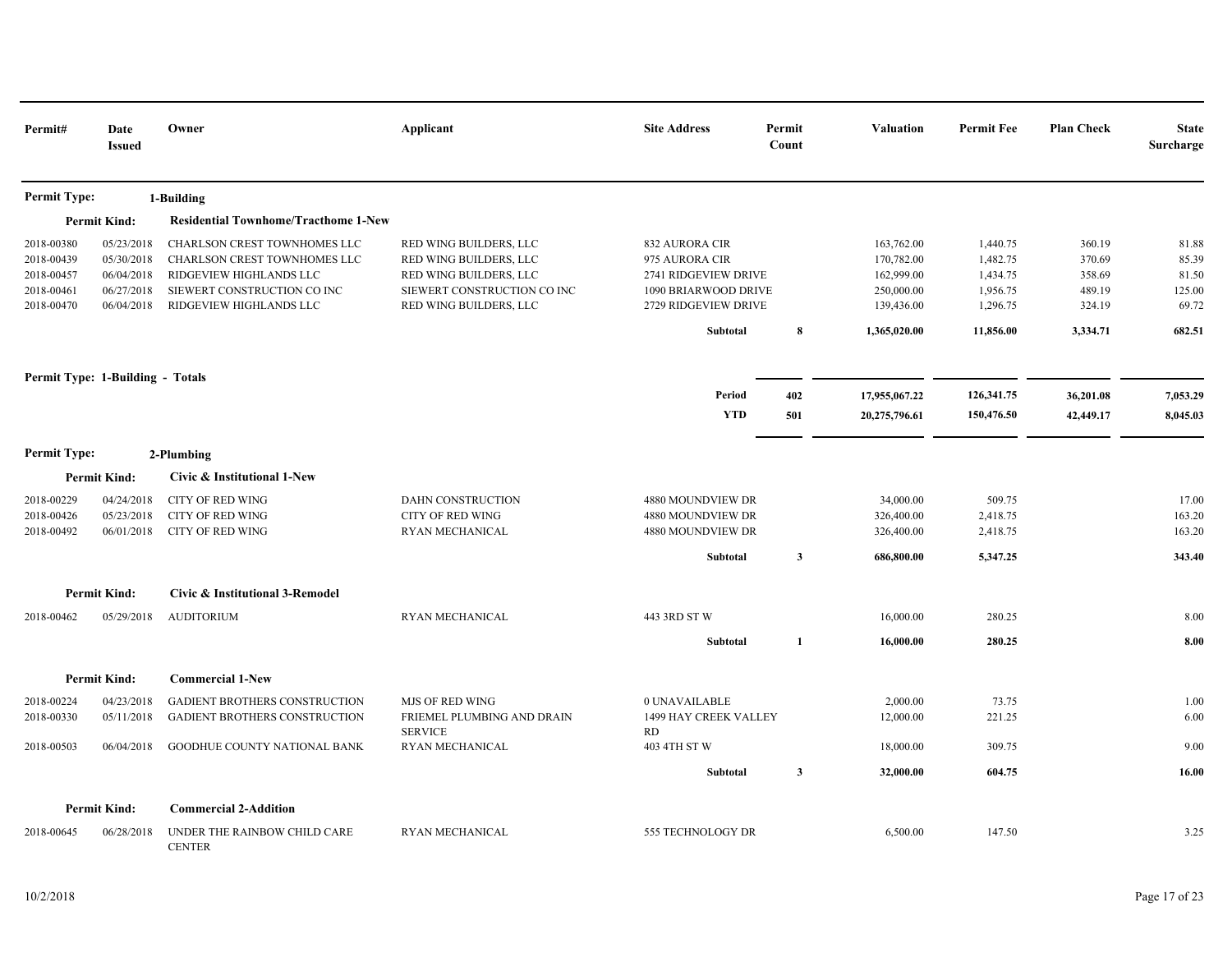| Permit#                  | Date<br><b>Issued</b>    | Owner                                                 | Applicant                                                                            | <b>Site Address</b>                       | Permit<br>Count | <b>Valuation</b>     | <b>Permit Fee</b> | <b>Plan Check</b><br><b>State</b><br>Surcharge |
|--------------------------|--------------------------|-------------------------------------------------------|--------------------------------------------------------------------------------------|-------------------------------------------|-----------------|----------------------|-------------------|------------------------------------------------|
| <b>Permit Type:</b>      |                          | 2-Plumbing                                            |                                                                                      |                                           |                 |                      |                   |                                                |
|                          |                          |                                                       |                                                                                      | Subtotal                                  | 1               | 6,500.00             | 147.50            | 3.25                                           |
|                          | <b>Permit Kind:</b>      | <b>Commercial 3-Remodel</b>                           |                                                                                      |                                           |                 |                      |                   |                                                |
| 2018-00183               | 04/10/2018               | TERRY L & HEIDI L GILBERTSON                          | <b>GILBERTSON PLUMBING &amp; HEATING</b>                                             | 1403 OLD WEST MAIN ST                     |                 | 1,500.00             | 57.50             | 0.75                                           |
| 2018-00261               | 05/08/2018               | PROP TAX DEPT (STORE # 90975)<br>WAL-MART STORES, INC | FRONTIER MECHANICAL LLC                                                              | 295 TYLER RD S                            |                 | 53,000.00            | 704.25            | 26.50                                          |
| 2018-00294               | 05/07/2018               | REM PARK HEIGHTS INC                                  | FRIEMEL PLUMBING AND DRAIN<br><b>SERVICE</b>                                         | 2606 MALMQUIST AVE                        |                 | 2,000.00             | 73.75             | 1.00                                           |
| 2018-00529<br>2018-00598 | 06/07/2018<br>06/19/2018 | <b>DANIEL JANKOWSKI</b><br><b>IDEA OUTPOST LLC</b>    | <b>GILBERTSON PLUMBING &amp; HEATING</b><br><b>GILBERTSON PLUMBING &amp; HEATING</b> | 930 MAIN ST<br>1926 OLD WEST MAIN ST      |                 | 750.00<br>3,800.00   | 34.75<br>103.25   | 0.38<br>1.90                                   |
|                          |                          |                                                       |                                                                                      | Subtotal                                  | $\overline{5}$  | 61,050.00            | 973.50            | 30.53                                          |
|                          | <b>Permit Kind:</b>      | <b>Commercial 5-Water/Sewer Service</b>               |                                                                                      |                                           |                 |                      |                   |                                                |
|                          | <b>Permit Kind:</b>      | <b>Industrial 5-Water/Sewer Service</b>               |                                                                                      |                                           |                 |                      |                   |                                                |
| 2018-00315               | 05/14/2018               | WOOLY ISLAND LLC                                      | <b>COLLINS PLUMBING</b>                                                              | 2351 GOODHUE STREET S                     |                 | 4,950.00             | 118.00            | 2.48                                           |
|                          |                          |                                                       |                                                                                      | <b>Subtotal</b>                           | 1               | 4,950.00             | 118.00            | 2.48                                           |
|                          | <b>Permit Kind:</b>      | Residential 1 & 2 Family 1-New                        |                                                                                      |                                           |                 |                      |                   |                                                |
| 2018-00354               | 05/11/2018               | OTTING HOMES LLC                                      | RYAN MECHANICAL                                                                      | 211 CAROL LN                              |                 | 4,500.00             | 118.00            | 2.25                                           |
| 2018-00355               | 05/11/2018               | OTTING HOMES LLC                                      | RYAN MECHANICAL                                                                      | 225 CAROL LN                              |                 | 4,500.00             | 118.00            | 2.25                                           |
| 2018-00546               | 06/12/2018               | KELLER-BAARTMANN PROPERTIES IV                        | RED WING PLUMBING & HEATING                                                          | 300 RED WING AVE S                        |                 | 3,500.00             | 103.25            | 1.75                                           |
| 2018-00573<br>2018-00610 | 06/14/2018<br>06/21/2018 | SIEWERT CONSTRUCTION CO INC<br><b>SCOTT ANDERSON</b>  | <b>GILBERTSON PLUMBING &amp; HEATING</b><br><b>GILBERTSON PLUMBING &amp; HEATING</b> | 1090 BRIARWOOD DRIVE<br>6600 HIGHWAY 61 W |                 | 9,800.00<br>6,900.00 | 191.75<br>147.50  | 4.90<br>3.45                                   |
|                          |                          |                                                       |                                                                                      | Subtotal                                  | $\overline{5}$  | 29,200.00            | 678.50            | 14.60                                          |
|                          | <b>Permit Kind:</b>      | Residential 1 & 2 Family 3-Remodel                    |                                                                                      |                                           |                 |                      |                   |                                                |
| 2018-00132               | 04/02/2018               | <b>TIMOTHY CICHOSZ</b>                                | CICHOSZ, TIMOTHY J                                                                   | 1203 EAST AVE                             |                 | 300.00               | 25.00             | 0.15                                           |
| 2018-00166               | 04/03/2018               | RAYMOND L & CINDY L HARTLEIP                          | FRIEMEL PLUMBING AND DRAIN<br><b>SERVICE</b>                                         | 2217 BUSH ST                              |                 | 7,000.00             | 147.50            | 3.50                                           |
| 2018-00187               | 04/11/2018               | KRISTIN & BRENDA L TOMANEK                            | RYAN MECHANICAL                                                                      | 358 CANNON VIEW DR                        |                 | 1,500.00             | 57.50             | 0.75                                           |
| 2018-00221               | 04/23/2018               | MICHAEL J & BARBARA S GIORGI                          | FRIEMEL PLUMBING AND DRAIN<br><b>SERVICE</b>                                         | 1189 GOLF RIDGE CIR                       |                 | 5,000.00             | 118.00            | 2.50                                           |
| 2018-00309               | 05/09/2018               | JAMES B & SANDRA J PLEHAL                             | RED WING PLUMBING & HEATING                                                          | 1015 4TH ST W                             |                 | 1,400.00             | 54.25             | 0.70                                           |
| 2018-00389               | 05/16/2018               | <b>TONYA ROWAN</b>                                    | ROUTE 60 PLUMBING,<br>HEATING&COOLING                                                | 1003 COTTONWOOD AVE                       |                 | 2,500.00             | 88.50             | 1.25                                           |
| 2018-00527               | 06/06/2018               | MATTHEW J & RODI M GUSE                               | FRIEMEL PLUMBING AND DRAIN<br><b>SERVICE</b>                                         | 2558 FRANCES AVE                          |                 | 500.00               | 25.00             | 0.25                                           |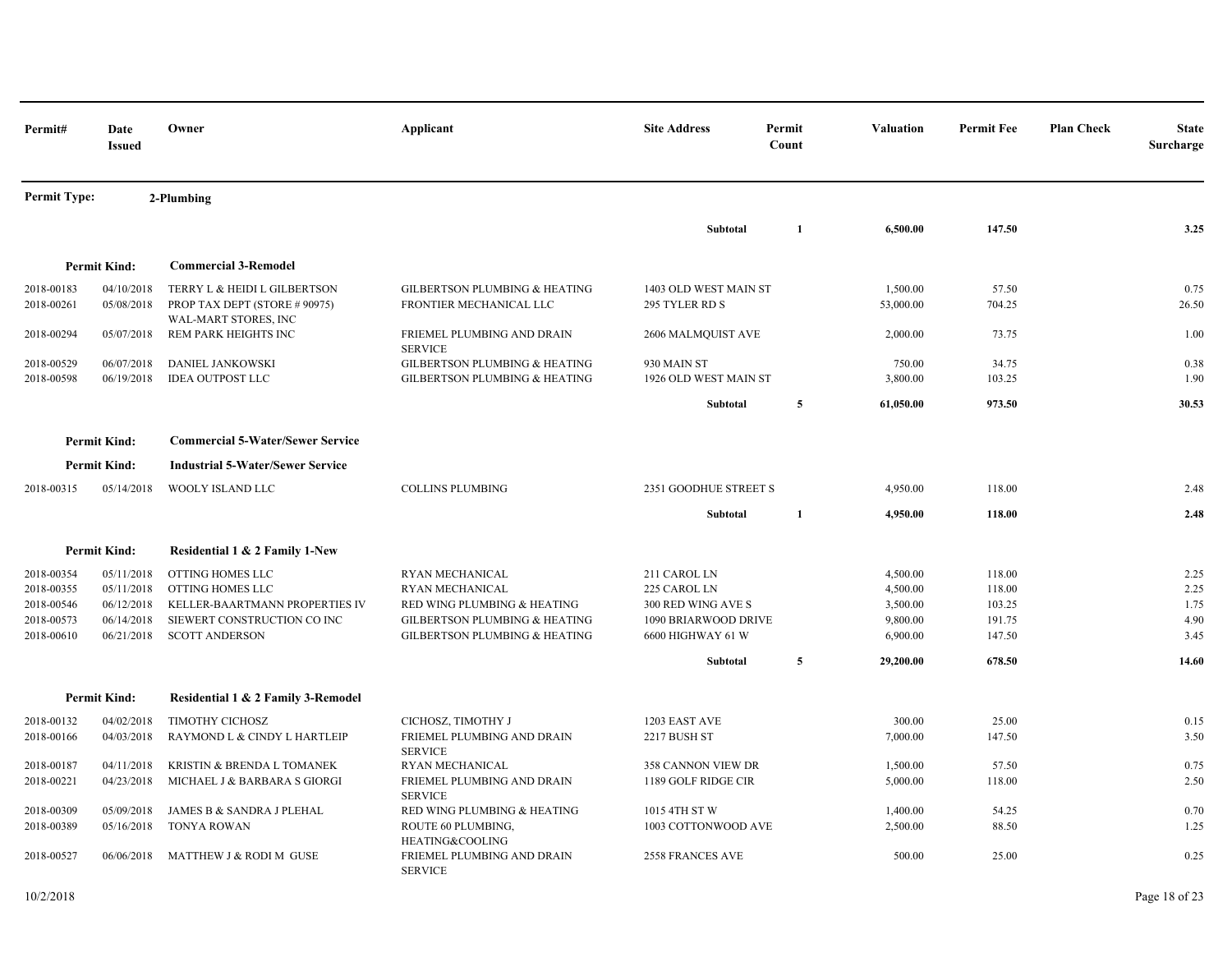| Permit#             | Date<br><b>Issued</b>                                      | Owner                                                                                                                    | Applicant                     | <b>Site Address</b>  | Permit<br>Count | <b>Valuation</b> | <b>Permit Fee</b> | <b>Plan Check</b> | <b>State</b><br>Surcharge |
|---------------------|------------------------------------------------------------|--------------------------------------------------------------------------------------------------------------------------|-------------------------------|----------------------|-----------------|------------------|-------------------|-------------------|---------------------------|
| <b>Permit Type:</b> |                                                            | 2-Plumbing                                                                                                               |                               |                      |                 |                  |                   |                   |                           |
|                     | <b>Permit Kind:</b>                                        | Residential 1 & 2 Family 3-Remodel                                                                                       |                               |                      |                 |                  |                   |                   |                           |
| 2018-00597          | 06/19/2018                                                 | <b>LORI PROPERTIES LLP</b>                                                                                               | RED WING PLUMBING & HEATING   | 1738 TWIN BLUFF RD   |                 | 1,000.00         | 41.25             |                   | 0.50                      |
|                     |                                                            |                                                                                                                          |                               | Subtotal             | 8               | 19,200.00        | 557.00            |                   | 9.60                      |
|                     | <b>Permit Kind:</b>                                        | Residential 1 & 2 Family 5-Water/Sewer Service                                                                           |                               |                      |                 |                  |                   |                   |                           |
| 2018-00260          | 05/01/2018                                                 | <b>GARETH BRICKZIN</b>                                                                                                   | <b>MJS OF RED WING</b>        | 4751 KINGSWOOD DR    |                 |                  | 75.00             |                   | 1.00                      |
| 2018-00390          | 05/22/2018                                                 | <b>DWIGHT WICKSTROM</b>                                                                                                  | RED WING PLUMBING & HEATING   | 1956 3RD ST W        |                 |                  | 75.00             |                   | 1.00                      |
| 2018-00453          | 05/29/2018                                                 | SIEWERT CONSTRUCTION CO INC                                                                                              | <b>MJS OF RED WING</b>        | 1090 BRIARWOOD DRIVE |                 |                  | 75.00             |                   | 1.00                      |
|                     |                                                            |                                                                                                                          |                               | Subtotal             | $\mathbf{3}$    |                  | 225.00            |                   | 3.00                      |
|                     | <b>Permit Kind:</b>                                        | <b>Residential Multi-Family 3-Remodel</b>                                                                                |                               |                      |                 |                  |                   |                   |                           |
| <b>Permit Kind:</b> |                                                            | <b>Residential Townhome/Tracthome 1-New</b>                                                                              |                               |                      |                 |                  |                   |                   |                           |
| 2018-00251          | 04/27/2018                                                 | <b>GARETH BRICKZIN</b>                                                                                                   | ADAM MCNAMARA                 | 4751 KINGSWOOD DR    |                 | 8,000.00         | 162.25            |                   | 4.00                      |
| 2018-00419          | 05/21/2018                                                 | CHARLSON CREST TOWNHOMES LLC                                                                                             | <b>B &amp; C PLUMBING INC</b> | 832 AURORA CIR       |                 | 9,500.00         | 191.75            |                   | 4.75                      |
| 2018-00441          | 06/04/2018                                                 | CHARLSON CREST TOWNHOMES LLC                                                                                             | <b>B &amp; C PLUMBING INC</b> | 975 AURORA CIR       |                 | 9,500.00         | 191.75            |                   | 4.75                      |
| 2018-00459          | 06/04/2018                                                 | RIDGEVIEW HIGHLANDS LLC                                                                                                  | <b>B &amp; C PLUMBING INC</b> | 2741 RIDGEVIEW DRIVE |                 | 9,500.00         | 191.75            |                   | 4.75                      |
| 2018-00469          | 06/04/2018                                                 | RIDGEVIEW HIGHLANDS                                                                                                      | <b>B &amp; C PLUMBING INC</b> | 2722 RIDGEVIEW DRIVE |                 | 8,500.00         | 177.00            |                   | 4.25                      |
| 2018-00472          | 06/04/2018                                                 | RIDGEVIEW HIGHLANDS LLC                                                                                                  | <b>B &amp; C PLUMBING INC</b> | 2729 RIDGEVIEW DRIVE |                 | 9,500.00         | 191.75            |                   | 4.75                      |
| 2018-00475          | 06/04/2018                                                 | RIDGEVIEW HIGHLANDS LLC                                                                                                  | <b>B &amp; C PLUMBING INC</b> | 2735 RIDGEVIEW DRIVE |                 | 8,500.00         | 177.00            |                   | 4.25                      |
|                     |                                                            |                                                                                                                          |                               | Subtotal             | $\overline{7}$  | 63,000.00        | 1,283.25          |                   | 31.50                     |
|                     | Permit Type: 2-Plumbing - Totals                           |                                                                                                                          |                               |                      |                 |                  |                   |                   |                           |
|                     |                                                            |                                                                                                                          |                               | Period               | 37              | 918,700.00       | 10,215.00         |                   | 462.36                    |
|                     |                                                            |                                                                                                                          |                               | <b>YTD</b>           | 59              | 1,036,080.00     | 12,894.25         |                   | 521.06                    |
| <b>Permit Type:</b> |                                                            | 3-Mechanical                                                                                                             |                               |                      |                 |                  |                   |                   |                           |
|                     | <b>Permit Kind:</b>                                        | Civic & Institutional 1-New                                                                                              |                               |                      |                 |                  |                   |                   |                           |
| 2018-00169          | 04/05/2018                                                 | <b>CITY OF RED WING</b>                                                                                                  | SYLVANDER HEATING             | 1873 BENCH ST        |                 | 21,000.00        | 354.00            |                   | 10.50                     |
| 2018-00482          | 06/05/2018                                                 | <b>CITY OF RED WING</b>                                                                                                  | NEW LINE MECHANICAL           | 4880 MOUNDVIEW DR    |                 | 135,000.00       | 1,266.75          |                   | 67.50                     |
|                     |                                                            |                                                                                                                          |                               | Subtotal             | $\mathbf{2}$    | 156,000.00       | 1,620.75          |                   | 78.00                     |
|                     | $D_{\text{current}}$ $M_{\text{total}}$ $M_{\text{total}}$ | $C_{n+1}$ , $0$ , $\mathbf{I}_{n+1}$ , $\mathbf{I}_{n+1}$ , $\mathbf{I}_{n+1}$ , $\mathbf{I}_{n+1}$ , $\mathbf{I}_{n+1}$ |                               |                      |                 |                  |                   |                   |                           |

**Permit Kind: Civic & Institutional 3-Remodel**

**Permit Kind: Commercial 1-New**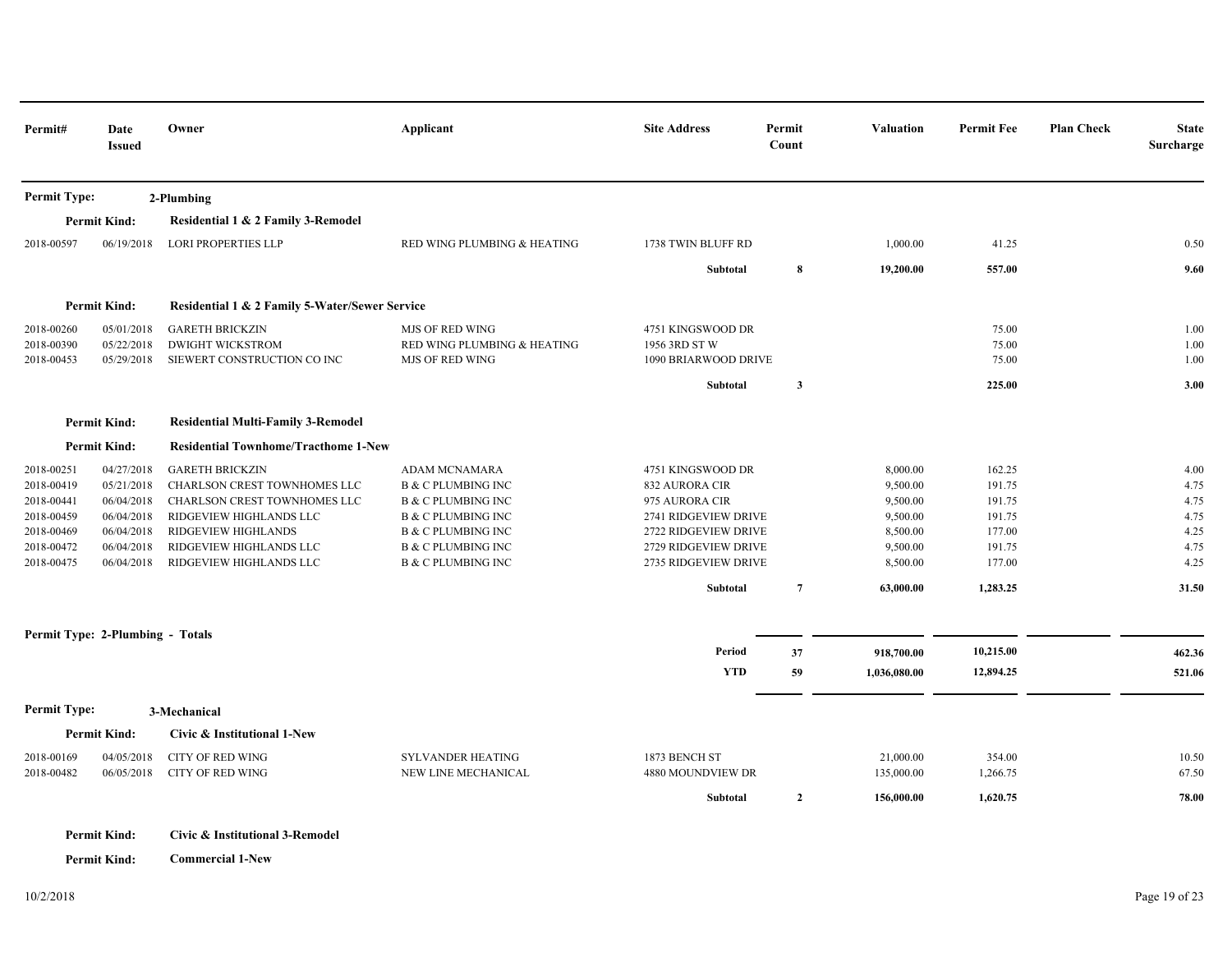| Permit#                                                                                        | Date<br><b>Issued</b>                                                                          | Owner                                                                                                                                                                            | Applicant                                                                                                                                                                       | <b>Site Address</b>                                                                                                                       | Permit<br>Count         | <b>Valuation</b>                                                                 | <b>Permit Fee</b>                                              | <b>Plan Check</b><br><b>State</b><br>Surcharge       |
|------------------------------------------------------------------------------------------------|------------------------------------------------------------------------------------------------|----------------------------------------------------------------------------------------------------------------------------------------------------------------------------------|---------------------------------------------------------------------------------------------------------------------------------------------------------------------------------|-------------------------------------------------------------------------------------------------------------------------------------------|-------------------------|----------------------------------------------------------------------------------|----------------------------------------------------------------|------------------------------------------------------|
| <b>Permit Type:</b>                                                                            |                                                                                                | 3-Mechanical                                                                                                                                                                     |                                                                                                                                                                                 |                                                                                                                                           |                         |                                                                                  |                                                                |                                                      |
|                                                                                                | <b>Permit Kind:</b>                                                                            | <b>Commercial 1-New</b>                                                                                                                                                          |                                                                                                                                                                                 |                                                                                                                                           |                         |                                                                                  |                                                                |                                                      |
| 2018-00438                                                                                     | 05/24/2018                                                                                     | <b>GADIENT BROTHERS CONSTRUCTION</b>                                                                                                                                             | <b>SYLVANDER HEATING</b>                                                                                                                                                        | 1499 HAY CREEK VALLEY<br>RD                                                                                                               |                         | 20,000.00                                                                        | 339.25                                                         | 10.00                                                |
|                                                                                                |                                                                                                |                                                                                                                                                                                  |                                                                                                                                                                                 | Subtotal                                                                                                                                  | 1                       | 20,000.00                                                                        | 339.25                                                         | 10.00                                                |
|                                                                                                | <b>Permit Kind:</b>                                                                            | <b>Commercial 3-Remodel</b>                                                                                                                                                      |                                                                                                                                                                                 |                                                                                                                                           |                         |                                                                                  |                                                                |                                                      |
| 2018-00449<br>2018-00450<br>2018-00534<br>2018-00640                                           | 05/25/2018<br>05/25/2018<br>06/07/2018<br>06/27/2018                                           | IND SCHOOL DIST NO 256<br>IND SCHOOL DIST NO 1<br>SYKES-CHORNEY PARTNERSHIP<br><b>IDEA OUTPOST LLC</b>                                                                           | RYAN MECHANICAL<br>RYAN MECHANICAL<br><b>SMITH HEATING</b><br>SYLVANDER HEATING                                                                                                 | 2451 EAGLE RIDGE DRIVE<br>1669 SOUTHWOOD AVE<br>2720 NORTH SERVICE DR<br>1926 OLD WEST MAIN ST<br>Subtotal                                | $\overline{\mathbf{4}}$ | 100,000.00<br>150,000.00<br>8,851.00<br>18,000.00<br>276,851.00                  | 1,056.75<br>1,356.75<br>177.00<br>309.75<br>2,900.25           | 50.00<br>75.00<br>4.43<br>9.00<br>138.43             |
|                                                                                                | <b>Permit Kind:</b>                                                                            | <b>Industrial 3-Remodel</b>                                                                                                                                                      |                                                                                                                                                                                 |                                                                                                                                           |                         |                                                                                  |                                                                |                                                      |
| 2018-00517                                                                                     | 06/05/2018                                                                                     | SYKES-CHORNEY PARTNERSHIP                                                                                                                                                        | <b>SMITH HEATING</b>                                                                                                                                                            | 2720 NORTH SERVICE DR                                                                                                                     |                         | 17,150.00                                                                        | 309.75                                                         | 8.57                                                 |
|                                                                                                |                                                                                                |                                                                                                                                                                                  |                                                                                                                                                                                 | Subtotal                                                                                                                                  | 1                       | 17,150.00                                                                        | 309.75                                                         | 8.57                                                 |
|                                                                                                | <b>Permit Kind:</b>                                                                            | Residential 1 & 2 Family 1-New                                                                                                                                                   |                                                                                                                                                                                 |                                                                                                                                           |                         |                                                                                  |                                                                |                                                      |
| 2018-00572                                                                                     | 06/14/2018                                                                                     | SIEWERT CONSTRUCTION CO INC                                                                                                                                                      | <b>SYLVANDER HEATING</b>                                                                                                                                                        | 1090 BRIARWOOD DRIVE                                                                                                                      |                         | 18,000.00                                                                        | 309.75                                                         | 9.00                                                 |
|                                                                                                |                                                                                                |                                                                                                                                                                                  |                                                                                                                                                                                 | Subtotal                                                                                                                                  | 1                       | 18,000.00                                                                        | 309.75                                                         | 9.00                                                 |
|                                                                                                | <b>Permit Kind:</b>                                                                            | Residential 1 & 2 Family 2-Addition                                                                                                                                              |                                                                                                                                                                                 |                                                                                                                                           |                         |                                                                                  |                                                                |                                                      |
|                                                                                                | <b>Permit Kind:</b>                                                                            | Residential 1 & 2 Family 3-Remodel                                                                                                                                               |                                                                                                                                                                                 |                                                                                                                                           |                         |                                                                                  |                                                                |                                                      |
| 2018-00131<br>2018-00167<br>2018-00190<br>2018-00381<br>2018-00416<br>2018-00437<br>2018-00642 | 04/02/2018<br>04/03/2018<br>04/12/2018<br>05/23/2018<br>05/18/2018<br>05/23/2018<br>06/27/2018 | TIMOTHY CICHOSZ<br>REM PARK HEIGHTS INC<br><b>GABRIELA POPA</b><br>RICHARD A & SUSAN J HEWITT<br><b>JORDAN YOUMANS</b><br>MARTY J & DIANNA L LEE<br>MICHAEL J & BARBARA S GIORGI | CICHOSZ, TIMOTHY J<br>ZIEMER HEATING & COOLING INC<br>DDR MECHANICAL LLC<br>COMFORT BY DESIGN INC<br>YOUMANS, JORDAN K<br>K & S HEATING, A/C & PLBG LLC<br><b>SMITH HEATING</b> | 1203 EAST AVE<br>2606 MALMQUIST AVE<br>518 BLUFF ST<br>1765 COBBLESTONE CT<br>603 MAPLE ST<br>2451 SUNNY MEADOW LN<br>1189 GOLF RIDGE CIR |                         | 200.00<br>10,000.00<br>3,300.00<br>2,300.00<br>1,500.00<br>1,500.00<br>14,000.00 | 25.00<br>191.75<br>103.25<br>88.50<br>57.50<br>57.50<br>250.75 | 0.10<br>5.00<br>1.65<br>1.15<br>0.75<br>0.75<br>7.00 |
|                                                                                                |                                                                                                |                                                                                                                                                                                  |                                                                                                                                                                                 | Subtotal                                                                                                                                  | $\overline{7}$          | 32,800.00                                                                        | 774.25                                                         | 16.40                                                |
|                                                                                                | <b>Permit Kind:</b>                                                                            | <b>Residential Multi-Family 3-Remodel</b>                                                                                                                                        |                                                                                                                                                                                 |                                                                                                                                           |                         |                                                                                  |                                                                |                                                      |
| 2018-00641                                                                                     | 06/27/2018                                                                                     | POTTERY PLACE LLC                                                                                                                                                                | <b>SYLVANDER HEATING</b>                                                                                                                                                        | 2000 OLD WEST MAIN ST                                                                                                                     |                         | 94.300.00                                                                        | 1.019.25                                                       | 47.15                                                |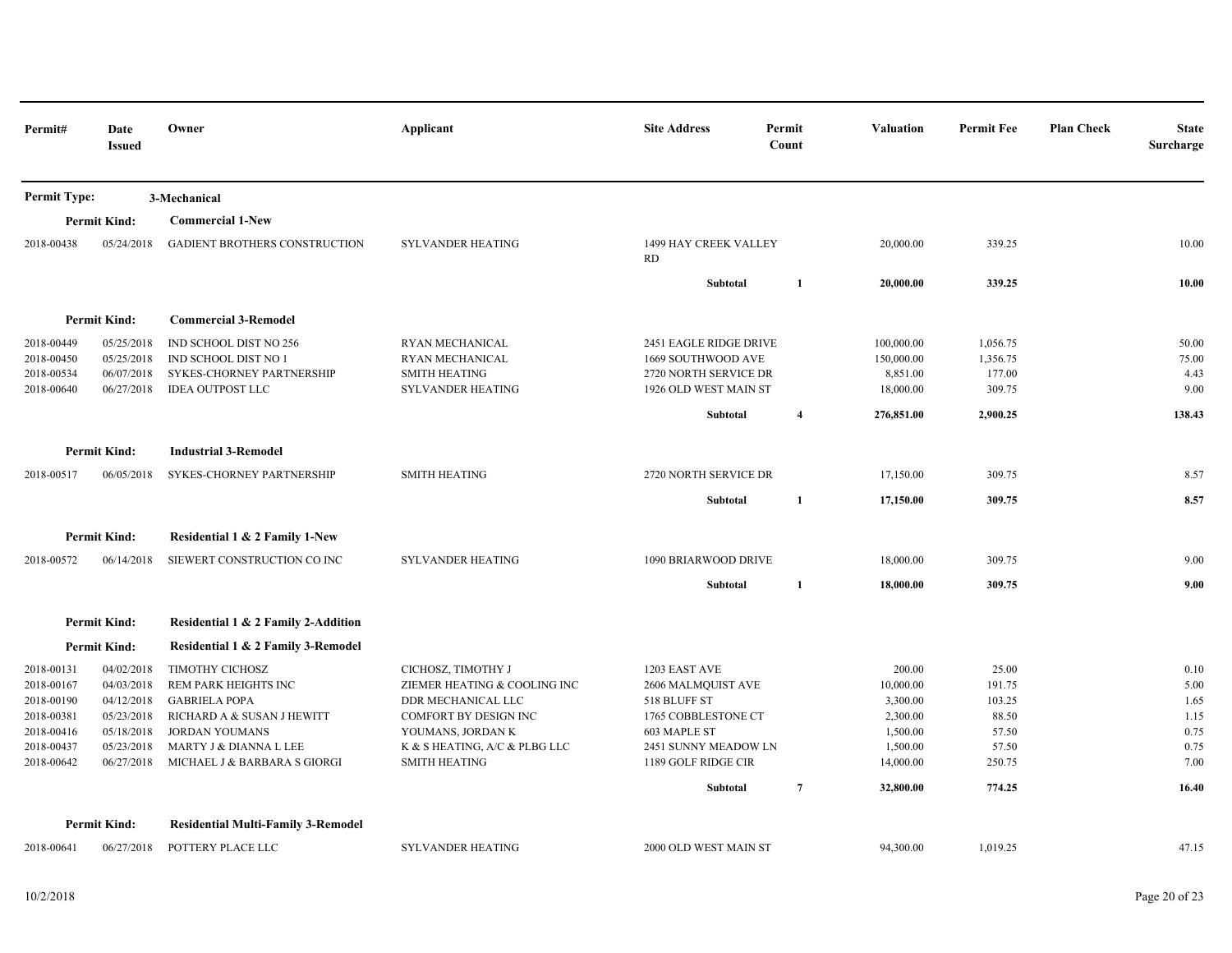| Permit#             | Date<br><b>Issued</b>              | Owner                                           | Applicant                     | <b>Site Address</b>    | Permit<br>Count | <b>Valuation</b> | <b>Permit Fee</b> | <b>Plan Check</b> | <b>State</b><br>Surcharge |
|---------------------|------------------------------------|-------------------------------------------------|-------------------------------|------------------------|-----------------|------------------|-------------------|-------------------|---------------------------|
| <b>Permit Type:</b> |                                    | 3-Mechanical                                    |                               |                        |                 |                  |                   |                   |                           |
|                     |                                    |                                                 |                               | <b>Subtotal</b>        | 1               | 94,300.00        | 1,019.25          |                   | 47.15                     |
|                     | <b>Permit Kind:</b>                | <b>Residential Townhome/Tracthome 1-New</b>     |                               |                        |                 |                  |                   |                   |                           |
| 2018-00250          | 04/27/2018                         | <b>GARETH BRICKZIN</b>                          | BINDER HEATING & A/C, INC.    | 4751 KINGSWOOD DR      |                 | 8,000.00         | 162.25            |                   | 4.00                      |
| 2018-00418          | 05/21/2018                         | CHARLSON CREST TOWNHOMES LLC                    | <b>B &amp; C PLUMBING INC</b> | 832 AURORA CIR         |                 | 10,000.00        | 191.75            |                   | 5.00                      |
| 2018-00440          | 06/04/2018                         | CHARLSON CREST TOWNHOMES LLC                    | <b>B &amp; C PLUMBING INC</b> | 975 AURORA CIR         |                 | 9,500.00         | 191.75            |                   | 4.75                      |
| 2018-00458          | 06/04/2018                         | RIDGEVIEW HIGHLANDS LLC                         | <b>B &amp; C PLUMBING INC</b> | 2741 RIDGEVIEW DRIVE   |                 | 9,500.00         | 191.75            |                   | 4.75                      |
| 2018-00468          | 06/04/2018                         | RIDGEVIEW HIGHLANDS                             | <b>B &amp; C PLUMBING INC</b> | 2722 RIDGEVIEW DRIVE   |                 | 9,500.00         | 191.75            |                   | 4.75                      |
| 2018-00471          | 06/04/2018                         | RIDGEVIEW HIGHLANDS LLC                         | <b>B &amp; C PLUMBING INC</b> | 2729 RIDGEVIEW DRIVE   |                 | 9,500.00         | 191.75            |                   | 4.75                      |
| 2018-00474          | 06/04/2018                         | RIDGEVIEW HIGHLANDS LLC                         | <b>B &amp; C PLUMBING INC</b> | 2735 RIDGEVIEW DRIVE   |                 | 9,500.00         | 191.75            |                   | 4.75                      |
|                     |                                    |                                                 |                               | Subtotal               | $\overline{7}$  | 65,500.00        | 1,312.75          |                   | 32.75                     |
|                     | <b>Permit Kind:</b>                | <b>Residential Townhome/Tracthome 3-Remodel</b> |                               |                        |                 |                  |                   |                   |                           |
| 2018-00188          | 04/11/2018                         | MART & MARSHA L LIND                            | A & I PLUMBING LLC            | 1720 COBBLESTONE CT    |                 | 1,500.00         | 57.50             |                   | 0.75                      |
|                     |                                    |                                                 |                               | <b>Subtotal</b>        | 1               | 1,500.00         | 57.50             |                   | 0.75                      |
|                     | Permit Type: 3-Mechanical - Totals |                                                 |                               |                        |                 |                  |                   |                   |                           |
|                     |                                    |                                                 |                               | Period                 | 25              | 682,101.00       | 8,643.50          |                   | 341.05                    |
|                     |                                    |                                                 |                               | <b>YTD</b>             | 44              | 971,999.00       | 12,877.00         |                   | 486.01                    |
| <b>Permit Type:</b> |                                    | 4-Fire Alarm / Sprinkler                        |                               |                        |                 |                  |                   |                   |                           |
|                     | <b>Permit Kind:</b>                | Civic & Institutional 3-Remodel                 |                               |                        |                 |                  |                   |                   |                           |
| 2018-00235          | 04/25/2018                         | <b>CITY OF RED WING</b>                         | FIRELINE SPRINKLER CORP.      | 420 PLUM ST            |                 | 4,900.00         |                   |                   | 2.45                      |
| 2018-00417          | 05/18/2018                         | <b>CITY OF RED WING</b>                         | TECH-ONE SERVICES LLC         | 420 PLUM ST            |                 | 5,448.36         |                   |                   | 2.72                      |
| 2018-00500          | 06/01/2018                         | IND SCHOOL DIST NO 256                          | PEOPLE ELECTRIC COMPANY       | 2451 EAGLE RIDGE DRIVE |                 | 2,275.00         |                   |                   | 1.14                      |
| 2018-00501          | 06/01/2018                         | IND SCHOOL DIST NO 256                          | PEOPLE ELECTRIC COMPANY       | 269 5TH ST E           |                 | 1,650.00         |                   |                   | 0.83                      |
| 2018-00502          | 06/01/2018                         | IND SCHOOL DIST NO 1                            | PEOPLE ELECTRIC COMPANY       | 1669 SOUTHWOOD AVE     |                 | 6,566.00         |                   |                   | 3.28                      |
|                     |                                    |                                                 |                               | Subtotal               | 5               | 20,839.36        |                   |                   | 10.42                     |
|                     | <b>Permit Kind:</b>                | <b>Commercial 1-New</b>                         |                               |                        |                 |                  |                   |                   |                           |
| 2018-00530          | 06/07/2018                         | RED WING HOSPITALITY LLC                        | <b>ACCORD ELECTRIC INC</b>    | 1851 OLD WEST MAIN ST  |                 | 20,800.00        |                   |                   | 10.40                     |
|                     |                                    |                                                 |                               | Subtotal               | 1               | 20,800.00        |                   |                   | 10.40                     |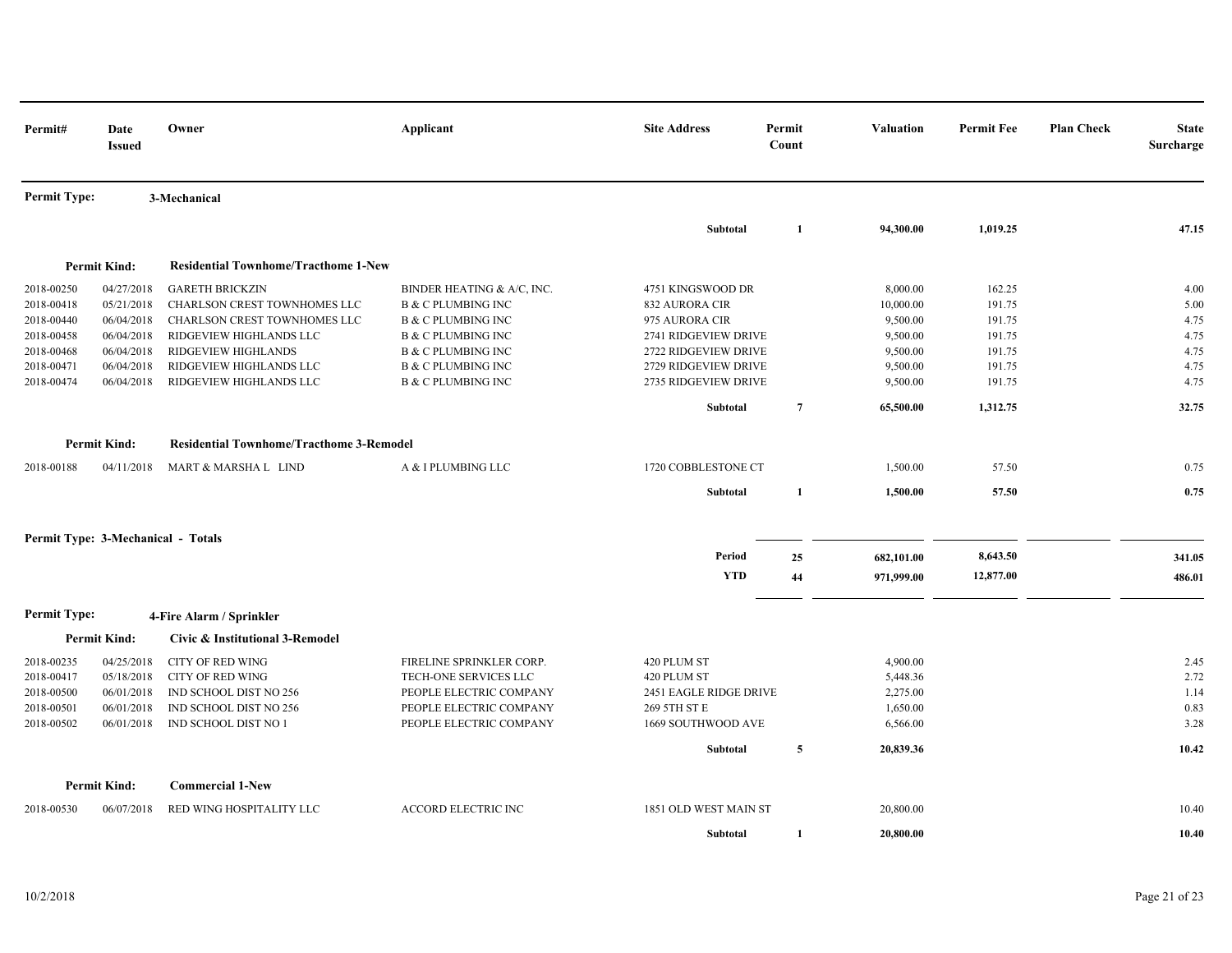| Permit#                                                                          | Date<br><b>Issued</b>                                                            | Owner                                                                                                                                                      | Applicant                                                                                                                                          | <b>Site Address</b>                                                                                                                                    | Permit<br>Count | <b>Valuation</b>                   | <b>Permit Fee</b>                                  | <b>Plan Check</b> | <b>State</b><br>Surcharge                    |
|----------------------------------------------------------------------------------|----------------------------------------------------------------------------------|------------------------------------------------------------------------------------------------------------------------------------------------------------|----------------------------------------------------------------------------------------------------------------------------------------------------|--------------------------------------------------------------------------------------------------------------------------------------------------------|-----------------|------------------------------------|----------------------------------------------------|-------------------|----------------------------------------------|
| <b>Permit Type:</b>                                                              |                                                                                  | 4-Fire Alarm / Sprinkler                                                                                                                                   |                                                                                                                                                    |                                                                                                                                                        |                 |                                    |                                                    |                   |                                              |
|                                                                                  | <b>Permit Kind:</b>                                                              | <b>Commercial 3-Remodel</b>                                                                                                                                |                                                                                                                                                    |                                                                                                                                                        |                 |                                    |                                                    |                   |                                              |
| 2018-00156<br>2018-00402<br>2018-00581                                           | 04/09/2018<br>05/17/2018<br>06/15/2018                                           | RED WING HOTEL CORP<br><b>DB INDUSTRIES</b><br>PROP TAX DEPT (STORE # 90975)                                                                               | TOTAL FIRE PROTECTION, INC.<br>VIKING AUTO SPRINKLER CO<br>MP NEXLEVEL, LLC                                                                        | 406 MAIN ST<br>3833 SALA WAY<br>295 TYLER RD S                                                                                                         |                 | 4,000.00<br>22,000.00<br>80,000.00 |                                                    |                   | 2.00<br>11.00<br>40.00                       |
| 2018-00589<br>2018-00590                                                         | 06/18/2018<br>06/18/2018                                                         | WAL-MART STORES, INC<br>RED WING SHOE CO INC<br>RED WING SHOE COMPANY                                                                                      | OLYMPIC FIRE PROTECTION CORP.<br>OLYMPIC FIRE PROTECTION CORP.                                                                                     | 137 MAIN ST<br>1875 BENCH ST                                                                                                                           |                 | 16,620.59<br>3,692.78              |                                                    |                   | 8.31<br>1.85                                 |
|                                                                                  |                                                                                  |                                                                                                                                                            |                                                                                                                                                    | Subtotal                                                                                                                                               | $\overline{5}$  | 126,313.37                         |                                                    |                   | 63.16                                        |
|                                                                                  |                                                                                  | Permit Type: 4-Fire Alarm / Sprinkler - Totals                                                                                                             |                                                                                                                                                    |                                                                                                                                                        |                 |                                    |                                                    |                   |                                              |
|                                                                                  |                                                                                  |                                                                                                                                                            |                                                                                                                                                    | Period                                                                                                                                                 | 11              | 167,952.73                         |                                                    |                   | 83.98                                        |
|                                                                                  |                                                                                  |                                                                                                                                                            |                                                                                                                                                    | <b>YTD</b>                                                                                                                                             | 16              | 334,322.73                         |                                                    |                   | 167.17                                       |
| <b>Permit Type:</b>                                                              |                                                                                  | 5-Demolition                                                                                                                                               |                                                                                                                                                    |                                                                                                                                                        |                 |                                    |                                                    |                   |                                              |
|                                                                                  | <b>Permit Kind:</b>                                                              | Civic & Institutional 6-Demolition                                                                                                                         |                                                                                                                                                    |                                                                                                                                                        |                 |                                    |                                                    |                   |                                              |
|                                                                                  | <b>Permit Kind:</b>                                                              | Residential 1 & 2 Family 6-Demolition                                                                                                                      |                                                                                                                                                    |                                                                                                                                                        |                 |                                    |                                                    |                   |                                              |
| 2018-00198<br>2018-00199<br>2018-00202<br>2018-00203<br>2018-00204<br>2018-00205 | 05/10/2018<br>05/10/2018<br>05/10/2018<br>05/10/2018<br>05/10/2018<br>05/10/2018 | <b>CITY OF RED WING</b><br><b>CITY OF RED WING</b><br><b>CITY OF RED WING</b><br><b>CITY OF RED WING</b><br><b>CITY OF RED WING</b><br><b>TODD SIEWERT</b> | FITZGERALD EXCAVATING<br>FITZGERALD EXCAVATING<br>FITZGERALD EXCAVATING<br>FITZGERALD EXCAVATING<br>FITZGERALD EXCAVATING<br>FITZGERALD EXCAVATING | 133 SPRING CREEK AVE N<br>127 SPRING CREEK AVE N<br>115 SPRING CREEK AVE N<br>3446 NORTH SERVICE DR<br>121 SPRING CREEK AVE N<br>3440 NORTH SERVICE DR |                 |                                    | 75.00<br>75.00<br>75.00<br>75.00<br>75.00<br>75.00 |                   | 1.00<br>1.00<br>1.00<br>1.00<br>1.00<br>1.00 |
|                                                                                  |                                                                                  |                                                                                                                                                            |                                                                                                                                                    | Subtotal                                                                                                                                               | 6               |                                    | 450.00                                             |                   | 6.00                                         |
|                                                                                  | Permit Type: 5-Demolition - Totals                                               |                                                                                                                                                            |                                                                                                                                                    |                                                                                                                                                        |                 |                                    |                                                    |                   |                                              |
|                                                                                  |                                                                                  |                                                                                                                                                            |                                                                                                                                                    | Period                                                                                                                                                 | 6               |                                    | 450.00                                             |                   | 6.00                                         |
|                                                                                  |                                                                                  |                                                                                                                                                            |                                                                                                                                                    | <b>YTD</b>                                                                                                                                             | $7\phantom{.0}$ |                                    | 700.00                                             |                   | 7.00                                         |
| <b>Permit Type:</b>                                                              |                                                                                  | <b>Rental Complaint</b>                                                                                                                                    |                                                                                                                                                    |                                                                                                                                                        |                 |                                    |                                                    |                   |                                              |
|                                                                                  | <b>Permit Kind:</b>                                                              | Residential 1 & 2 Family 1-New                                                                                                                             |                                                                                                                                                    |                                                                                                                                                        |                 |                                    |                                                    |                   |                                              |
| 2018-00410                                                                       | 05/21/2018                                                                       | <b>BRUCE &amp; KATHY LARSON</b>                                                                                                                            | REASONABLE CONTRACTING LLC                                                                                                                         | 424 9TH ST                                                                                                                                             |                 | 16,000.00                          | 65.00                                              |                   | 1.00                                         |
|                                                                                  |                                                                                  |                                                                                                                                                            |                                                                                                                                                    | Subtotal                                                                                                                                               | 1               | 16,000.00                          | 65.00                                              |                   | 1.00                                         |